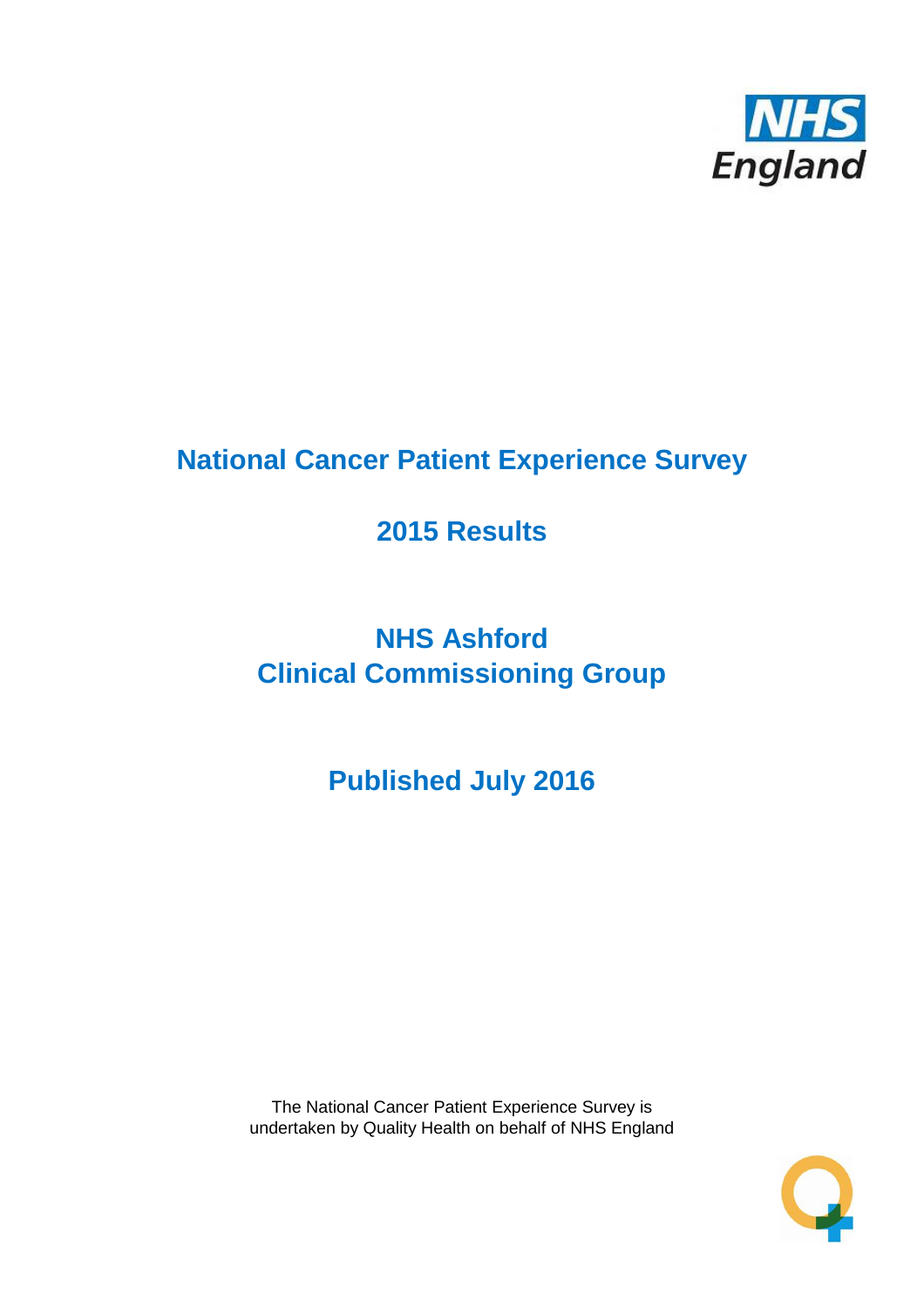#### **Introduction**

The National Cancer Patient Experience Survey 2015 is the fifth iteration of the survey first undertaken in 2010. It has been designed to monitor national progress on cancer care; to provide information to drive local quality improvements; to assist commissioners and providers of cancer care; and to inform the work of the various charities and stakeholder groups supporting cancer patients.

The survey was overseen by a national Cancer Patient Experience Advisory Group. This Advisory Group set the principles and objectives of the survey programme and guided questionnaire development.

The survey was commissioned and managed by NHS England. The survey provider, Quality Health, is responsible for designing, running and analysing the survey.

Full national results and other reports are available at www.ncpes.co.uk

Further details on the survey methodology and changes to the 2015 survey can be found in the Annex. Note that a number of significant changes were made to the 2015 survey so caution should be taken in directly comparing data from the 2015 survey to the findings of the previous CPES surveys. No comparisons with previous surveys are presented in this report.

#### **This report**

The report shows how this CCG scored for each question in the survey, compared with national results. It is aimed at helping individual CCGs to understand their performance and identify areas for local improvement.

Note that responses for questions with 1-20 respondents have been suppressed. This is to protect patient confidentiality and because uncertainty around the result is too great.

#### **Data tables**

The data tables presented in this report show the following for each question:

- **Column 1** shows the number of respondents to this question
- **Column 2** shows the unadjusted 2015 score for this CCG
- **Column 3** shows the case-mix adjusted 2015 score for this CCG
- **Column 4** shows the lower limit of the expected range of scores for this CCG (the top of the pale blue section on the Comparability chart - see below)
- **Column 5** shows the upper limit of the expected range of scores for this CCG (the bottom of the dark blue section on the Comparability chart - see below)
- **Column 6** shows the National Average score for this question.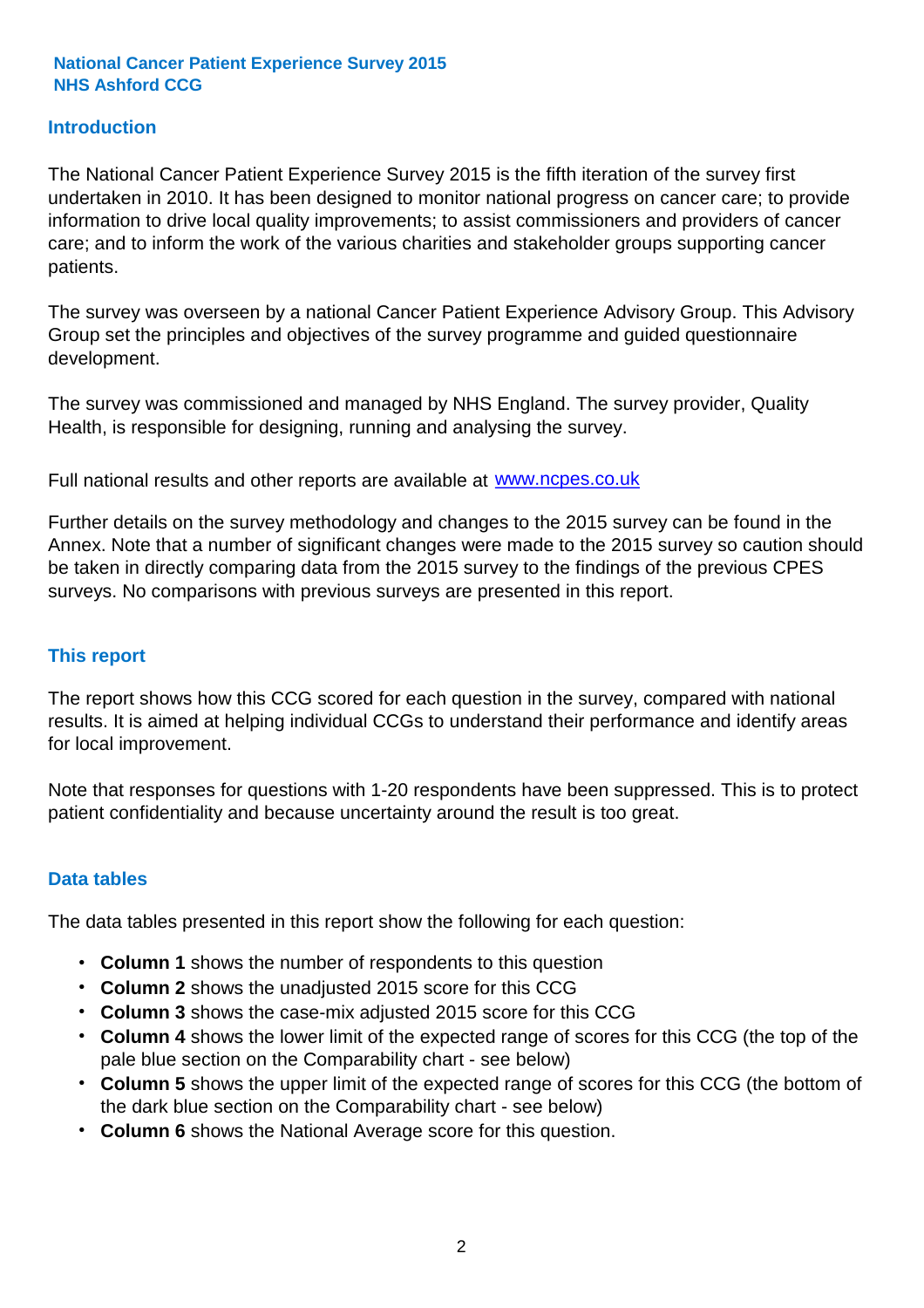Results for individual response options are presented in the detailed data tables **WWW.ncpes.co.uk** Confidence Intervals for unadjusted and case-mix adjusted data are provided in these tables.

Expected ranges and 95% Confidence Intervals highlight the uncertainty around the results. The size of the expected ranges and confidence intervals will be different for each question, and depends on the number of respondents and the range of their responses.

For further details on case-mix adjustment and the scoring methodology used, please refer to the Annex.

#### **Comparability charts**

For the 2015 survey, we have adopted the CQC standard for reporting comparative performance, based on calculation of "expected ranges". This means that CCGs will be flagged as outliers only if there is statistical evidence that their scores deviate (positively or negatively) from the range of scores that would be expected for CCGs of the same size.

The Comparability charts in this report show a bar with these expected ranges (in grey), higher than expected (in dark blue), and lower than expected (in pale blue). A black dot represents the actual score of this CCG.

The same colour convention has been used in Column 3 of the Data tables.

For further details on expected ranges, please refer to the technical document at **www.ncpes.co.uk** 

#### **Tumour group tables**

The final set of tables in this report show the scores for each question for each of the 13 tumour groups, with a comparative national score for that tumour group.

These breakdowns are intended as additional information for CCGs to understand the differences between the experiences of patients with different types of cancer. The numbers are generally relatively small and may not be statistically significant. They should therefore be treated with some caution.

#### **Notes on specific questions**

Question 5 in the survey has not been scored. However, the unscored data is useful and has been published alongside the other results in this report. This question asked respondents to "tick all that apply". The results show all of the responses given including where respondents chose two or more options.

Questions used to direct respondents to different parts of the survey (questions 4, 17, 24, 27, 40, 43, 46) and other demographic and information questions are not reported.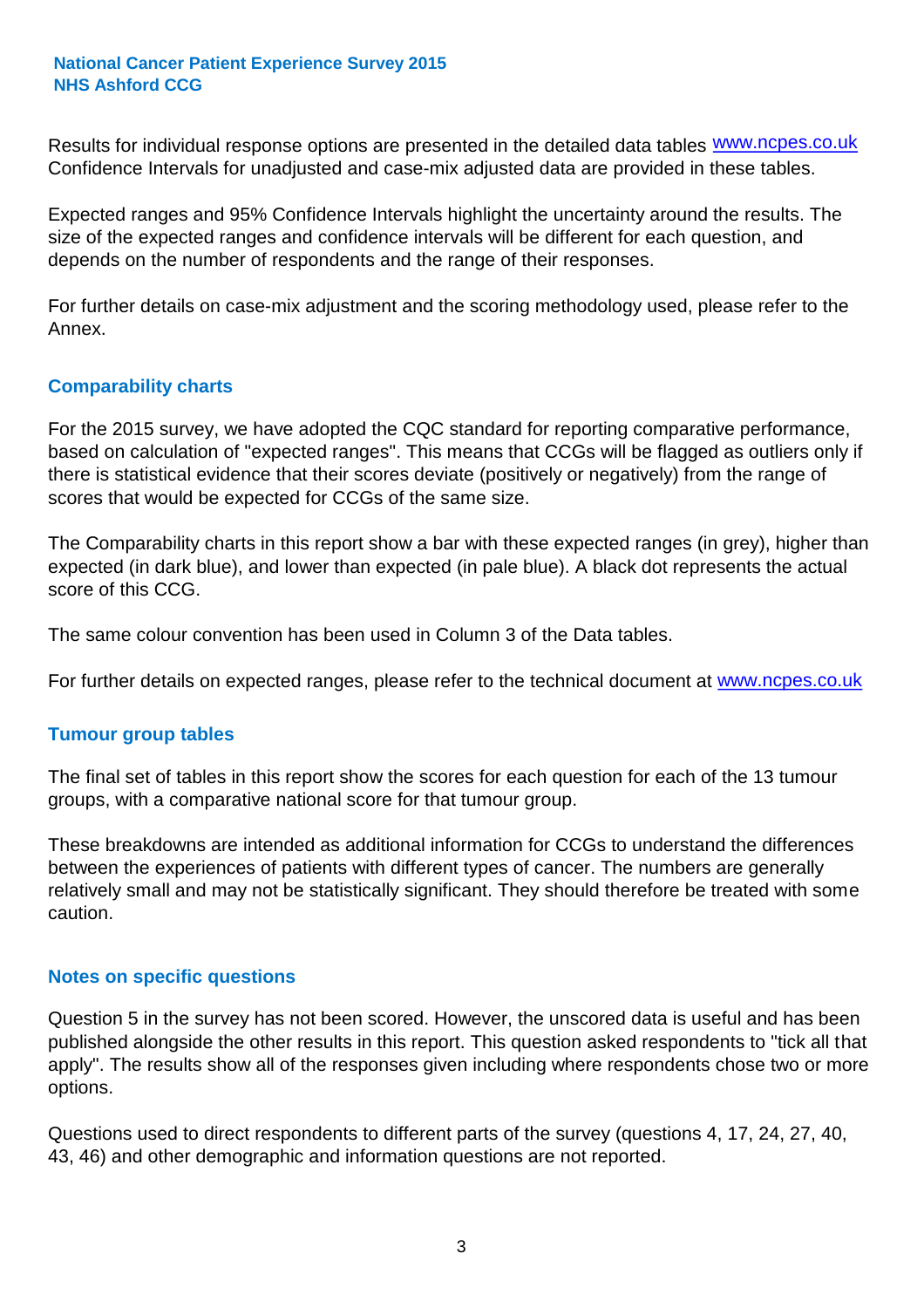#### **How to use the data**

Unadjusted data should be used to see the actual responses from patients relating to the CCG.

Case-mix adjusted data, together with expected ranges, should be used to understand whether the results are significantly higher or lower than national results.

Case-mix adjusted data, together with (case-mix adjusted) Confidence Intervals (presented in the detailed data tables **www.ncpes.co.uk**), should be used to understand whether the results are significantly higher or lower than the results for another CCG.

#### **Response rates**

Numbers of respondents by tumour group, age and gender can be found in the Annex.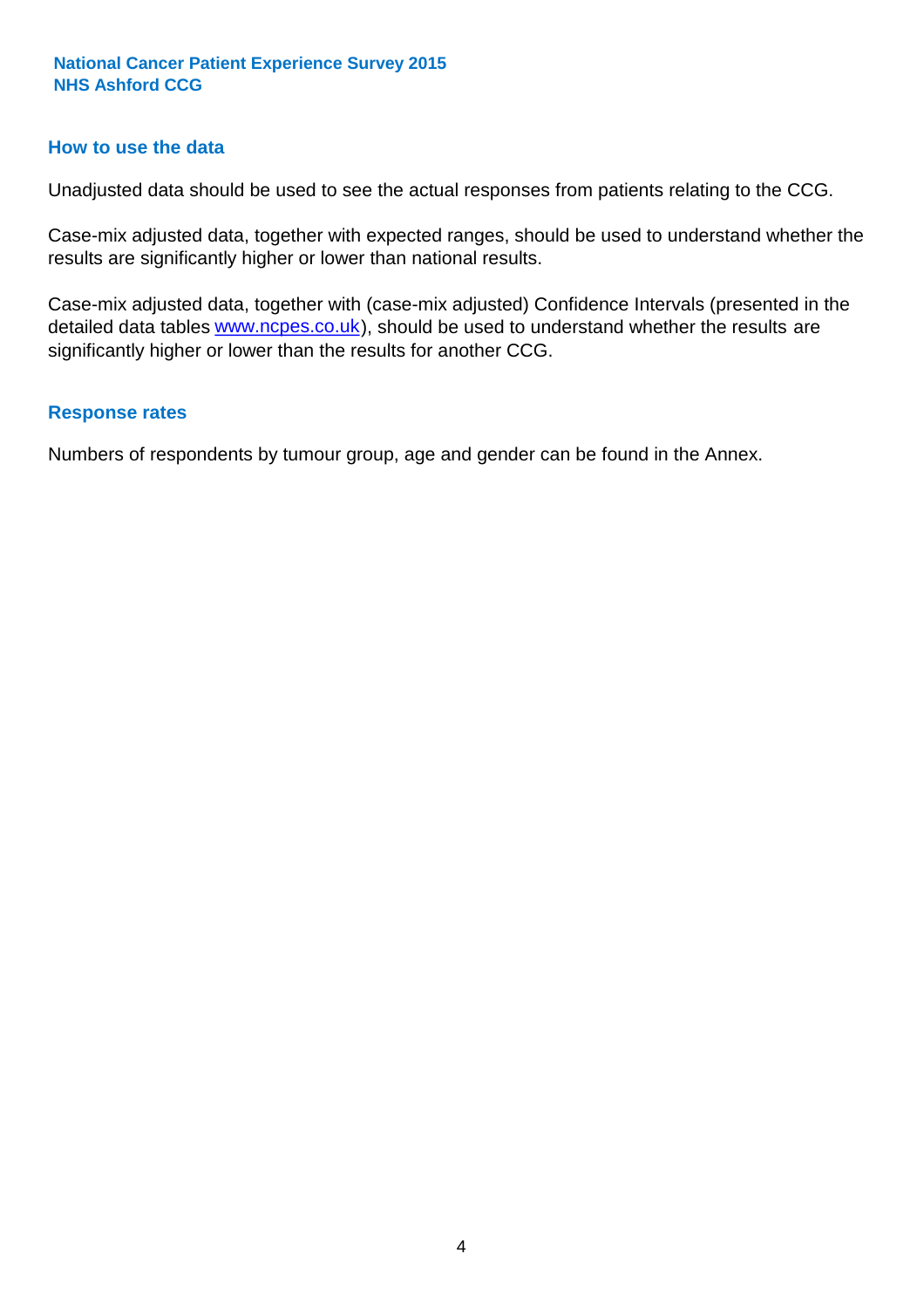#### **Executive Summary**

average rating of 8.3. Asked to rate their care on a scale of zero (very poor) to 10 (very good), respondents gave an

The following questions are included in phase 1 of the Cancer Dashboard developed by Public Health England and NHS England\*:

- **78%** of respondents said that they were definitely involved as much as they wanted to be in decisions about their care and treatment
- **86%** of respondents said that they were given the name of a Clinical Nurse Specialist who would support them through their treatment
- when asked how easy or difficult it had been to contact their Clinical Nurse Specialist 78% of respondents said that it had been 'quite easy' or 'very easy'
- **80%** of respondents said that, overall, they were always treated with dignity and respect they were in hospital
- **89%** of respondents said that hospital staff told them who to contact if they were worried about their condition or treatment after they left hospital
- **66%** of respondents said that they thought the GPs and nurses at their general practice definitely did everything they could to support them while they were having cancer treatment.

Detailed results for these and other questions are set out in the sections that follow.

#### \* www.cancerdata.nhs.uk/dashboard

The questions were selected in discussion with the national Cancer Patient Experience Advisory Group and reflect four key patient experience domains: provision of information; involvement in decisions; care transition; interpersonal relations, respect and dignity. The figures presented above are all case-mix adjusted.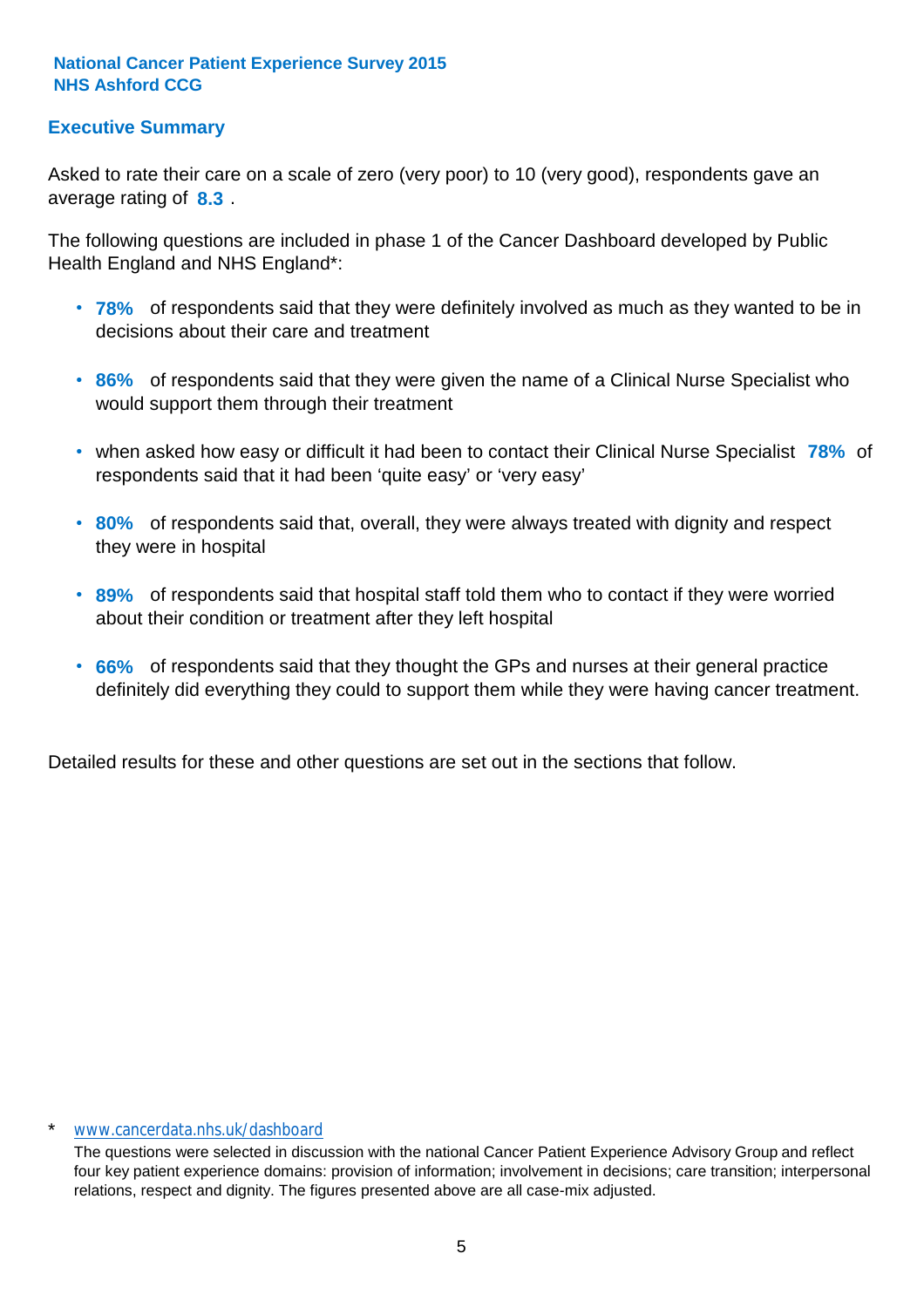# **Questions which scored outside expected range**

|                 |                                                                                            |                                          | 2015 Case-mix Adjusted             |                                     |                                     |                              |
|-----------------|--------------------------------------------------------------------------------------------|------------------------------------------|------------------------------------|-------------------------------------|-------------------------------------|------------------------------|
| Question        |                                                                                            | respondents<br>for this CCG<br>Number of | Percentage for<br>this CCG<br>2015 | Lower limit of<br>expected<br>range | Upper limit of<br>expected<br>range | National<br>Average<br>Score |
|                 | <b>Diagnostic tests</b>                                                                    |                                          |                                    |                                     |                                     |                              |
| Q <sub>6</sub>  | The length of time waiting for the test to be done was about<br>right                      | 189                                      | 79%                                | 82%                                 | 91%                                 | 87%                          |
|                 | <b>Clinical Nurse Specialist</b>                                                           |                                          |                                    |                                     |                                     |                              |
| Q17             | Patient given the name of the CNS who would support them<br>through their treatment        | 201                                      | 86%                                | 86%                                 | 94%                                 | 90%                          |
| Q18             | Patient found it easy to contact their CNS                                                 | 150                                      | 78%                                | 81%                                 | 93%                                 | 87%                          |
| Q19             | Get understandable answers to important questions all or most<br>of the time               | 146                                      | 83%                                | 83%                                 | 94%                                 | 89%                          |
|                 | Support for people with cancer                                                             |                                          |                                    |                                     |                                     |                              |
| Q20             | Hospital staff gave information about support groups                                       | 148                                      | 75%                                | 77%                                 | 89%                                 | 83%                          |
| Q <sub>21</sub> | Hospital staff gave information about impact cancer could have<br>on day to day activities | 137                                      | 72%                                | 74%                                 | 87%                                 | 81%                          |
| Q <sub>23</sub> | Hospital staff told patient they could get free prescriptions                              | 103                                      | 72%                                | 72%                                 | 88%                                 | 80%                          |
|                 | Hospital care as an inpatient                                                              |                                          |                                    |                                     |                                     |                              |
| Q29             | Patient had confidence and trust in all doctors treating them                              | 139                                      | 76%                                | 78%                                 | 90%                                 | 84%                          |
| Q <sub>31</sub> | Patient had confidence and trust in all ward nurses                                        | 140                                      | 63%                                | 65%                                 | 80%                                 | 72%                          |
| Q <sub>33</sub> | All staff asked patient what name they preferred to be called by                           | 140                                      | 54%                                | 56%                                 | 77%                                 | 67%                          |
| Q34             | Always given enough privacy when discussing condition or<br>treatment                      | 139                                      | 74%                                | 79%                                 | 91%                                 | 85%                          |
| Q35             | Patient was able to discuss worries or fears with staff during<br>visit                    | 100                                      | 40%                                | 42%                                 | 62%                                 | 52%                          |
| Q36             | Hospital staff definitely did everything to help control pain                              | 125                                      | 76%                                | 77%                                 | 90%                                 | 84%                          |
| Q <sub>37</sub> | Always treated with respect and dignity by staff                                           | 139                                      | 80%                                | 82%                                 | 93%                                 | 87%                          |
| Q39             | Staff told patient who to contact if worried post discharge                                | 135                                      | 89%                                | 90%                                 | 98%                                 | 94%                          |
|                 | Hospital care as a day patient / outpatient                                                |                                          |                                    |                                     |                                     |                              |
| Q41             | Patient was able to discuss worries or fears with staff during<br>visit                    | 156                                      | 61%                                | 63%                                 | 77%                                 | 70%                          |
| Q47             | Beforehand patient had all information needed about<br>chemotherapy treatment              | 103                                      | 70%                                | 77%                                 | 91%                                 | 84%                          |
| Q48             | Patient given understandable information about whether<br>chemotherapy was working         | 93                                       | 56%                                | 58%                                 | 77%                                 | 68%                          |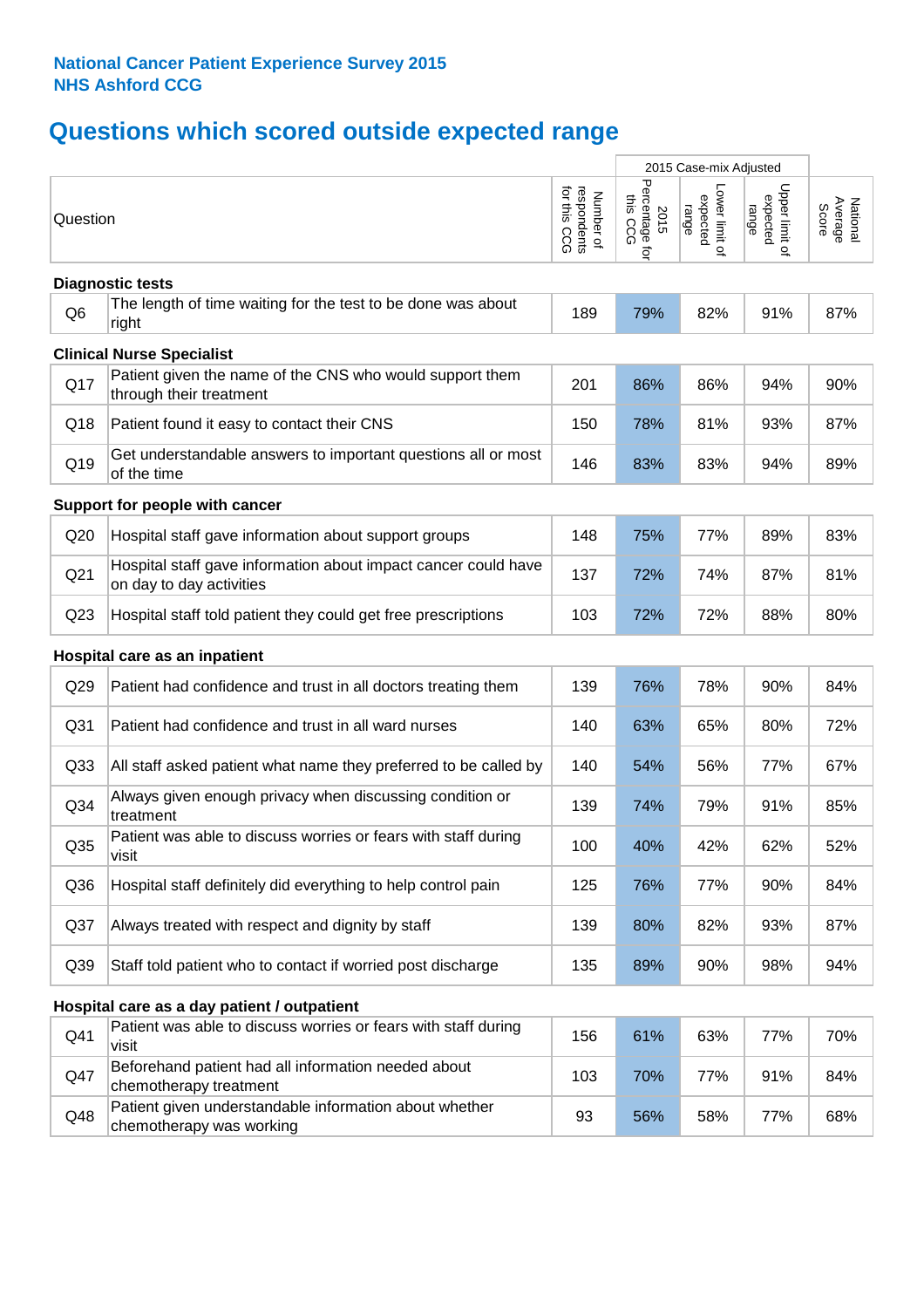|                       |                                                                 |                             | 2015 Case-mix Adjusted<br>┯<br>Φ<br>ھ<br>ē<br>æ<br>⊵<br>ന<br>ന<br>-<br>န္စ<br>Ö<br>Œ<br>-<br>Оı<br>$\overline{\Phi}$<br>−<br>-<br>Ö<br>നാ<br>$\Omega$<br>$\overline{\phantom{0}}$<br>- |   |                              |
|-----------------------|-----------------------------------------------------------------|-----------------------------|----------------------------------------------------------------------------------------------------------------------------------------------------------------------------------------|---|------------------------------|
| Question              | O<br>-<br>≃<br>ō,<br>ന<br>$\sigma$<br>$\circ$<br>-<br>65 G<br>∽ | ≃<br>ـ<br>-<br>ഗ<br>ဂဇ<br>ଵ | $\circ$<br>$\overline{\phantom{0}}$                                                                                                                                                    | ₽ | CD.<br>ິດ<br>ore<br>ω<br>င္စ |
| Your overall NHS care |                                                                 |                             |                                                                                                                                                                                        |   |                              |

| Q55 | Patient given a care plan                                              | 158 | 25% | 26% | 40% | 33% |
|-----|------------------------------------------------------------------------|-----|-----|-----|-----|-----|
| Q59 | Patient's average rating of care scored from very poor to very<br>aood | 200 | 8.3 | 8.5 | 8.9 | 8.  |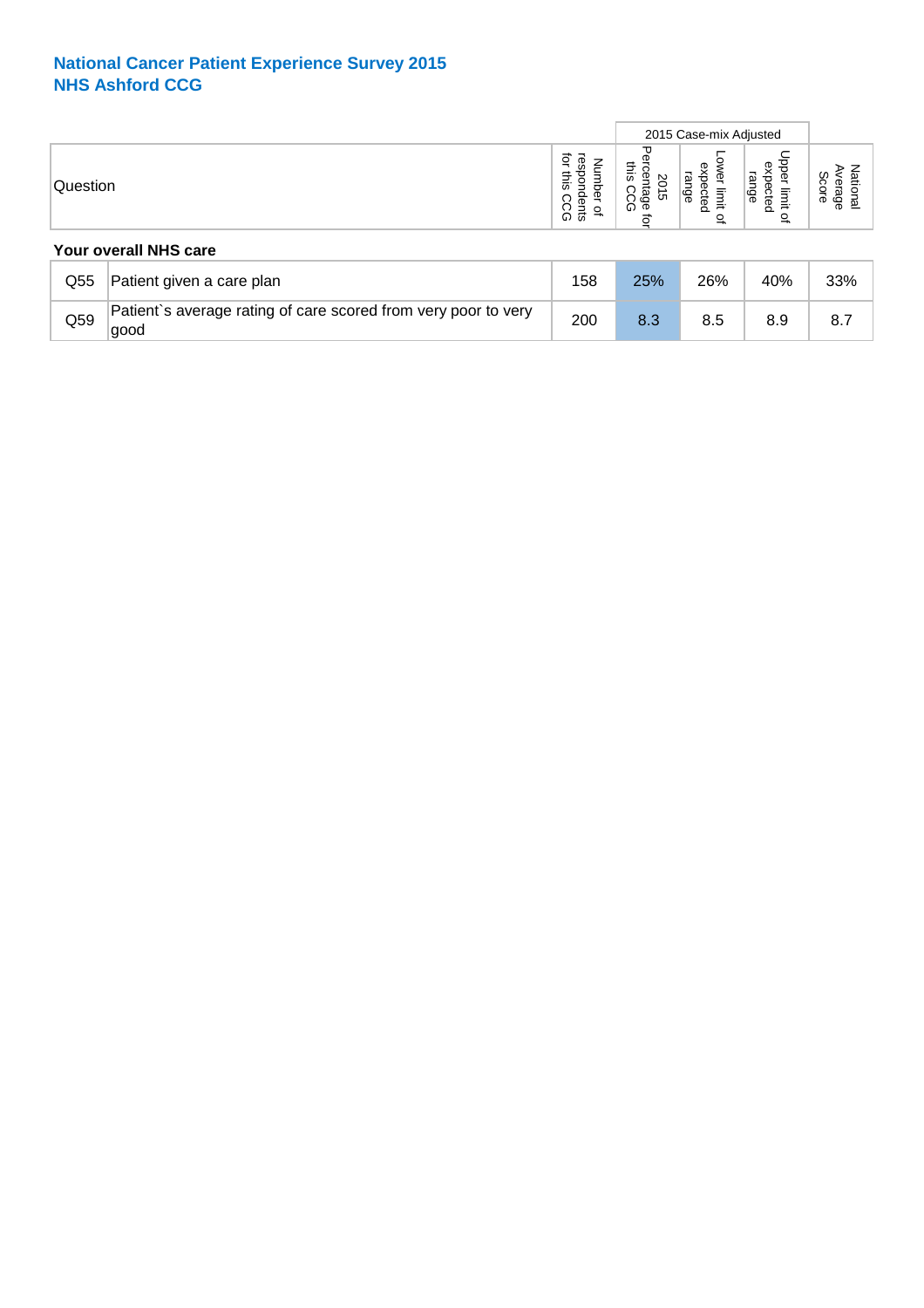### **CCG results**

#### **Seeing your GP**



|    |                                                                |                                         |                             |               | 2015 Case-mix Adjusted     |                            |                        |
|----|----------------------------------------------------------------|-----------------------------------------|-----------------------------|---------------|----------------------------|----------------------------|------------------------|
|    | Question                                                       | respondents<br>Number<br>$\overline{a}$ | 2015<br>Unadjusted<br>Score | 2015<br>Score | Expected<br>range<br>lower | Expected<br>range<br>nbber | National Average Score |
| Q1 | Saw GP once / twice before being told had to go to<br>hospital | 138                                     | 75%                         | 73%           | 69%                        | 83%                        | 76%                    |
| Q2 | Patient thought they were seen as soon as necessary            | 209                                     | 80%                         | 79%           | 77%                        | 87%                        | 82%                    |

|    |                                                                             |                                                 | No. |
|----|-----------------------------------------------------------------------------|-------------------------------------------------|-----|
|    |                                                                             | Yes                                             |     |
|    | Beforehand, did you have all the<br>information you needed about your test? | No, I would have liked more written information |     |
| Q5 |                                                                             | No, I would have liked more verbal information  |     |
|    |                                                                             | I did not need / want any information           |     |
|    |                                                                             | Don't know / can't remember                     |     |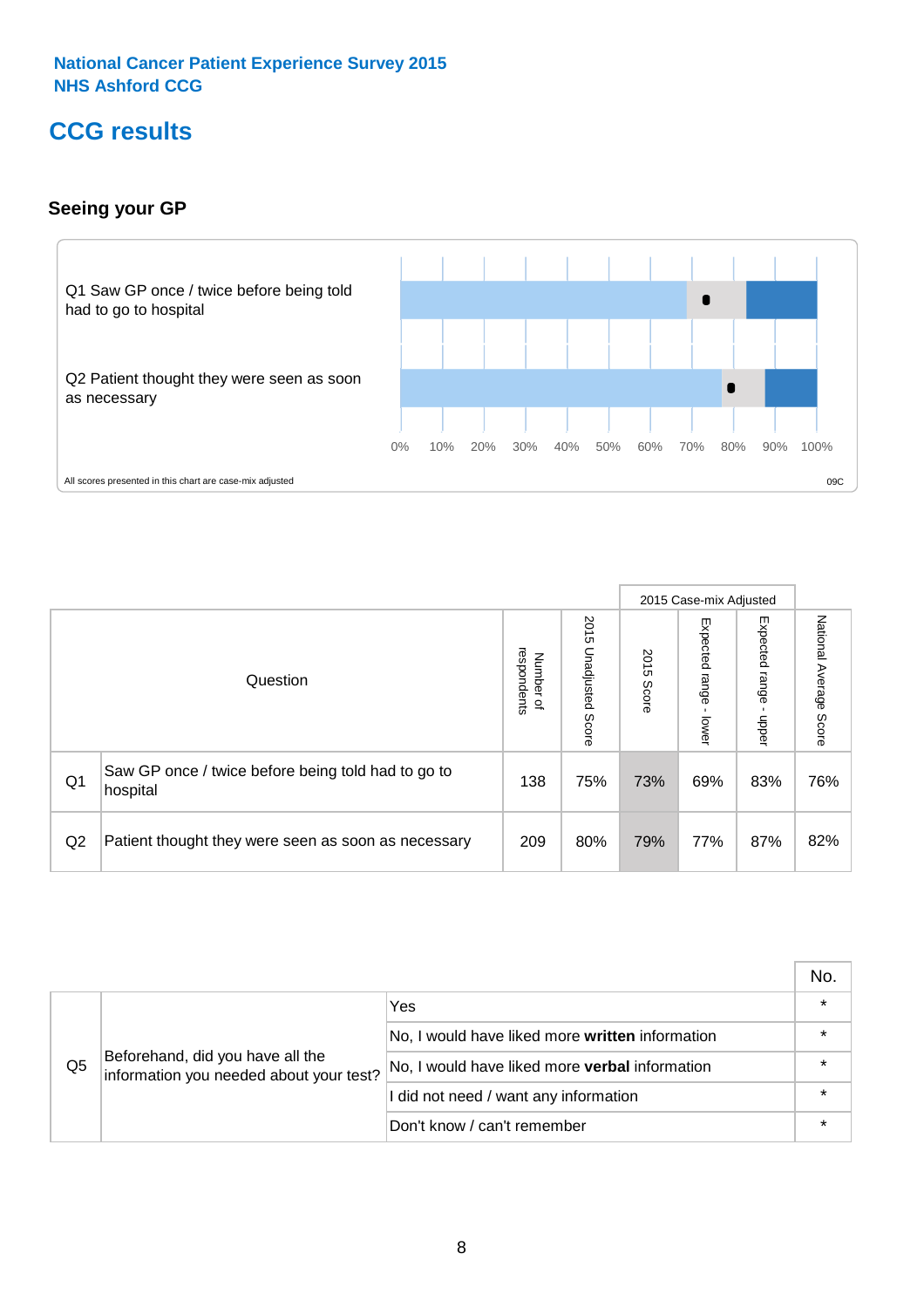#### **Diagnostic tests**



|                |                                                                       |                                       |                             |               | 2015 Case-mix Adjusted  |                         |                           |
|----------------|-----------------------------------------------------------------------|---------------------------------------|-----------------------------|---------------|-------------------------|-------------------------|---------------------------|
|                | Question                                                              | respondents<br>Number<br>$\mathbf{Q}$ | 2015<br>Unadjusted<br>Score | 2015<br>Score | Expected range<br>lower | Expected range<br>nbber | National Average<br>Score |
| Q <sub>6</sub> | The length of time waiting for the test to be done was<br>about right | 189                                   | 79%                         | 79%           | 82%                     | 91%                     | 87%                       |
| Q7             | Given complete explanation of test results in<br>understandable way   | 189                                   | 75%                         | 74%           | 73%                     | 85%                     | 79%                       |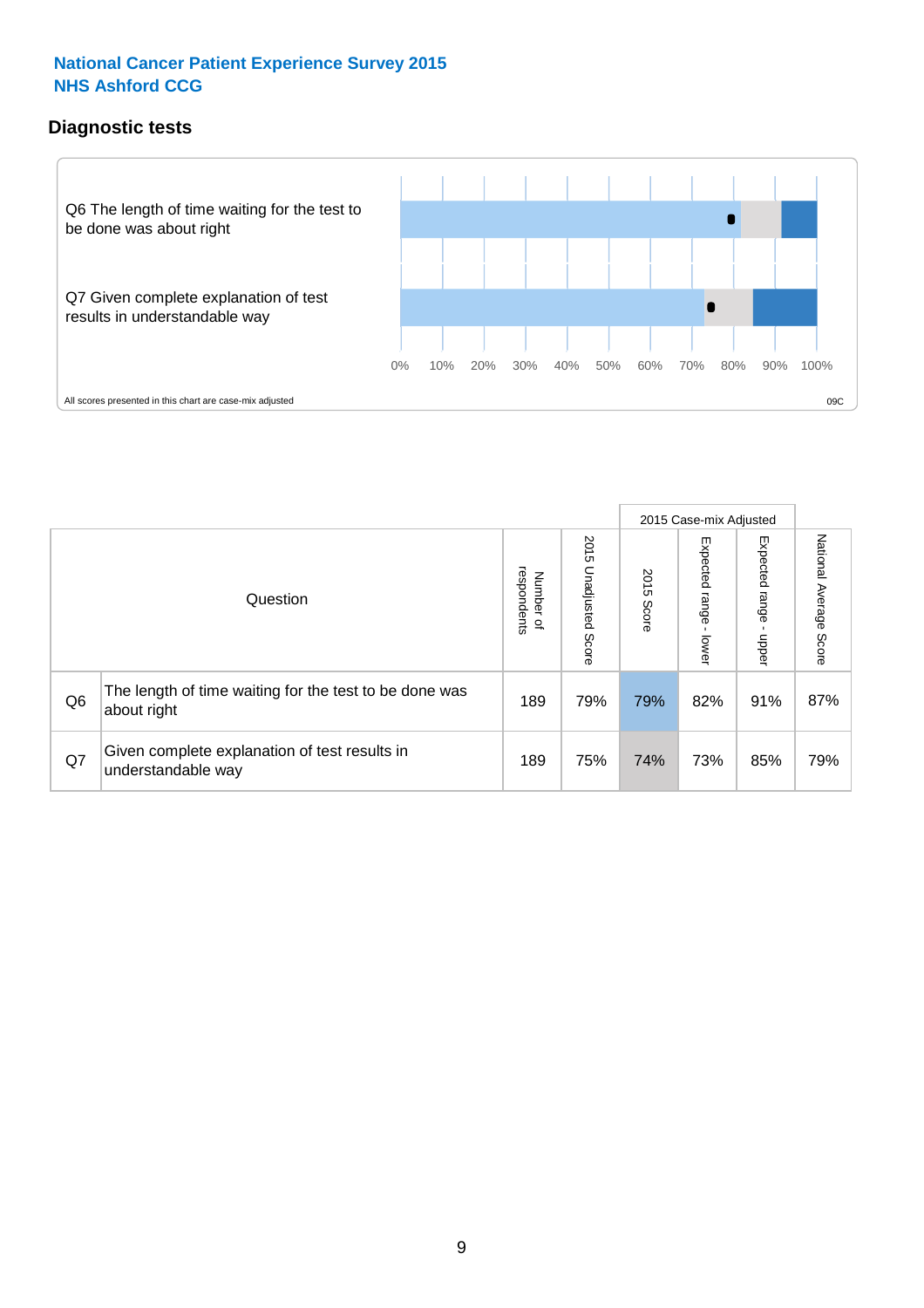#### **Finding out what was wrong with you**



|     |                                                                                            |                          |                       |            | 2015 Case-mix Adjusted |                                         |                           |
|-----|--------------------------------------------------------------------------------------------|--------------------------|-----------------------|------------|------------------------|-----------------------------------------|---------------------------|
|     | Question                                                                                   | respondents<br>Number of | 2015 Unadjusted Score | 2015 Score | Expected range - lower | Expected range<br>$\mathbf{I}$<br>nbber | National Average<br>Score |
| Q8  | Patient told they could bring a family member or friend<br>when first told they had cancer | 172                      | 75%                   | 74%        | 73%                    | 85%                                     | 79%                       |
| Q9  | Patient felt they were told sensitively that they had cancer                               | 209                      | 80%                   | 80%        | 79%                    | 89%                                     | 84%                       |
| Q10 | Patient completely understood the explanation of what<br>was wrong                         | 210                      | 74%                   | 72%        | 67%                    | 79%                                     | 73%                       |
| Q11 | Patient given easy to understand written information<br>about the type of cancer they had  | 185                      | 72%                   | 71%        | 65%                    | 78%                                     | 72%                       |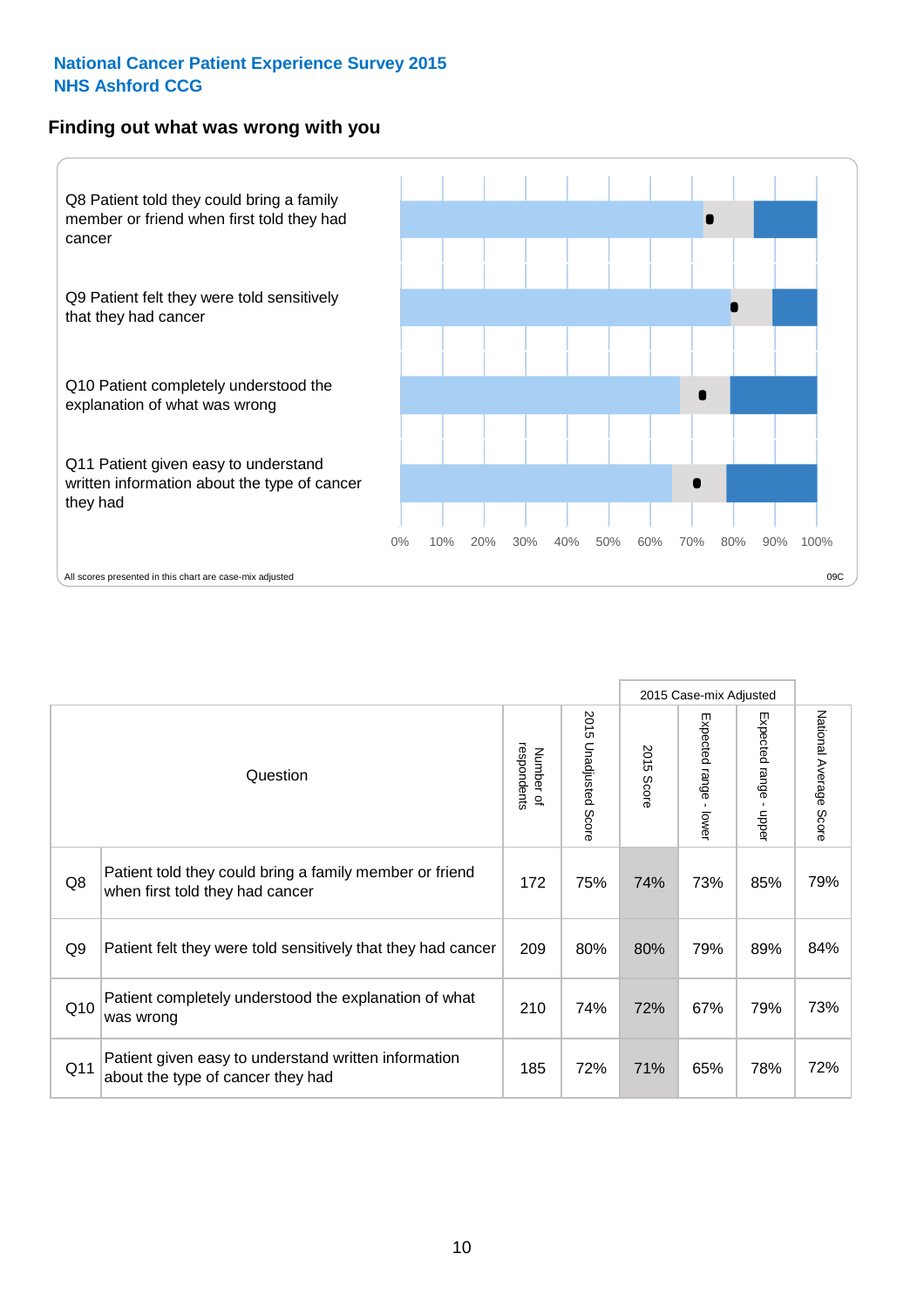#### **Finding out what was wrong with you**



|                 |                                                                                         |                          |                                 |               | 2015 Case-mix Adjusted                    |                        |                        |
|-----------------|-----------------------------------------------------------------------------------------|--------------------------|---------------------------------|---------------|-------------------------------------------|------------------------|------------------------|
| Question        |                                                                                         | Number of<br>respondents | 2015<br><b>Unadjusted Score</b> | 2015<br>Score | Expected range<br>$\blacksquare$<br>lower | Expected range - upper | National Average Score |
| Q12             | Patient felt that treatment options were completely<br>explained                        | 184                      | 82%                             | 82%           | 77%                                       | 88%                    | 83%                    |
| Q13             | Possible side effects explained in an understandable way                                | 201                      | 71%                             | 70%           | 67%                                       | 79%                    | 73%                    |
| Q14             | Patient given practical advice and support in dealing with<br>side effects of treatment | 201                      | 61%                             | 61%           | 60%                                       | 73%                    | 66%                    |
| Q <sub>15</sub> | Patient definitely told about side effects that could affect<br>them in the future      | 186                      | 53%                             | 52%           | 47%                                       | 62%                    | 54%                    |
| Q16             | Patient definitely involved in decisions about care and<br>treatment                    | 200                      | 78%                             | 78%           | 72%                                       | 83%                    | 78%                    |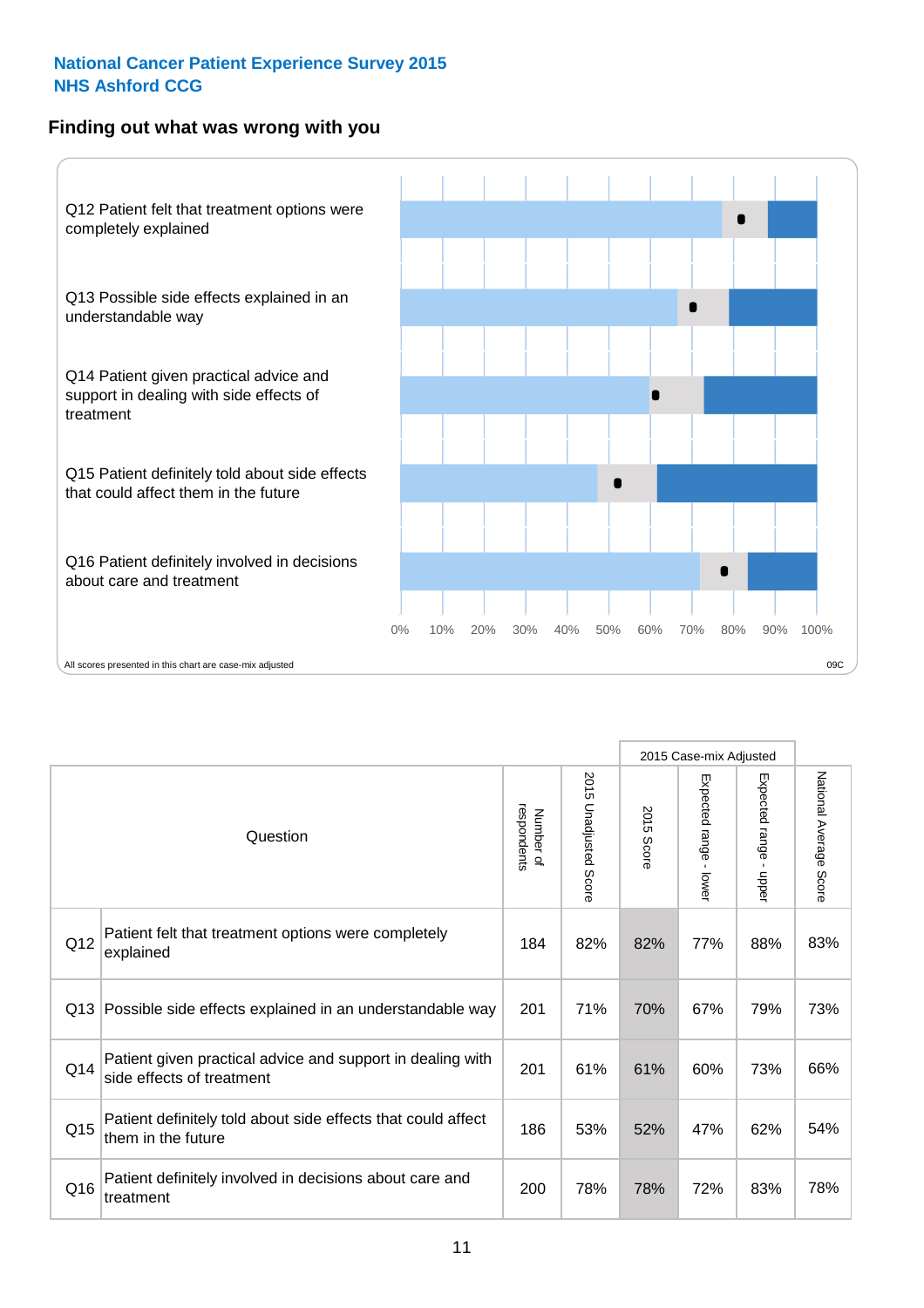#### **Clinical Nurse Specialist**



|     |                                                                                     |                          |                       |               | 2015 Case-mix Adjusted  |                         |                                  |
|-----|-------------------------------------------------------------------------------------|--------------------------|-----------------------|---------------|-------------------------|-------------------------|----------------------------------|
|     | Question                                                                            | Number of<br>respondents | 2015 Unadjusted Score | 2015<br>Score | Expected range<br>lower | Expected range<br>nbber | National Average<br><b>Score</b> |
| Q17 | Patient given the name of the CNS who would support<br>them through their treatment | 201                      | 86%                   | 86%           | 86%                     | 94%                     | 90%                              |
| Q18 | Patient found it easy to contact their CNS                                          | 150                      | 78%                   | 78%           | 81%                     | 93%                     | 87%                              |
| Q19 | Get understandable answers to important questions all or<br>most of the time        | 146                      | 83%                   | 83%           | 83%                     | 94%                     | 89%                              |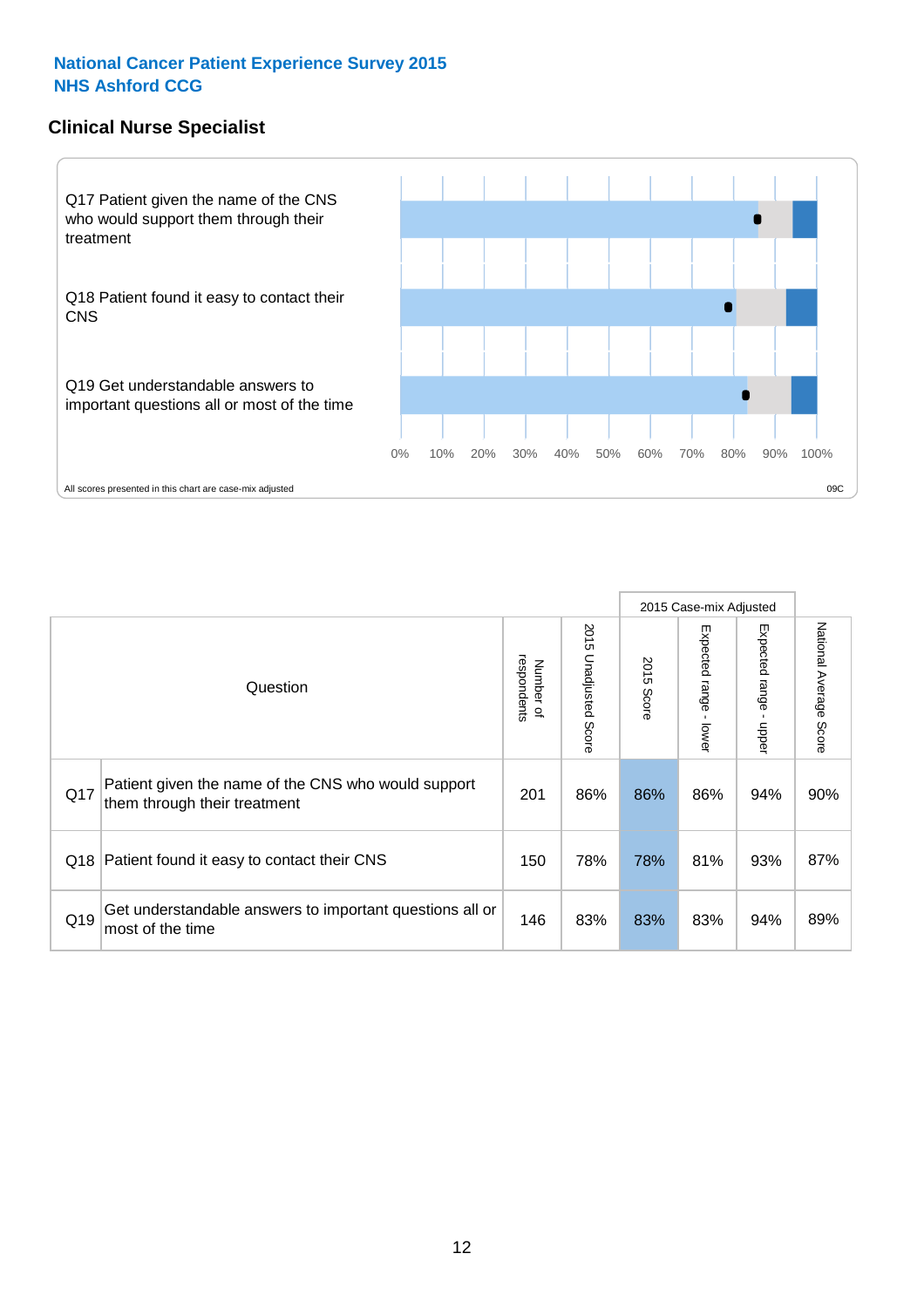#### **Support for people with cancer**



|                 |                                                                                            |                          |                                 |               | 2015 Case-mix Adjusted  |                                         |                        |
|-----------------|--------------------------------------------------------------------------------------------|--------------------------|---------------------------------|---------------|-------------------------|-----------------------------------------|------------------------|
|                 | Question                                                                                   | respondents<br>Number of | 2015<br><b>Unadjusted Score</b> | 2015<br>Score | Expected range<br>lower | Expected range<br>$\mathbf{I}$<br>nbber | National Average Score |
| Q20             | Hospital staff gave information about support groups                                       | 148                      | 76%                             | 75%           | 77%                     | 89%                                     | 83%                    |
| Q <sub>21</sub> | Hospital staff gave information about impact cancer could<br>have on day to day activities | 137                      | 73%                             | 72%           | 74%                     | 87%                                     | 81%                    |
| Q22             | Hospital staff gave information on getting financial help                                  | 105                      | 50%                             | 52%           | 45%                     | 64%                                     | 55%                    |
| Q <sub>23</sub> | Hospital staff told patient they could get free prescriptions                              | 103                      | 71%                             | 72%           | 72%                     | 88%                                     | 80%                    |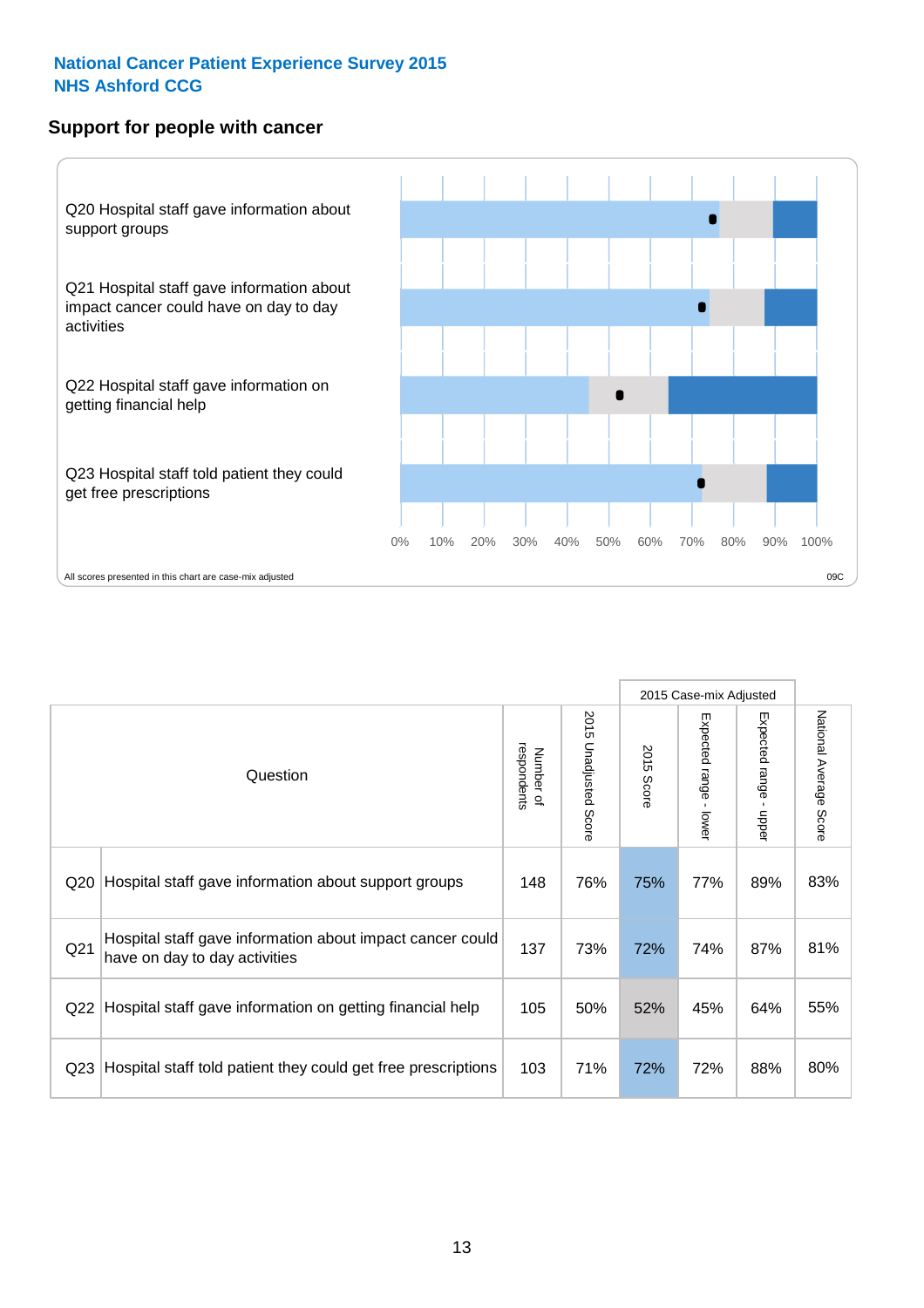#### **Operations**



|     |                                                                 |                                              |                             | 2015 Case-mix Adjusted |                            |                           |                              |
|-----|-----------------------------------------------------------------|----------------------------------------------|-----------------------------|------------------------|----------------------------|---------------------------|------------------------------|
|     | Question                                                        | respondents<br>Number<br>$\overline{\sigma}$ | 2015<br>Unadjusted<br>Score | 2015<br>Score          | Expected<br>range<br>lower | Expected<br>range<br>dddn | National<br>Average<br>Score |
| Q26 | Staff explained how operation had gone in<br>understandable way | 132                                          | 77%                         | 76%                    | 70%                        | 85%                       | 78%                          |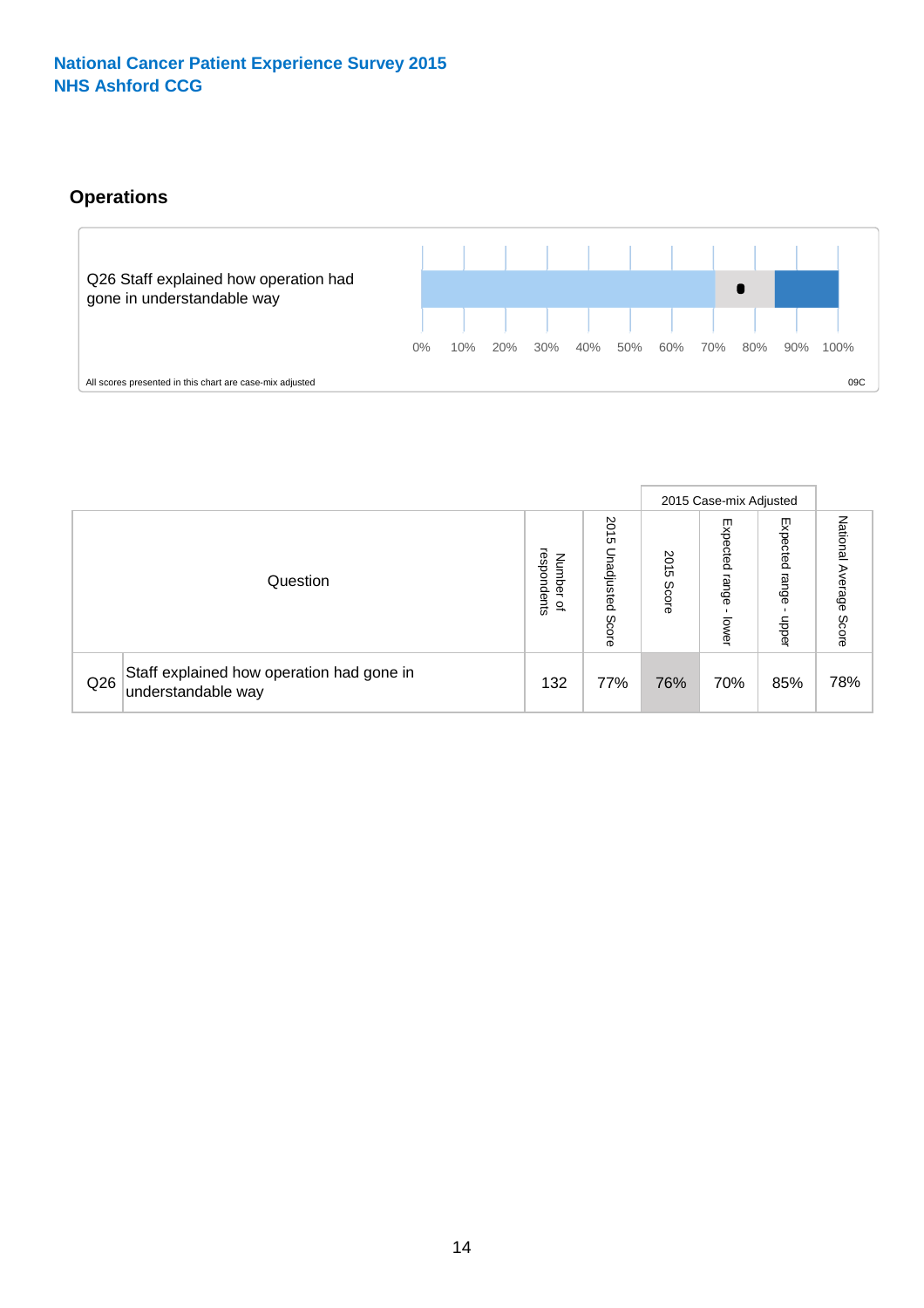#### **Hospital care as an inpatient (Part 1 of 3)**



All scores presented in this chart are case-mix adjusted  $09C$ 

|                 |                                                                                           |                          |                       |               | 2015 Case-mix Adjusted                  |                                           |                        |
|-----------------|-------------------------------------------------------------------------------------------|--------------------------|-----------------------|---------------|-----------------------------------------|-------------------------------------------|------------------------|
|                 | Question                                                                                  | respondents<br>Number of | 2015 Unadjusted Score | 2015<br>Score | Expected range<br>$\mathbf{r}$<br>lower | Expected range<br>$\blacksquare$<br>nbber | National Average Score |
| Q28             | Groups of doctors or nurses did not talk in front of patient<br>as if they were not there | 139                      | 78%                   | 76%           | 75%                                     | 88%                                       | 81%                    |
| Q29             | Patient had confidence and trust in all doctors treating<br>them                          | 139                      | 78%                   | 76%           | 78%                                     | 90%                                       | 84%                    |
| Q30             | Patient's family or someone close definitely had<br>opportunity to talk to doctor         | 121                      | 66%                   | 66%           | 64%                                     | 80%                                       | 72%                    |
| Q <sub>31</sub> | Patient had confidence and trust in all ward nurses                                       | 140                      | 64%                   | 63%           | 65%                                     | 80%                                       | 72%                    |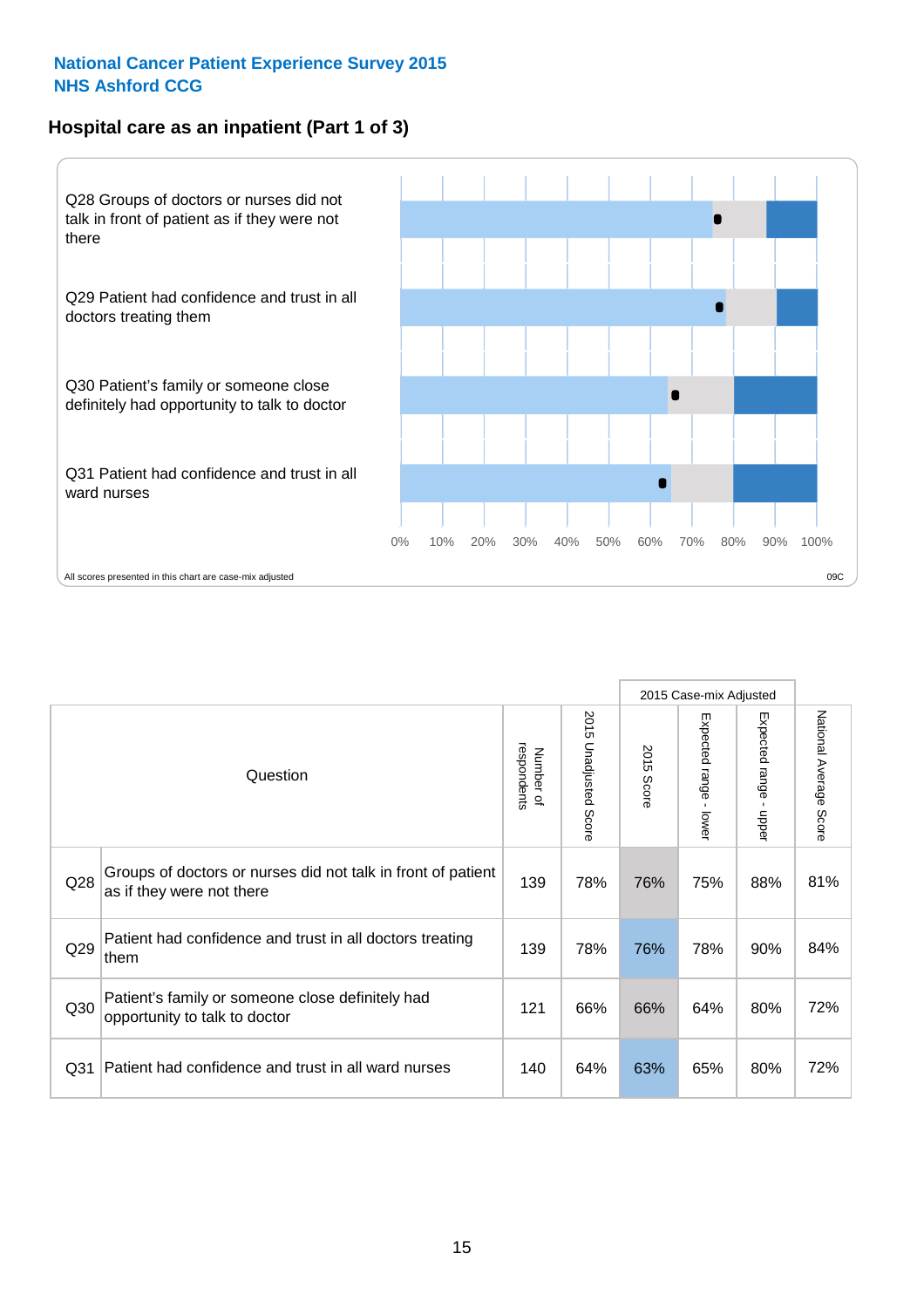#### **Hospital care as an inpatient (Part 2 of 3)**



|                 |                                                                         |     | 2015 Case-mix Adjusted          |               |                                         |                           |                        |
|-----------------|-------------------------------------------------------------------------|-----|---------------------------------|---------------|-----------------------------------------|---------------------------|------------------------|
| Question        |                                                                         |     | 2015<br><b>Unadjusted Score</b> | 2015<br>Score | Expected range<br>$\mathbf{L}$<br>lower | Expected range -<br>nbber | National Average Score |
| Q <sub>32</sub> | Always / nearly always enough nurses on duty                            | 140 | 64%                             | 62%           | 58%                                     | 74%                       | 66%                    |
| Q <sub>33</sub> | All staff asked patient what name they preferred to be<br>called by     | 140 | 54%                             | 54%           | 56%                                     | 77%                       | 67%                    |
| Q34             | Always given enough privacy when discussing condition<br>or treatment   | 139 | 76%                             | 74%           | 79%                                     | 91%                       | 85%                    |
| Q <sub>35</sub> | Patient was able to discuss worries or fears with staff<br>during visit | 100 | 40%                             | 40%           | 42%                                     | 62%                       | 52%                    |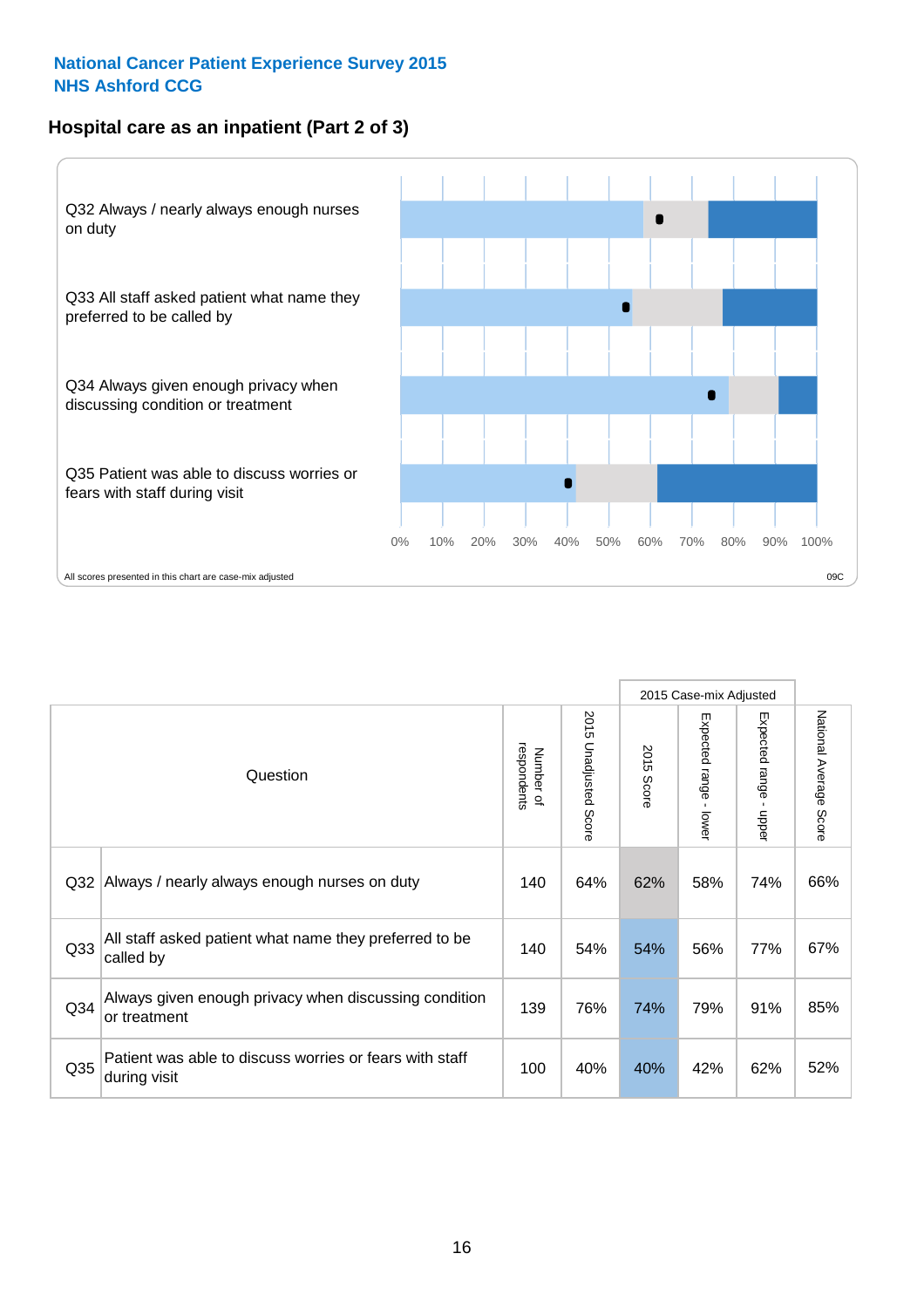#### **Hospital care as an inpatient (Part 3 of 3)**



|          |                                                                                     | 2015 Case-mix Adjusted |                       |                      |                                           |                           |                        |
|----------|-------------------------------------------------------------------------------------|------------------------|-----------------------|----------------------|-------------------------------------------|---------------------------|------------------------|
| Question |                                                                                     |                        | 2015 Unadjusted Score | 2015<br><b>Score</b> | Expected range<br>$\blacksquare$<br>lower | Expected range -<br>nbber | National Average Score |
| Q36      | Hospital staff definitely did everything to help control pain                       | 125                    | 77%                   | 76%                  | 77%                                       | 90%                       | 84%                    |
| Q37      | Always treated with respect and dignity by staff                                    | 139                    | 81%                   | 80%                  | 82%                                       | 93%                       | 87%                    |
| Q38      | Given clear written information about what should / should<br>not do post discharge | 132                    | 84%                   | 83%                  | 78%                                       | 91%                       | 84%                    |
| Q39      | Staff told patient who to contact if worried post discharge                         | 135                    | 90%                   | 89%                  | 90%                                       | 98%                       | 94%                    |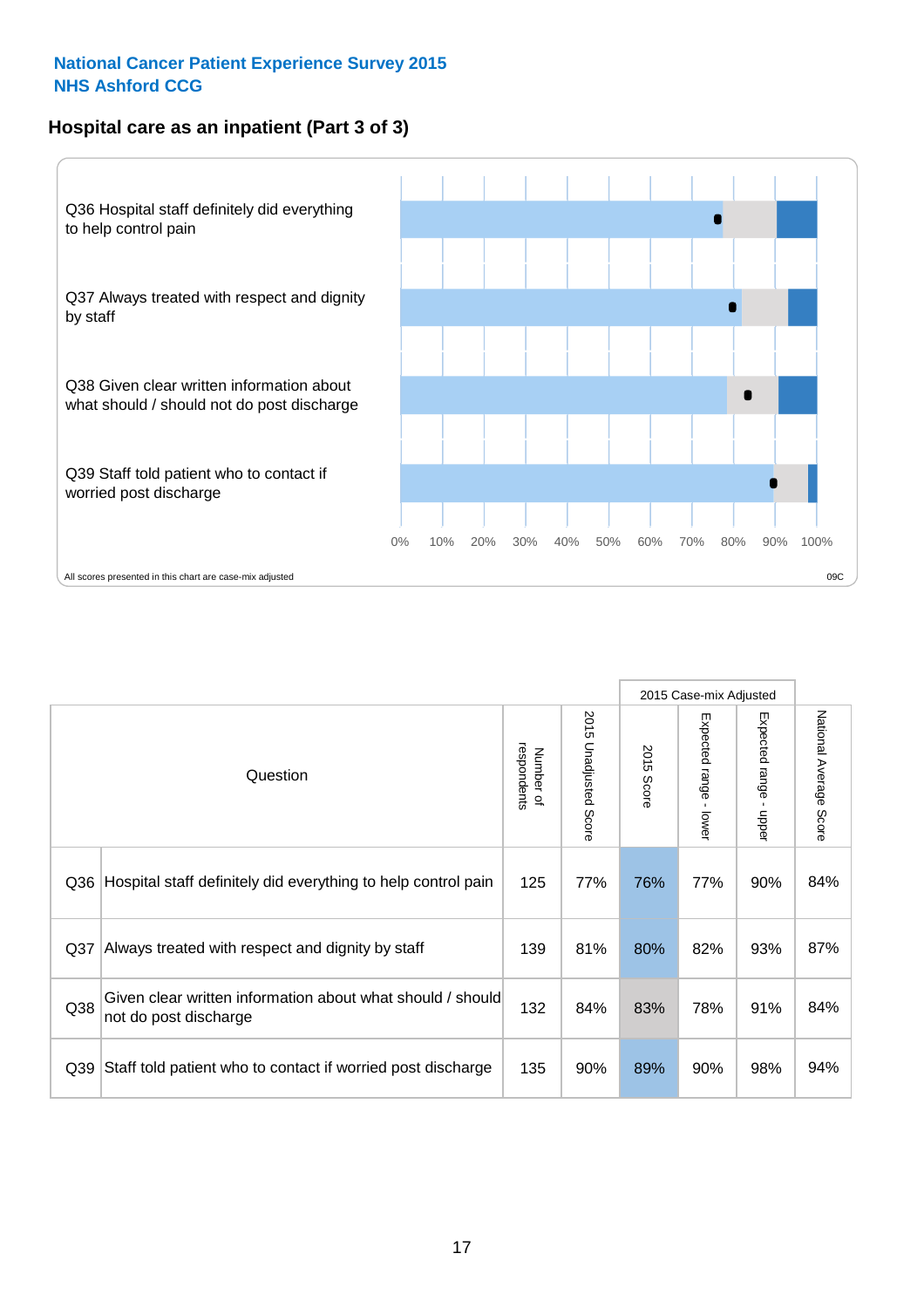#### **Hospital care as a day patient / outpatient (Part 1 of 2)**



|          |                                                                                    |     |                                 | 2015 Case-mix Adjusted |                                           |                                         |                        |
|----------|------------------------------------------------------------------------------------|-----|---------------------------------|------------------------|-------------------------------------------|-----------------------------------------|------------------------|
| Question |                                                                                    |     | 2015<br><b>Unadjusted Score</b> | 2015<br><b>Score</b>   | Expected range<br>$\blacksquare$<br>lower | Expected range<br>$\mathbf{I}$<br>nbber | National Average Score |
| Q41      | Patient was able to discuss worries or fears with staff<br>during visit            | 156 | 62%                             | 61%                    | 63%                                       | 77%                                     | 70%                    |
| Q42      | Doctor had the right notes and other documentation with<br>them                    | 187 | 95%                             | 95%                    | 93%                                       | 99%                                     | 96%                    |
| Q44      | Beforehand patient had all information needed about<br>radiotherapy treatment      | 61  | 90%                             | 89%                    | 77%                                       | 95%                                     | 86%                    |
| Q45      | Patient given understandable information about whether<br>radiotherapy was working | 55  | 60%                             | 60%                    | 47%                                       | 73%                                     | 60%                    |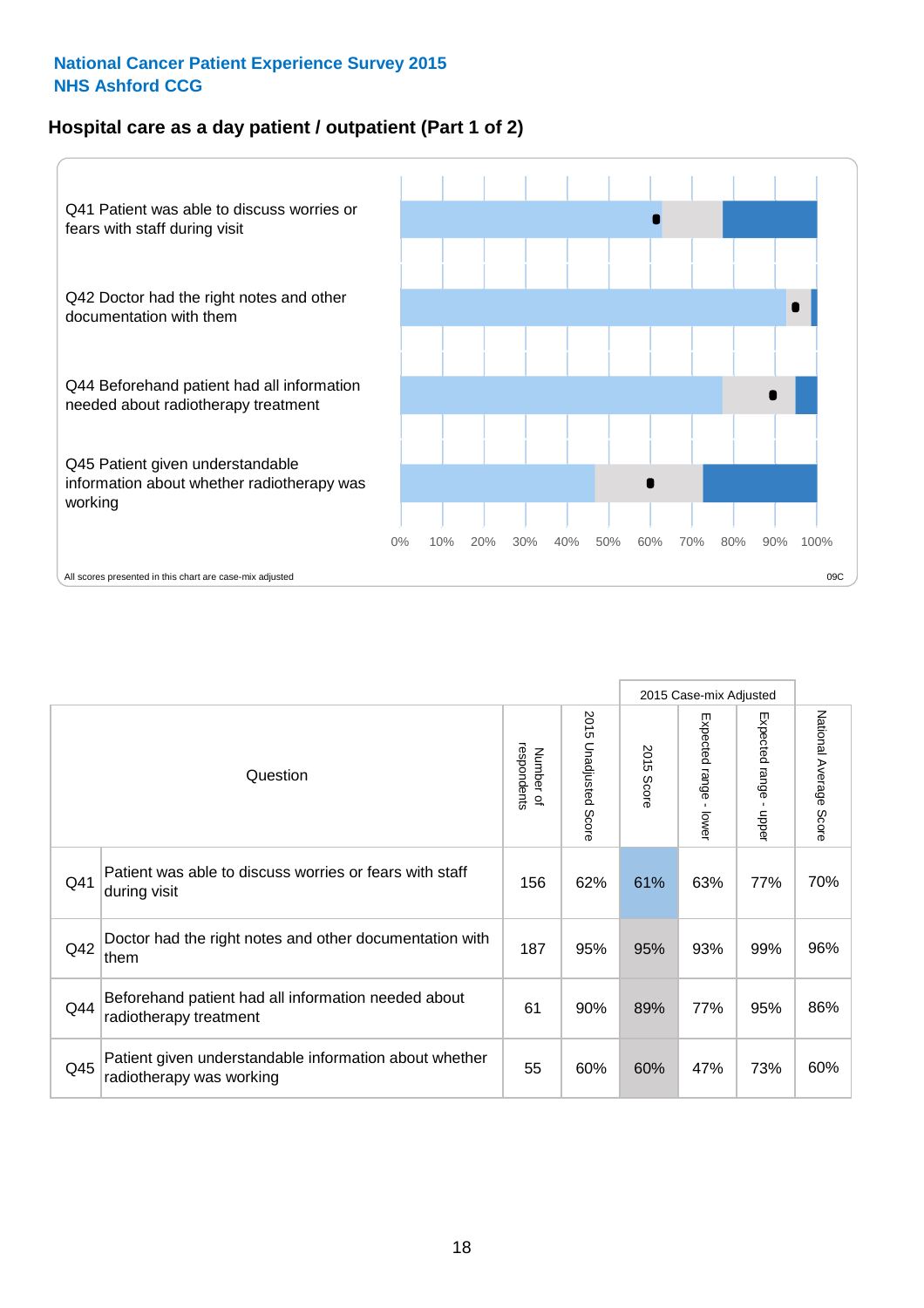#### **Hospital care as a day patient / outpatient (Part 2 of 2)**



|          |                                                                                    | 2015 Case-mix Adjusted                |                             |               |                             |                            |                           |
|----------|------------------------------------------------------------------------------------|---------------------------------------|-----------------------------|---------------|-----------------------------|----------------------------|---------------------------|
| Question |                                                                                    | respondents<br>Number<br>$\mathbf{Q}$ | 2015<br>Unadjusted<br>Score | 2015<br>Score | Expected<br> range<br>lower | Expected<br>range<br>nbber | National Average<br>Score |
| Q47      | Beforehand patient had all information needed about<br>chemotherapy treatment      | 103                                   | 70%                         | 70%           | 77%                         | 91%                        | 84%                       |
| Q48      | Patient given understandable information about whether<br>chemotherapy was working | 93                                    | 55%                         | 56%           | 58%                         | 77%                        | 68%                       |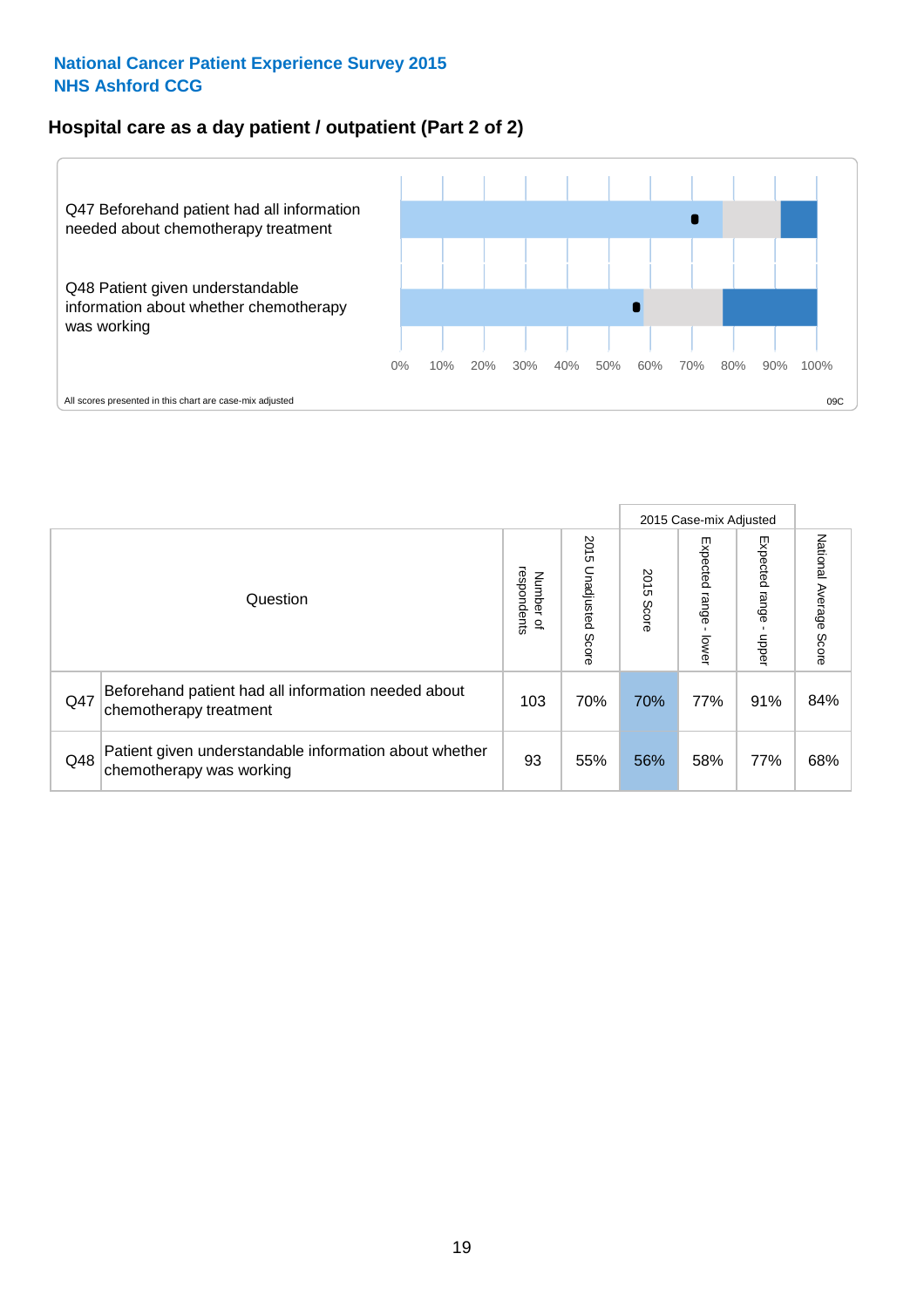#### **Home care and support**



All scores presented in this chart are case-mix adjusted

|                 |                                                                                                     |     |                       | 2015 Case-mix Adjusted |                              |                         |                           |
|-----------------|-----------------------------------------------------------------------------------------------------|-----|-----------------------|------------------------|------------------------------|-------------------------|---------------------------|
| Question        |                                                                                                     |     | 2015 Unadjusted Score | 2015<br>Score          | Expected<br>I range<br>lower | Expected range<br>nbber | National Average<br>Score |
| Q49             | Hospital staff gave family or someone close all the<br>information needed to help with care at home | 169 | 53%                   | 53%                    | 50%                          | 65%                     | 58%                       |
| Q50             | Patient definitely given enough support from health or<br>social services during treatment          | 127 | 54%                   | 53%                    | 44%                          | 63%                     | 54%                       |
| Q <sub>51</sub> | Patient definitely given enough support from health or<br>social services after treatment           | 73  | 40%                   | 40%                    | 33%                          | 56%                     | 45%                       |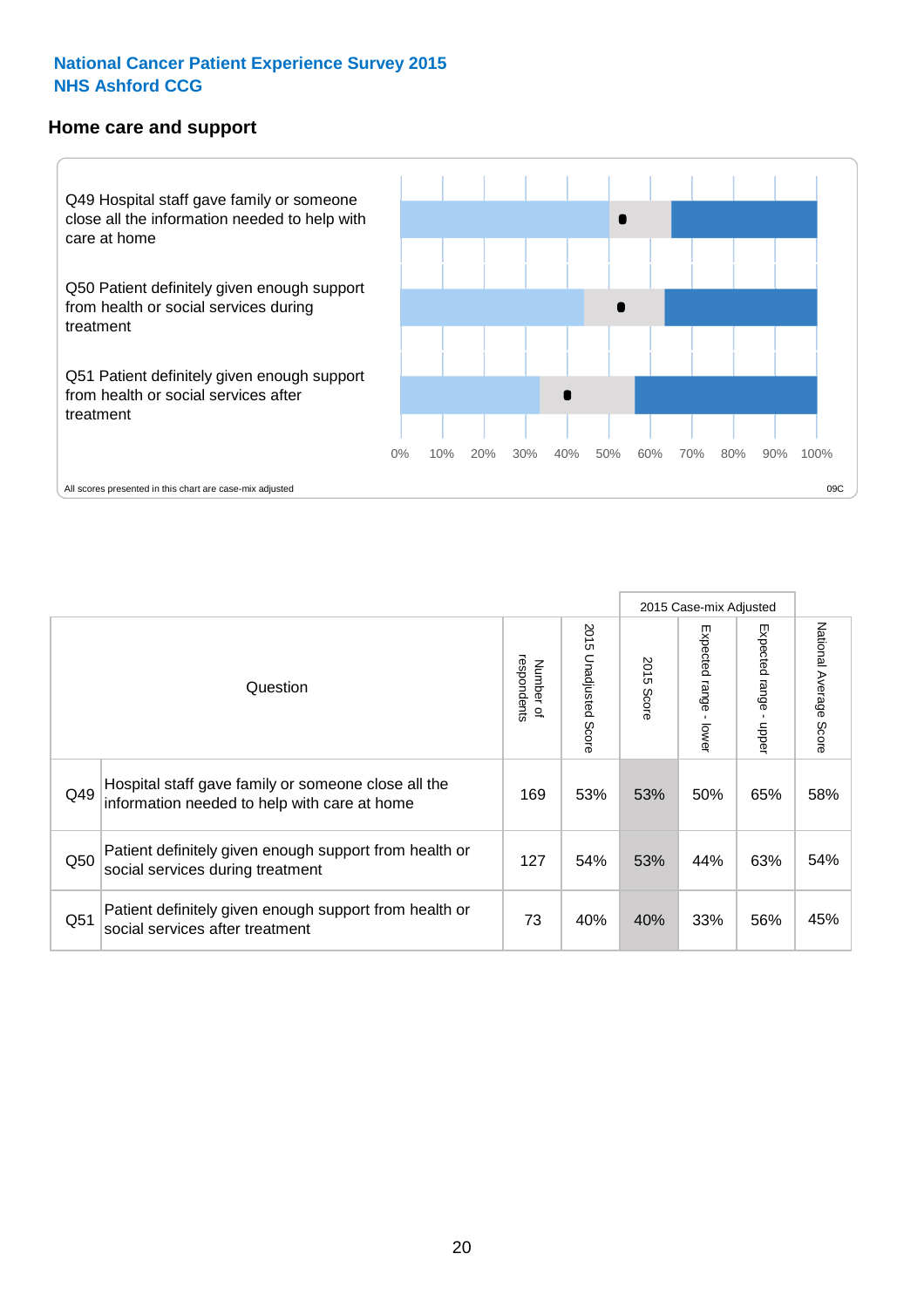#### **Care from your general practice**



|          |                                                                           |                                       |                             |               |                                    | 2015 Case-mix Adjusted     |                           |  |  |
|----------|---------------------------------------------------------------------------|---------------------------------------|-----------------------------|---------------|------------------------------------|----------------------------|---------------------------|--|--|
| Question |                                                                           | respondents<br>Number<br>$\mathbf{Q}$ | 2015<br>Unadjusted<br>Score | 2015<br>Score | Expected<br><b>Irange</b><br>lower | Expected<br>range<br>doper | National Average<br>Score |  |  |
| Q52      | GP given enough information about patient's condition<br>and treatment    | 180                                   | 96%                         | 96%           | 92%                                | 98%                        | 95%                       |  |  |
| Q53      | Practice staff definitely did everything they could to<br>support patient | 160                                   | 66%                         | 66%           | 55%                                | 70%                        | 63%                       |  |  |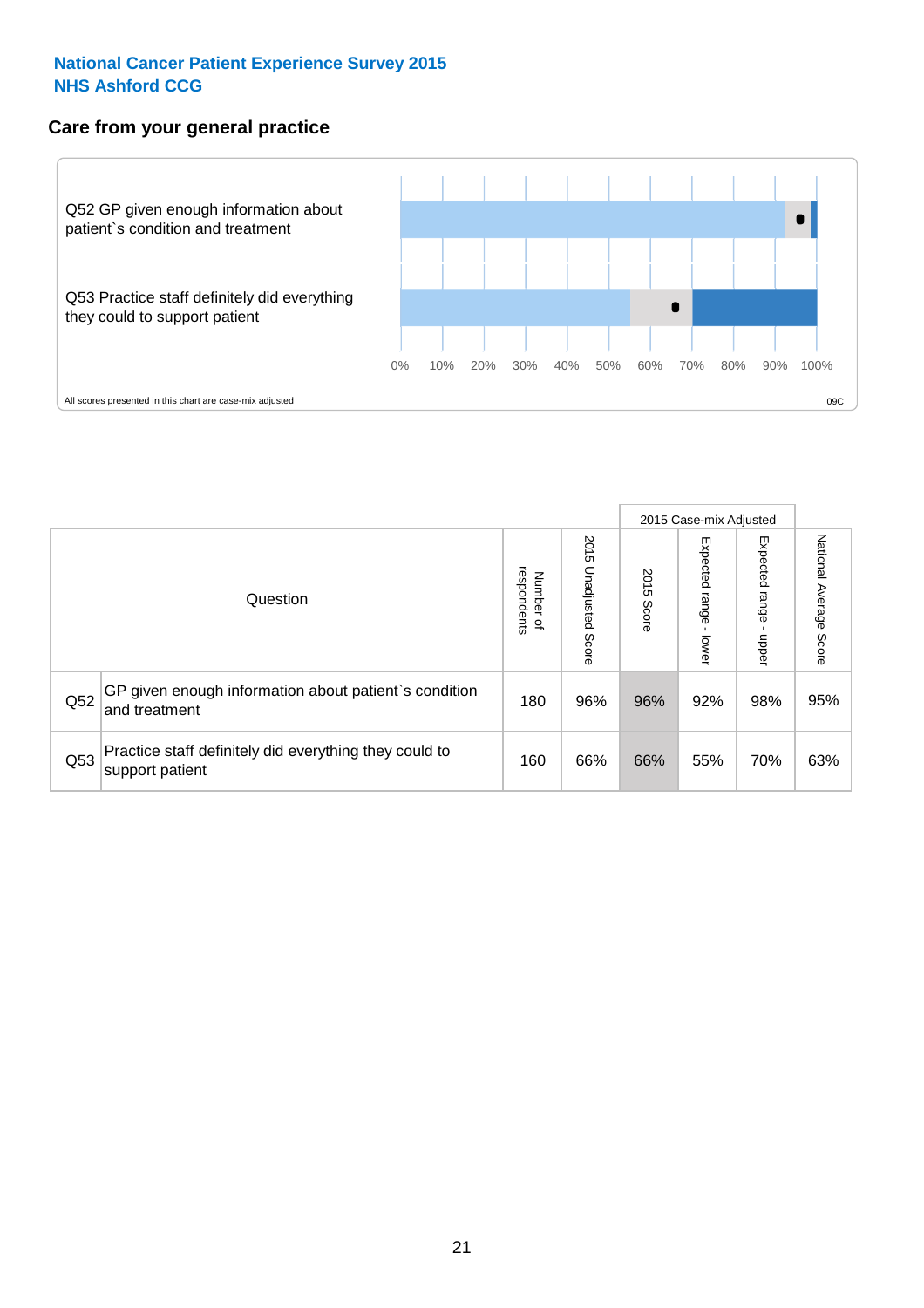#### **Your overall NHS care (Part 1 of 2)**



|     |                                                                    |                          |                          | 2015 Case-mix Adjusted |                                           |                                           |                        |
|-----|--------------------------------------------------------------------|--------------------------|--------------------------|------------------------|-------------------------------------------|-------------------------------------------|------------------------|
|     | Question                                                           | respondents<br>Number of | 2015<br>Unadjusted Score | 2015<br><b>Score</b>   | Expected range<br>$\blacksquare$<br>lower | Expected range<br>$\blacksquare$<br>nbber | National Average Score |
| Q54 | Hospital and community staff always worked well together           | 202                      | 56%                      | 56%                    | 54%                                       | 68%                                       | 61%                    |
| Q55 | Patient given a care plan                                          | 158                      | 24%                      | 25%                    | 26%                                       | 40%                                       | 33%                    |
| Q56 | Overall the administration of the care was very good /<br>good     | 210                      | 86%                      | 86%                    | 85%                                       | 93%                                       | 89%                    |
| Q57 | Length of time for attending clinics and appointments was<br>right | 212                      | 60%                      | 60%                    | 58%                                       | 74%                                       | 66%                    |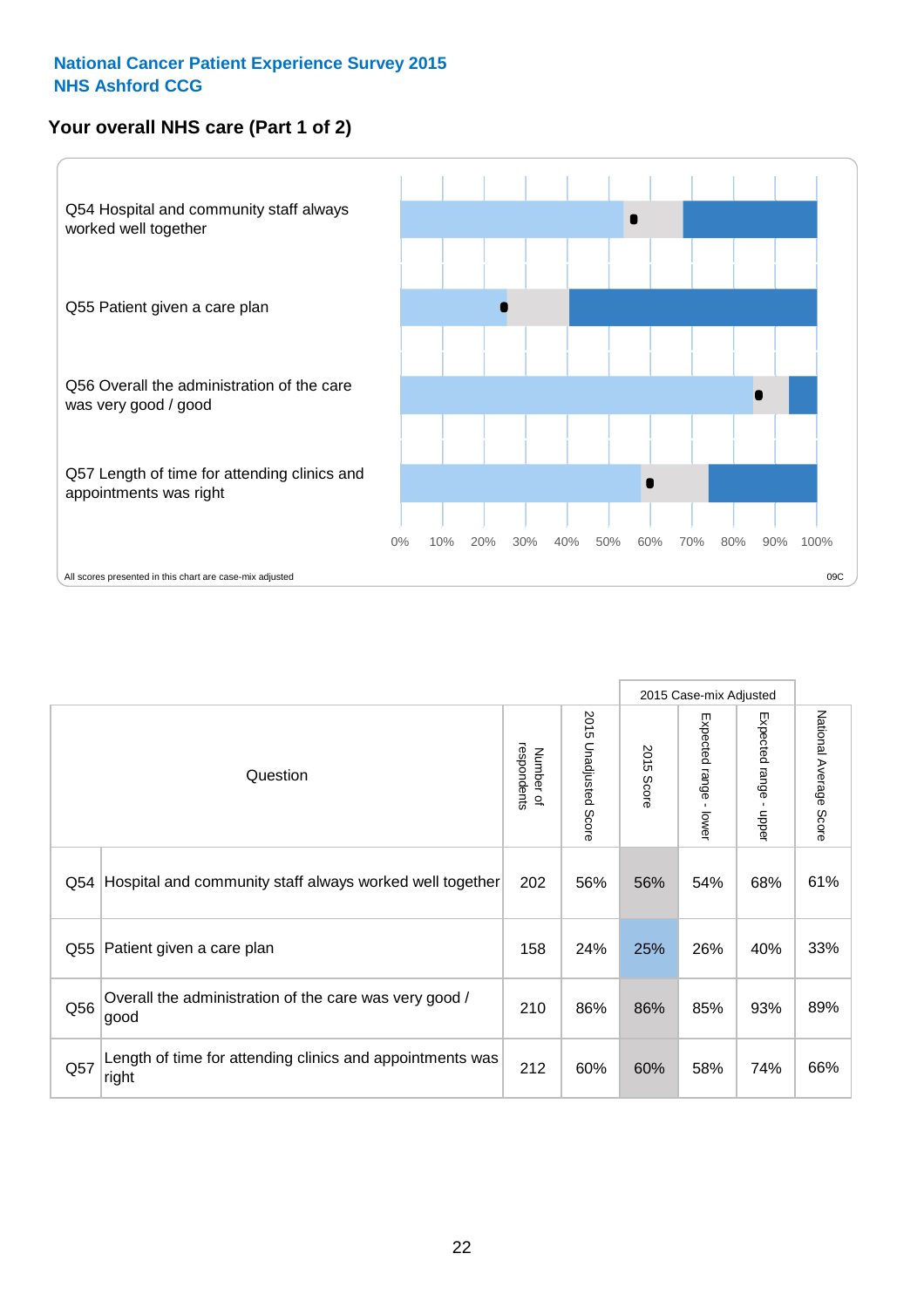#### **Your overall NHS care (Part 2 of 2)**



|          |                                                       |                                              |                             |               |                            | 2015 Case-mix Adjusted     |                        |  |
|----------|-------------------------------------------------------|----------------------------------------------|-----------------------------|---------------|----------------------------|----------------------------|------------------------|--|
| Question |                                                       | respondents<br>Number<br>$\overline{\sigma}$ | 2015<br>Unadjusted<br>Score | 2015<br>Score | Expected<br>range<br>lower | Expected<br>range<br>doper | National Average Score |  |
| Q58      | Taking part in cancer research discussed with patient | 205                                          | 27%                         | 28%           | 20%                        | 37%                        | 28%                    |  |



|     |                                                                        | 2015 Case-mix Adjusted                       |                             |               |                                           |                                                                 |                              |
|-----|------------------------------------------------------------------------|----------------------------------------------|-----------------------------|---------------|-------------------------------------------|-----------------------------------------------------------------|------------------------------|
|     | Question                                                               | respondents<br>Number<br>$\overline{\sigma}$ | 2015<br>Unadjusted<br>Score | 2015<br>Score | OWer<br>limit<br>range<br>਼੍ਰ<br>expected | Upper<br>limit<br>range<br>$\overline{\mathcal{C}}$<br>expected | National<br>Average<br>Score |
| Q59 | Patient's average rating of care scored from very poor to<br>very good | 200                                          | 8.4                         | 8.3           | 8.5                                       | 8.9                                                             | 8.7                          |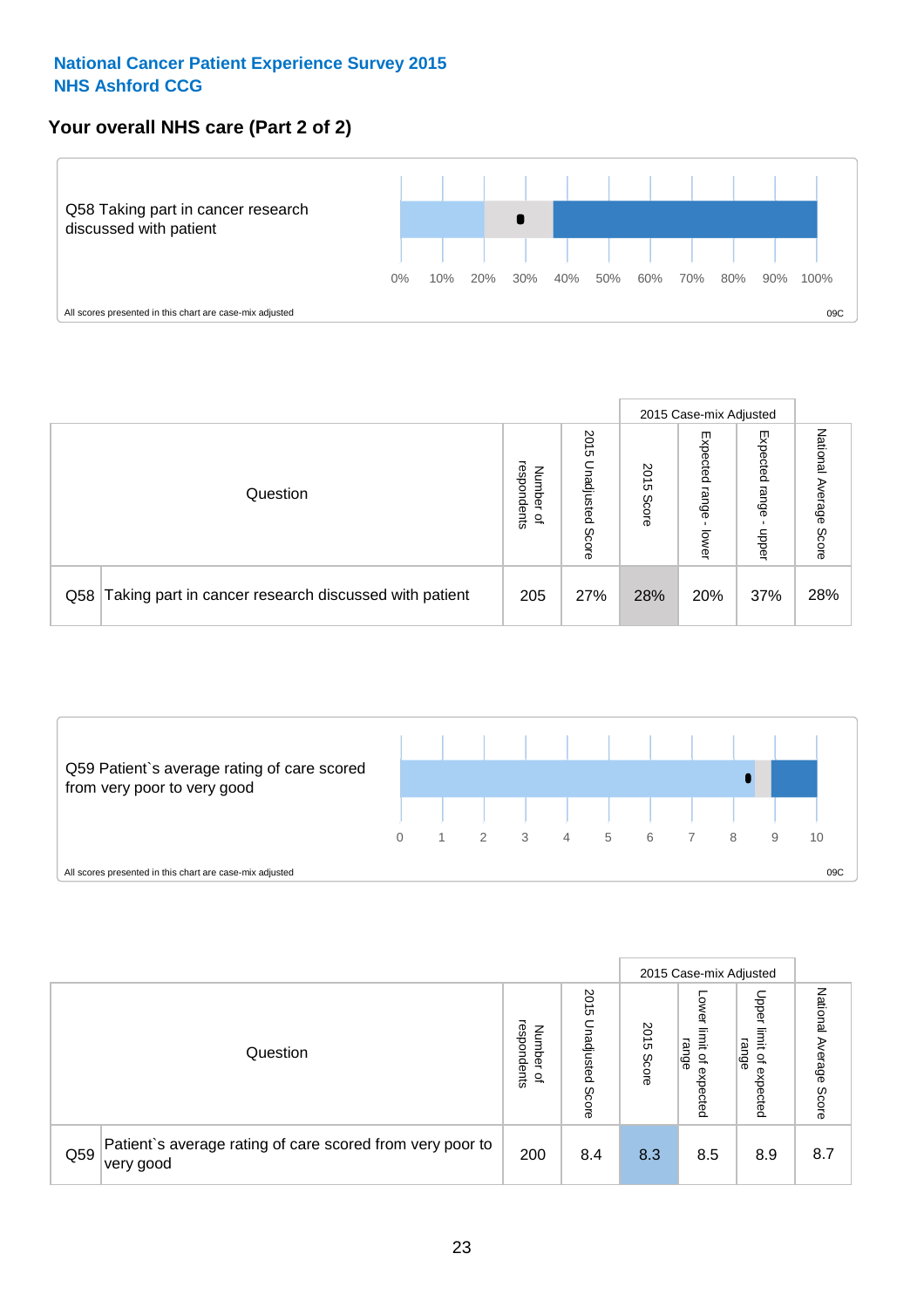### **Comparisons by tumour group for this CCG**

The following tables show the unadjusted CCG and the national percentage scores for each question broken down by tumour group. Where a cell in the table contains an asterisk this indicates that the number of patients in that group was below 21 and too small to display. Where a cell in the table contains "n.a." this indicates that there were no respondents for that tumour group.

### **Seeing your GP**

|                      | Q1. Saw GP once /<br>had to go to hospital | twice before being told | Q2. Patient thought<br>they were seen as<br>soon as necessary |                 |  |
|----------------------|--------------------------------------------|-------------------------|---------------------------------------------------------------|-----------------|--|
| <b>Cancer type</b>   | This CCG <sup>\$</sup>                     | <b>National</b>         | This CCG <sup>\$</sup>                                        | <b>National</b> |  |
| Brain / CNS          | n.a.                                       | 60%                     | $\star$                                                       | 77%             |  |
| <b>Breast</b>        | 96%                                        | 93%                     | 93%                                                           | 88%             |  |
| Colorectal / LGT     | $\star$                                    | 72%                     | 76%                                                           | 80%             |  |
| Gynaecological       | $\star$                                    | 75%                     | $\star$                                                       | 78%             |  |
| Haematological       | 57%                                        | 64%                     | 76%                                                           | 80%             |  |
| <b>Head and Neck</b> | $\star$                                    | 77%                     | $\star$                                                       | 79%             |  |
| Lung                 | $\star$                                    | 69%                     | $\star$                                                       | 83%             |  |
| Prostate             | $\star$                                    | 79%                     | 72%                                                           | 85%             |  |
| Sarcoma              | $\star$                                    | 64%                     | $\star$                                                       | 69%             |  |
| <b>Skin</b>          | $\star$                                    | 91%                     | $\star$                                                       | 87%             |  |
| <b>Upper Gastro</b>  | $\star$                                    | 70%                     | $\star$                                                       | 78%             |  |
| Urological           | $\star$                                    | 81%                     | 76%                                                           | 84%             |  |
| Other                | $\star$                                    | 70%                     | $\star$                                                       | 78%             |  |
| <b>All Cancers</b>   | 75%                                        | 76%                     | 80%                                                           | 82%             |  |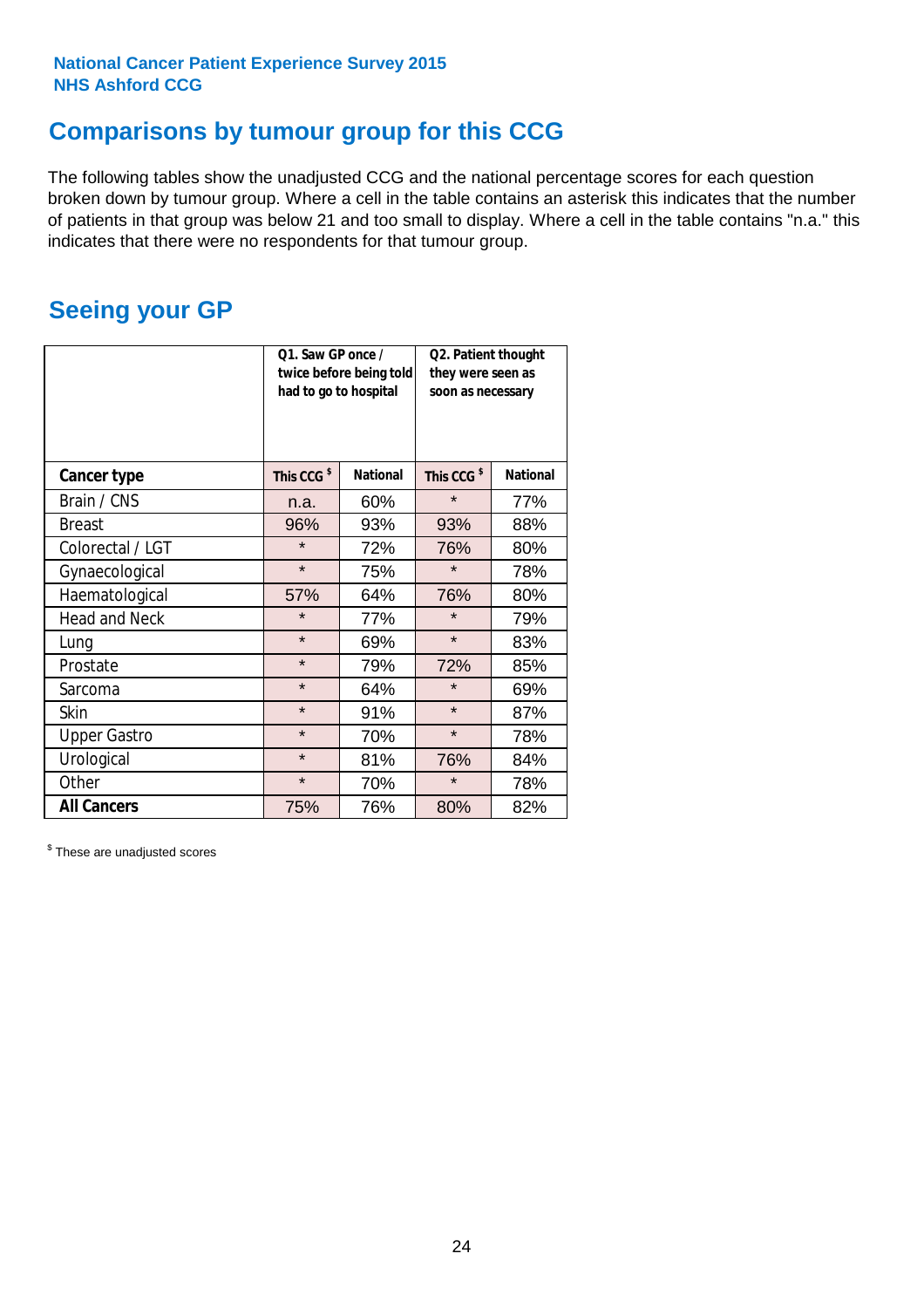### **Diagnostic tests**

|                      | be done was about<br>right | Q6. The length of time<br>waiting for the test to | Q7. Given complete<br>explanation of test<br>results in<br>understandable way |                 |  |  |
|----------------------|----------------------------|---------------------------------------------------|-------------------------------------------------------------------------------|-----------------|--|--|
| <b>Cancer type</b>   | This CCG <sup>\$</sup>     | <b>National</b>                                   | This CCG <sup>\$</sup>                                                        | <b>National</b> |  |  |
| Brain / CNS          | $\star$                    | 87%                                               | $\star$                                                                       | 69%             |  |  |
| <b>Breast</b>        | 89%                        | 90%                                               | 83%                                                                           | 82%             |  |  |
| Colorectal / LGT     | $\star$<br>86%             |                                                   | 71%                                                                           | 81%             |  |  |
| Gynaecological       | $\star$                    | 84%                                               | $\star$                                                                       | 76%             |  |  |
| Haematological       | 64%                        | 87%                                               | 64%                                                                           | 76%             |  |  |
| <b>Head and Neck</b> | $\star$                    | 84%                                               | $\star$                                                                       | 77%             |  |  |
| Lung                 | $\star$                    | 87%                                               | $\star$                                                                       | 78%             |  |  |
| Prostate             | 82%                        | 85%                                               | 70%                                                                           | 79%             |  |  |
| Sarcoma              | $\star$                    | 81%                                               | $\star$                                                                       | 77%             |  |  |
| Skin                 | $\star$                    | 89%                                               | $\star$                                                                       | 85%             |  |  |
| <b>Upper Gastro</b>  | $\star$                    | 83%                                               | $\star$                                                                       | 77%             |  |  |
| Urological           | $\star$                    | 85%                                               | $\star$                                                                       | 78%             |  |  |
| Other                | $\star$                    | 85%                                               | $\star$                                                                       | 76%             |  |  |
| <b>All Cancers</b>   | 79%                        | 87%                                               | 75%                                                                           | 79%             |  |  |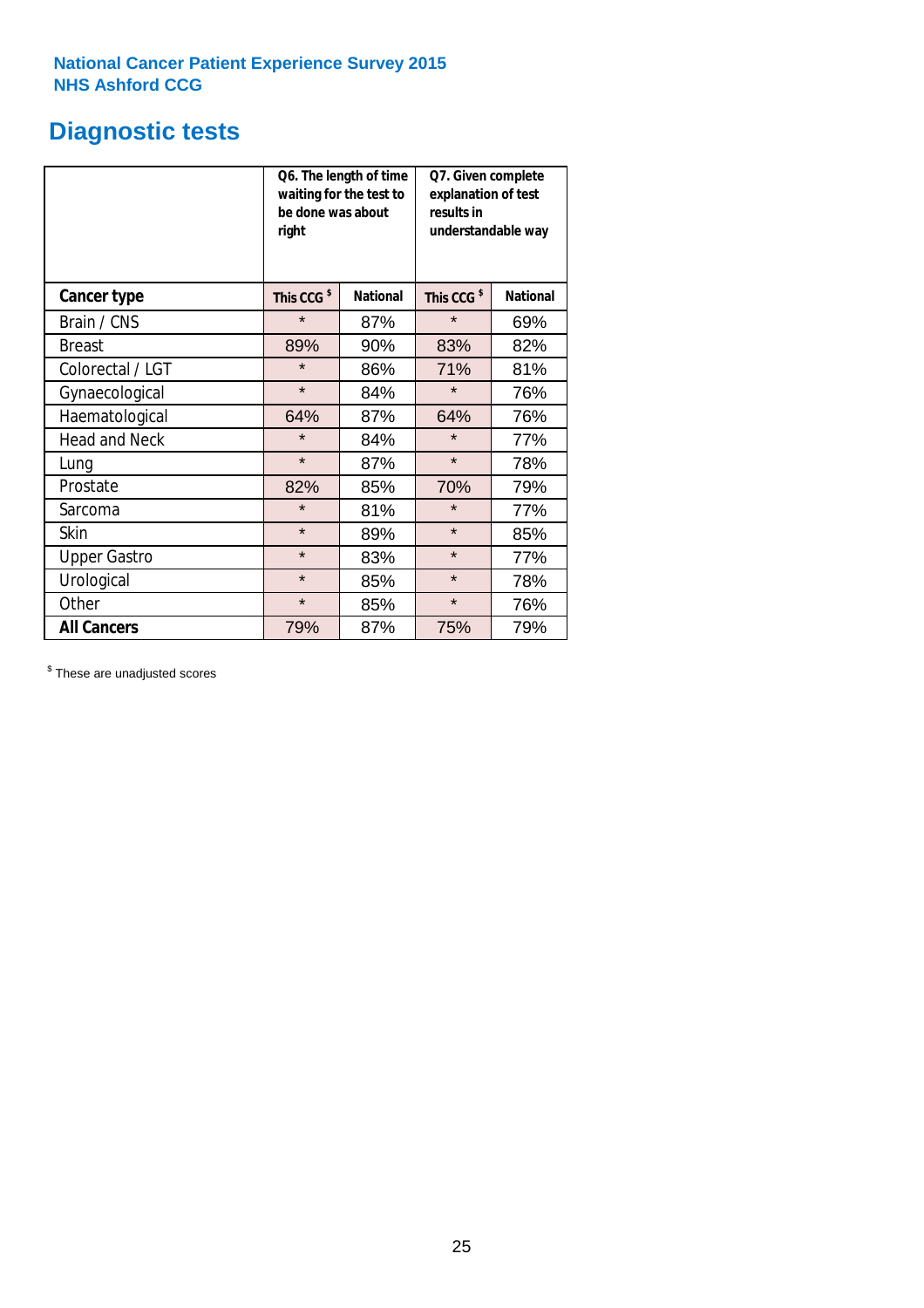### **Finding out what was wrong with you**

|                      | Q8. Patient told they<br>could bring a family<br>member or friend<br>when first told they<br>had cancer |                 | Q9. Patient felt they<br>were told sensitively<br>completely understood<br>that they had cancer<br>the explanation of<br>what was wrong |                 | Q10. Patient           |                 | Q11. Patient given<br>easy to understand<br>written information<br>about the type of<br>cancer they had |                 |
|----------------------|---------------------------------------------------------------------------------------------------------|-----------------|-----------------------------------------------------------------------------------------------------------------------------------------|-----------------|------------------------|-----------------|---------------------------------------------------------------------------------------------------------|-----------------|
| Cancer type          | This CCG <sup>\$</sup>                                                                                  | <b>National</b> | This CCG <sup>\$</sup>                                                                                                                  | <b>National</b> | This CCG <sup>\$</sup> | <b>National</b> | This CCG <sup>\$</sup>                                                                                  | <b>National</b> |
| Brain / CNS          | $\star$                                                                                                 | 85%             | $\star$                                                                                                                                 | 79%             | $\star$                | 60%             | $\star$                                                                                                 | 62%             |
| <b>Breast</b>        | 80%                                                                                                     | 83%             | 85%                                                                                                                                     | 88%             | 78%                    | 78%             | 80%                                                                                                     | 76%             |
| Colorectal / LGT     | $\star$                                                                                                 | 83%             | 76%                                                                                                                                     | 85%             | 73%                    | 79%             | $\star$                                                                                                 | 71%             |
| Gynaecological       | $\star$                                                                                                 | 75%             | $\star$                                                                                                                                 | 83%             | $\star$                | 73%             | $\star$                                                                                                 | 69%             |
| Haematological       | $\star$                                                                                                 | 75%             | 88%                                                                                                                                     | 83%             | 52%                    | 60%             | $\star$                                                                                                 | 74%             |
| <b>Head and Neck</b> | $\star$                                                                                                 | 73%             | $\star$                                                                                                                                 | 85%             | $\star$                | 75%             | $\star$                                                                                                 | 61%             |
| Lung                 | $\star$                                                                                                 | 80%             | $\star$                                                                                                                                 | 83%             | $\star$                | 75%             | $\star$                                                                                                 | 66%             |
| Prostate             | $\star$                                                                                                 | 80%             | 68%                                                                                                                                     | 84%             | 76%                    | 78%             | 74%                                                                                                     | 80%             |
| Sarcoma              | $\star$                                                                                                 | 77%             | $\star$                                                                                                                                 | 82%             | $\star$                | 63%             | $\star$                                                                                                 | 61%             |
| Skin                 | $\star$                                                                                                 | 71%             | $\star$                                                                                                                                 | 90%             | $\star$                | 83%             | $\star$                                                                                                 | 84%             |
| <b>Upper Gastro</b>  | $\star$                                                                                                 | 79%             | $\star$                                                                                                                                 | 79%             | $\star$                | 72%             | $\star$                                                                                                 | 64%             |
| Urological           | $\star$                                                                                                 | 74%             | 86%                                                                                                                                     | 82%             | 77%                    | 76%             | $\star$                                                                                                 | 71%             |
| Other                | $\star$                                                                                                 | 77%             | $\star$                                                                                                                                 | 82%             | $\star$                | 72%             | $\star$                                                                                                 | 61%             |
| <b>All Cancers</b>   | 75%                                                                                                     | 79%             | 80%                                                                                                                                     | 84%             | 74%                    | 73%             | 72%                                                                                                     | 72%             |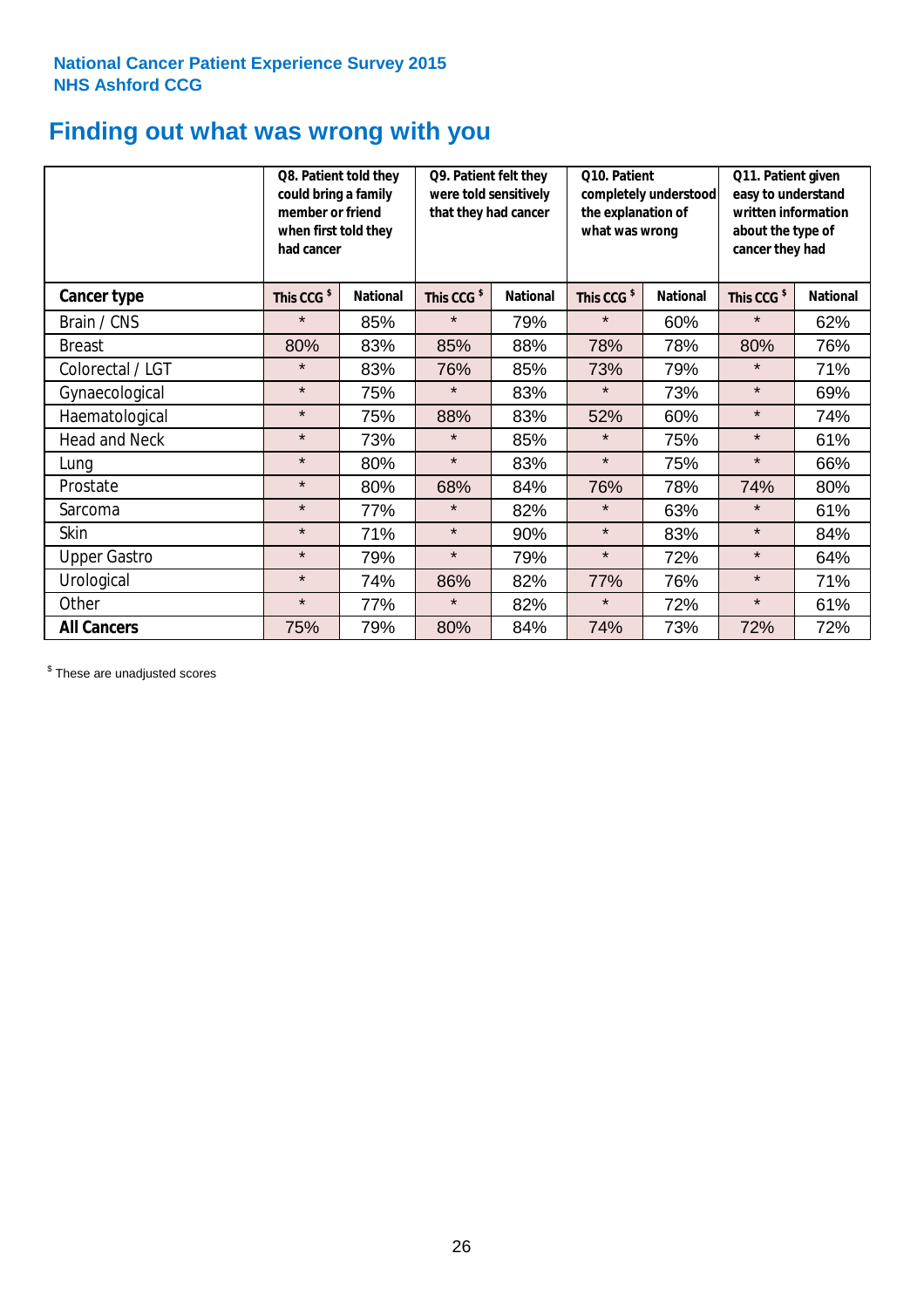# **Deciding the best treatment for you**

|                      | treatment options<br>were completely<br>explained | Q12. Patient felt that | Q13. Possible side<br>understandable way | effects explained in an | Q14. Patient given<br>practical advice and<br>support in dealing with<br>side effects of<br>treatment |                 |  |
|----------------------|---------------------------------------------------|------------------------|------------------------------------------|-------------------------|-------------------------------------------------------------------------------------------------------|-----------------|--|
| <b>Cancer type</b>   | This CCG <sup>\$</sup>                            | <b>National</b>        | This CCG <sup>\$</sup>                   | <b>National</b>         |                                                                                                       | <b>National</b> |  |
| Brain / CNS          | $\star$                                           | 80%                    | $\star$                                  | 71%                     | $\star$                                                                                               | 62%             |  |
| <b>Breast</b>        | 90%                                               | 84%                    | 73%                                      | 76%                     | 71%                                                                                                   | 69%             |  |
| Colorectal / LGT     | $\star$                                           | 85%                    | 62%                                      | 75%                     | 55%                                                                                                   | 68%             |  |
| Gynaecological       | $\star$                                           | 84%                    | $\star$                                  | 76%                     | $\star$                                                                                               | 68%             |  |
| Haematological       | 78%                                               | 81%                    | 52%                                      | 69%                     | 46%                                                                                                   | 65%             |  |
| <b>Head and Neck</b> | $\star$                                           | 85%                    | $\star$                                  | 72%                     | $\star$                                                                                               | 67%             |  |
| Lung                 | $\star$                                           | 84%                    | $\star$                                  | 74%                     | $\star$                                                                                               | 69%             |  |
| Prostate             | 75%                                               | 80%                    | 63%                                      | 71%                     | 73%                                                                                                   | 61%             |  |
| Sarcoma              | $\star$                                           | 82%                    | $\star$                                  | 75%                     | $\star$                                                                                               | 66%             |  |
| Skin                 | $\star$                                           | 88%                    | $\star$                                  | 75%                     | $\star$                                                                                               | 74%             |  |
| <b>Upper Gastro</b>  | $\star$                                           | 83%                    | $\star$                                  | 72%                     | $\star$                                                                                               | 66%             |  |
| Urological           | $\star$                                           | 80%                    | $\star$                                  | 69%                     | $\star$                                                                                               | 61%             |  |
| Other                | $\star$                                           | 80%                    | $\star$                                  | 72%                     | $\star$                                                                                               | 64%             |  |
| <b>All Cancers</b>   | 82%                                               | 83%                    | 71%                                      | 73%                     | 61%                                                                                                   | 66%             |  |

|                      | in the future          | Q15. Patient definitely<br>told about side effects<br>that could affect them | Q16. Patient definitely<br>involved in decisions<br>about care and<br>treatment |                 |  |
|----------------------|------------------------|------------------------------------------------------------------------------|---------------------------------------------------------------------------------|-----------------|--|
| <b>Cancer type</b>   | This CCG <sup>\$</sup> | <b>National</b>                                                              | This CCG <sup>\$</sup>                                                          | <b>National</b> |  |
| Brain / CNS          | $\star$                | 56%                                                                          | $\star$                                                                         | 74%             |  |
| <b>Breast</b>        | 62%                    | 55%                                                                          | 84%                                                                             | 79%             |  |
| Colorectal / LGT     | 43%                    | 56%                                                                          | 76%                                                                             | 79%             |  |
| Gynaecological       | $\star$<br>54%         |                                                                              | $\star$                                                                         | 76%             |  |
| Haematological       | 33%                    | 50%                                                                          | 68%                                                                             | 77%             |  |
| <b>Head and Neck</b> | $\star$                | 58%                                                                          | $\star$                                                                         | 76%             |  |
| Lung                 | $\star$                | 54%                                                                          | $\star$                                                                         | 78%             |  |
| Prostate             | 65%                    | 63%                                                                          | 76%                                                                             | 79%             |  |
| Sarcoma              | $\star$                | 54%                                                                          | $\star$                                                                         | 77%             |  |
| Skin                 | $\star$                | 66%                                                                          | $\star$                                                                         | 86%             |  |
| <b>Upper Gastro</b>  | $\star$                | 53%                                                                          | $\star$                                                                         | 77%             |  |
| Urological           | $\star$                | 52%                                                                          | $\star$                                                                         | 75%             |  |
| Other                | $\star$                | 51%                                                                          | $\star$                                                                         | 75%             |  |
| <b>All Cancers</b>   | 53%                    | 54%                                                                          | 78%                                                                             | 78%             |  |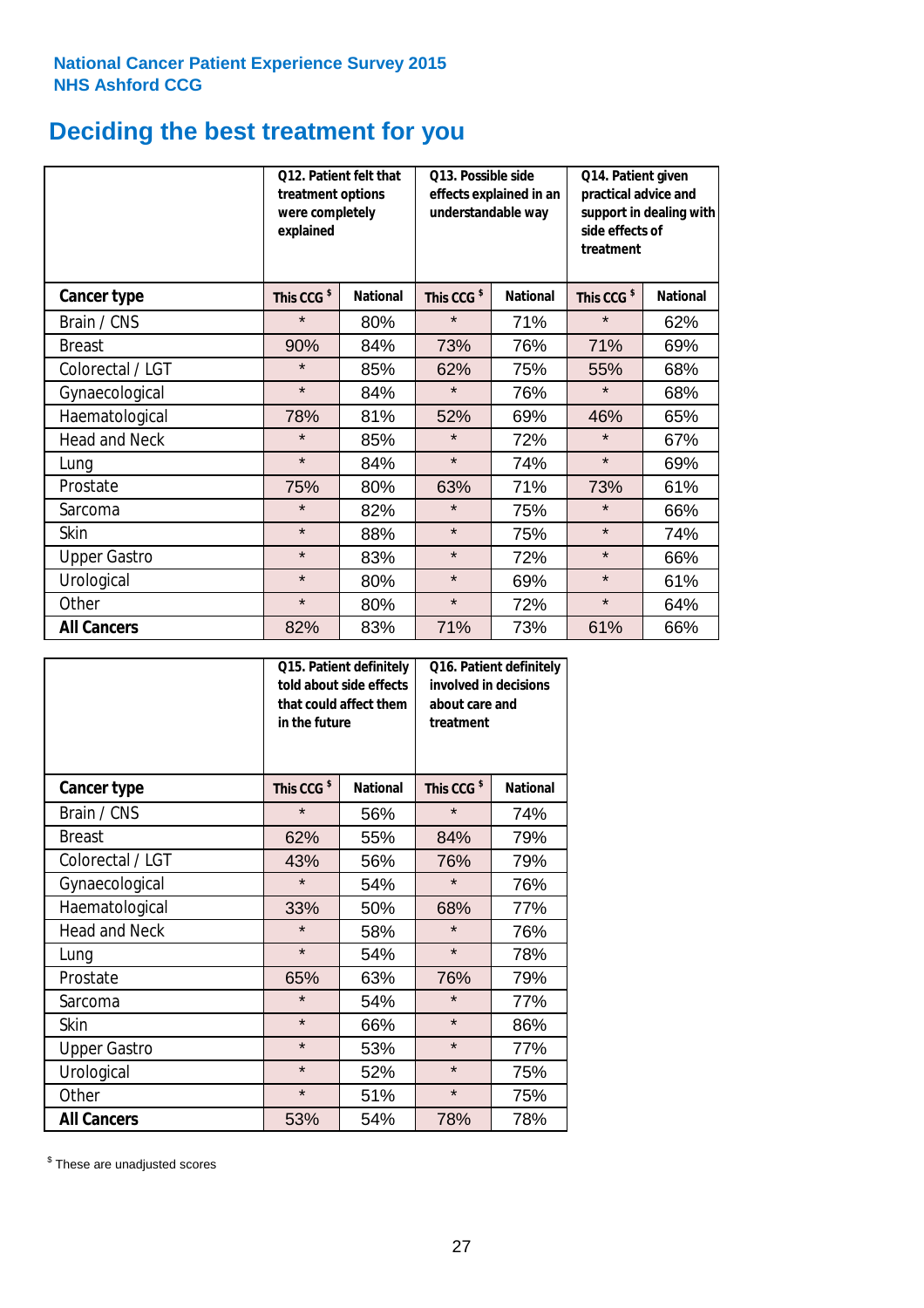### **Clinical Nurse Specialist**

|                      | would support them<br>through their<br>treatment | Q17. Patient given the<br>name of the CNS who | Q18. Patient found it<br>easy to contact their<br><b>CNS</b> |                 | <b>Q19. Get</b><br>understandable<br>answers to important<br>questions all or most<br>of the time |                 |
|----------------------|--------------------------------------------------|-----------------------------------------------|--------------------------------------------------------------|-----------------|---------------------------------------------------------------------------------------------------|-----------------|
| <b>Cancer type</b>   | This CCG <sup>\$</sup>                           | <b>National</b>                               | This CCG <sup>\$</sup>                                       | <b>National</b> | This CCG <sup>\$</sup>                                                                            | <b>National</b> |
| Brain / CNS          | $\star$                                          | 95%                                           | $\star$                                                      | 84%             | $\star$                                                                                           | 85%             |
| <b>Breast</b>        | 100%                                             | 94%                                           | 86%                                                          | 85%             | 94%                                                                                               | 88%             |
| Colorectal / LGT     | $\star$                                          | 91%                                           | $\star$                                                      | 88%             | $\star$                                                                                           | 90%             |
| Gynaecological       | $\star$                                          | 93%                                           | $\star$                                                      | 86%             | $\star$                                                                                           | 87%             |
| Haematological       | 74%                                              | 89%                                           | $\star$<br>89%                                               |                 | $\star$                                                                                           | 90%             |
| <b>Head and Neck</b> | $\star$                                          | 88%                                           | $\star$                                                      | 86%             | $\star$                                                                                           | 88%             |
| Lung                 | $\star$                                          | 93%                                           | $\star$                                                      | 89%             | $\star$                                                                                           | 89%             |
| Prostate             | 83%                                              | 89%                                           | $\star$                                                      | 83%             | $\star$                                                                                           | 88%             |
| Sarcoma              | $\star$                                          | 87%                                           | $\star$                                                      | 86%             | $\star$                                                                                           | 88%             |
| Skin                 | $\star$                                          | 88%                                           | $\star$                                                      | 90%             | $\star$                                                                                           | 92%             |
| <b>Upper Gastro</b>  | $\star$                                          | 92%                                           | $\star$                                                      | 87%             | $\star$                                                                                           | 88%             |
| Urological           | 43%                                              | 80%                                           | $\star$                                                      | 85%             | $\star$                                                                                           | 88%             |
| Other                | $\star$                                          | 86%                                           | $\star$                                                      | 86%             | $\star$                                                                                           | 87%             |
| <b>All Cancers</b>   | 86%                                              | 90%                                           | 78%                                                          | 87%             | 83%                                                                                               | 88%             |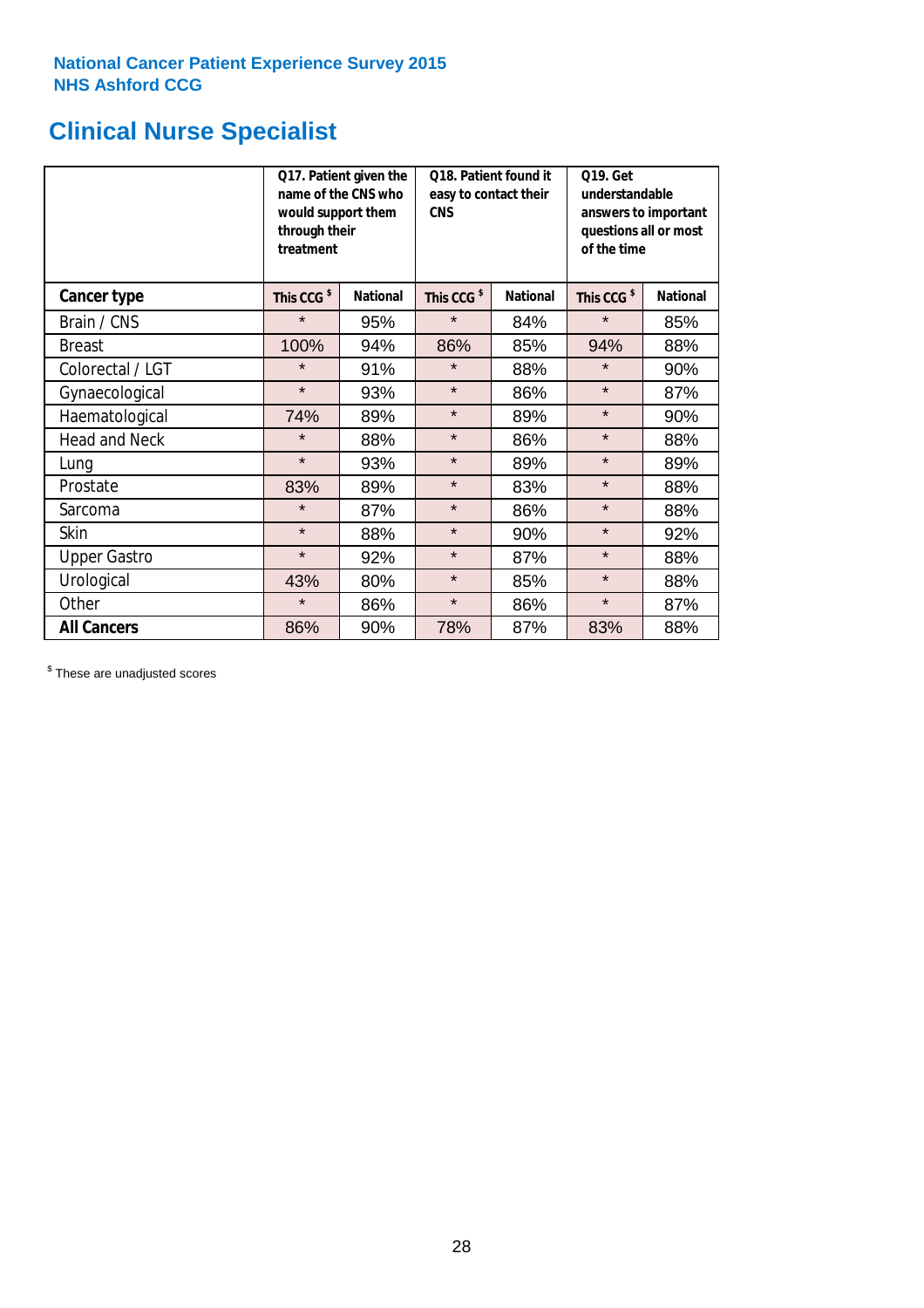# **Support for people with cancer**

|                      | Q20. Hospital staff<br>gave information<br>about support groups |                 | Q21. Hospital staff<br>gave information<br>about impact cancer<br>could have on day to<br>day activities |                 | Q22. Hospital staff<br>gave information on<br>getting financial help |                 | Q23. Hospital staff told<br>patient they could get<br>free prescriptions |                 |
|----------------------|-----------------------------------------------------------------|-----------------|----------------------------------------------------------------------------------------------------------|-----------------|----------------------------------------------------------------------|-----------------|--------------------------------------------------------------------------|-----------------|
| Cancer type          | This CCG <sup>\$</sup>                                          | <b>National</b> | This CCG <sup>\$</sup>                                                                                   | <b>National</b> | This CCG <sup>\$</sup>                                               | <b>National</b> | This CCG <sup>\$</sup>                                                   | <b>National</b> |
| Brain / CNS          | $\star$                                                         | 85%             | $\star$                                                                                                  | 80%             | $\star$                                                              | 72%             | $\star$                                                                  | 79%             |
| <b>Breast</b>        | 89%                                                             | 88%             | 89%                                                                                                      | 85%             | 69%                                                                  | 60%             | 81%                                                                      | 80%             |
| Colorectal / LGT     | $\star$                                                         | 82%             | $\star$                                                                                                  | 82%             | $\star$                                                              | 52%             | $\star$                                                                  | 83%             |
| Gynaecological       | $\star$                                                         | 83%             | $\star$                                                                                                  | 81%             | $\star$                                                              | 58%             | $\star$                                                                  | 76%             |
| Haematological       | $\star$                                                         | 82%             | $\star$                                                                                                  | 82%             | $\star$                                                              | 56%             | $\star$                                                                  | 86%             |
| <b>Head and Neck</b> | $\star$                                                         | 83%             | $\star$                                                                                                  | 80%             | $\star$                                                              | 55%             | $\star$                                                                  | 80%             |
| Lung                 | $\star$                                                         | 82%             | $\star$                                                                                                  | 80%             | $\star$                                                              | 68%             | n.a.                                                                     | 85%             |
| Prostate             | $\star$                                                         | 85%             | $\star$                                                                                                  | 81%             | $\star$                                                              | 41%             | $\star$                                                                  | 76%             |
| Sarcoma              | $\star$                                                         | 82%             | $\star$                                                                                                  | 80%             | $\star$                                                              | 57%             | $\star$                                                                  | 75%             |
| Skin                 | $\star$                                                         | 85%             | $\star$                                                                                                  | 85%             | $\star$                                                              | 51%             | $\star$                                                                  | 65%             |
| <b>Upper Gastro</b>  | $\star$                                                         | 82%             | $\star$                                                                                                  | 78%             | $\star$                                                              | 57%             | $\star$                                                                  | 83%             |
| Urological           | $\star$                                                         | 71%             | $\star$                                                                                                  | 70%             | $\star$                                                              | 33%             | $\star$                                                                  | 69%             |
| Other                | $\star$                                                         | 80%             | $\star$                                                                                                  | 77%             | $\star$                                                              | 53%             | $\star$                                                                  | 79%             |
| <b>All Cancers</b>   | 76%                                                             | 83%             | 73%                                                                                                      | 81%             | 50%                                                                  | 55%             | 71%                                                                      | 80%             |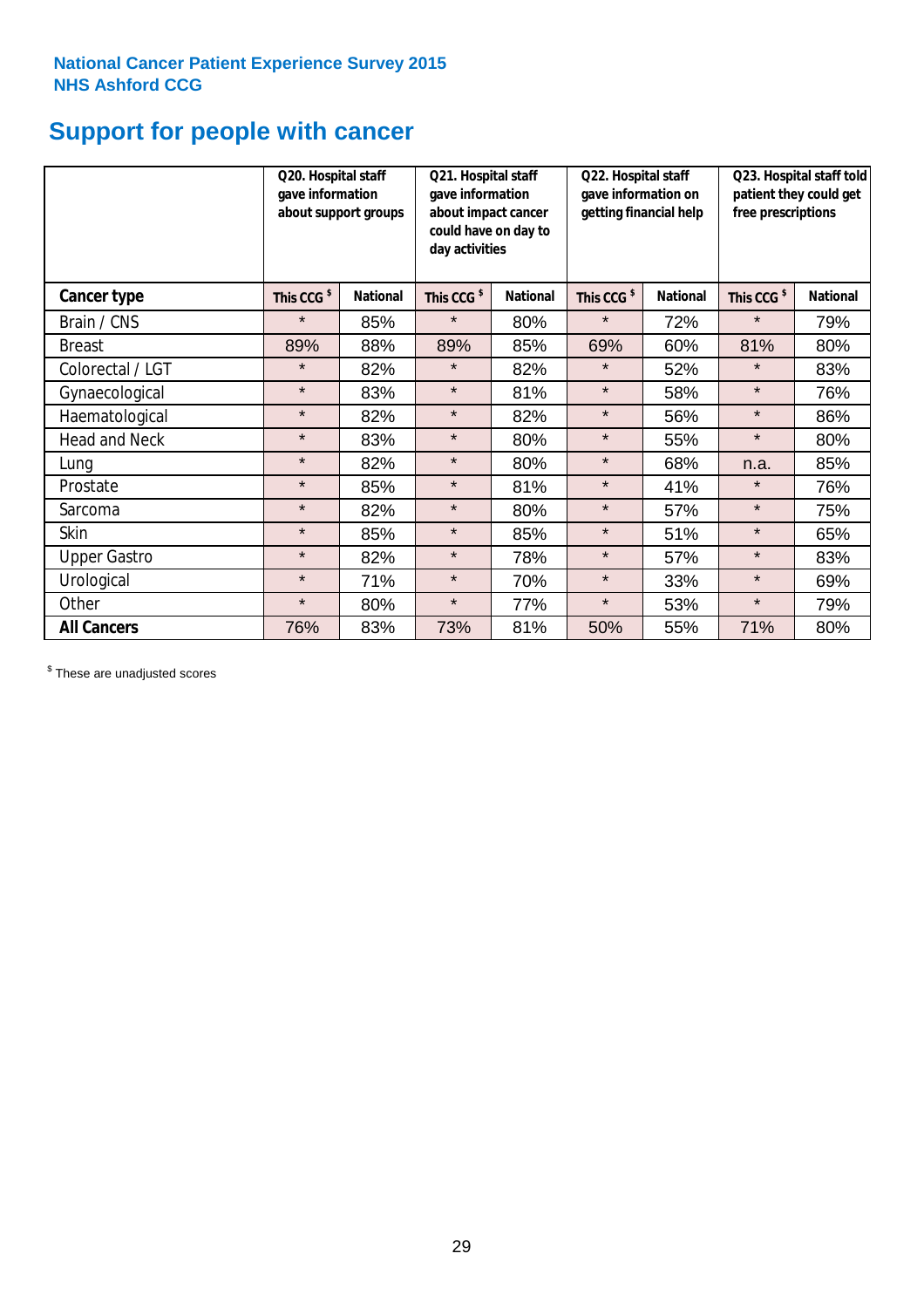### **Operations**

|                      | Q26. Staff explained<br>how operation had<br>gone in<br>understandable way |                 |  |  |  |
|----------------------|----------------------------------------------------------------------------|-----------------|--|--|--|
| <b>Cancer type</b>   | This CCG <sup>\$</sup>                                                     | <b>National</b> |  |  |  |
| Brain / CNS          | $\star$                                                                    | 75%             |  |  |  |
| <b>Breast</b>        | 80%                                                                        | 77%             |  |  |  |
| Colorectal / LGT     | $\star$                                                                    | 81%             |  |  |  |
| Gynaecological       | $\star$                                                                    | 79%             |  |  |  |
| Haematological       | $\star$<br>75%                                                             |                 |  |  |  |
| <b>Head and Neck</b> | $\star$                                                                    | 77%             |  |  |  |
| Lung                 | $\star$                                                                    | 76%             |  |  |  |
| Prostate             | $\star$                                                                    | 76%             |  |  |  |
| Sarcoma              | $\star$                                                                    | 80%             |  |  |  |
| Skin                 | $\star$                                                                    | 84%             |  |  |  |
| <b>Upper Gastro</b>  | $\star$                                                                    | 81%             |  |  |  |
| Urological           | $\star$                                                                    | 74%             |  |  |  |
| Other                | $\star$<br>78%                                                             |                 |  |  |  |
| <b>All Cancers</b>   | 77%<br>78%                                                                 |                 |  |  |  |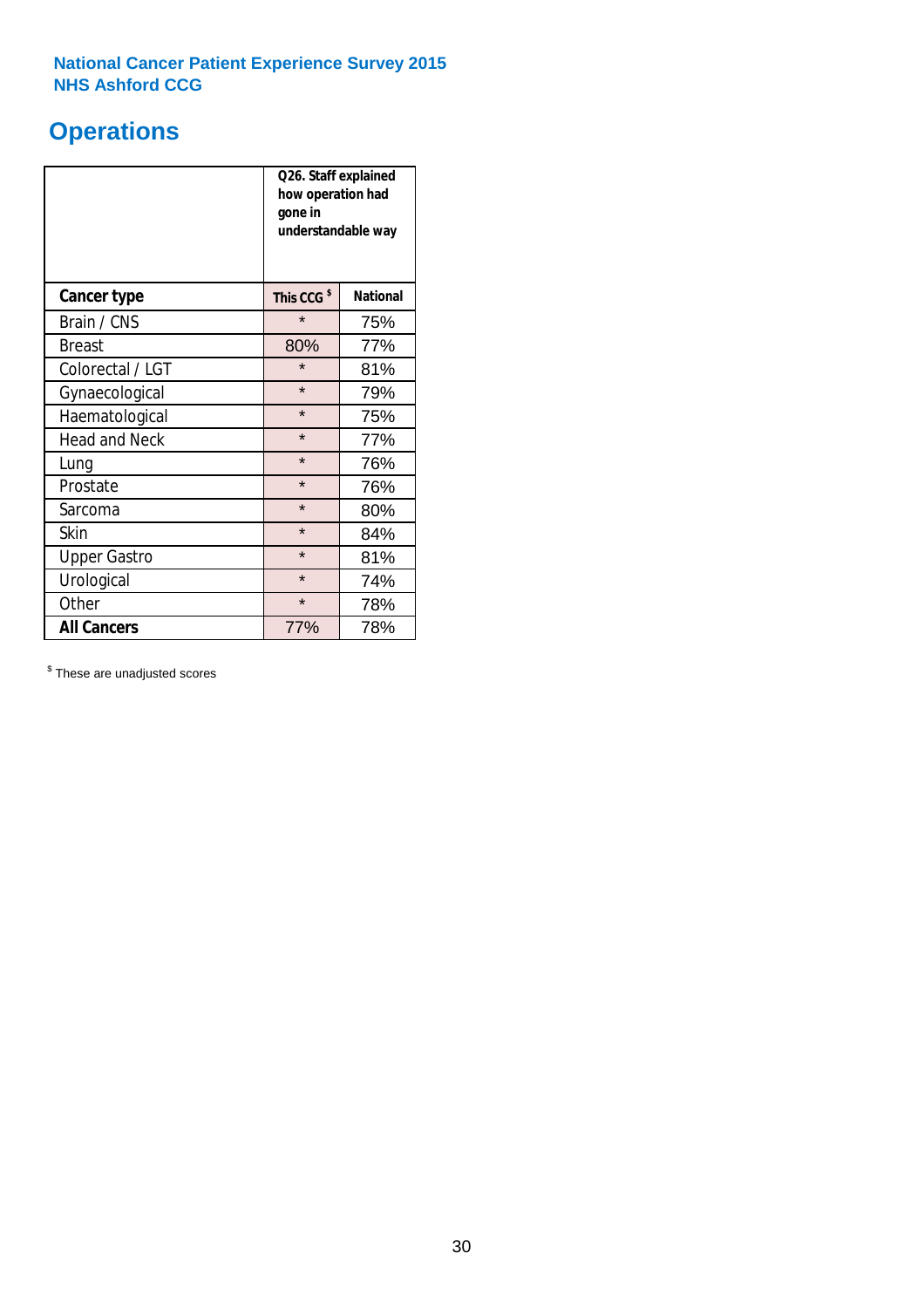# **Hospital care as an inpatient (Part 1 of 2)**

|                      | they were not there    | Q28. Groups of doctors<br>or nurses did not talk<br>in front of patient as if | Q29. Patient had<br>confidence and trust in<br>all doctors treating<br>them |                 | Q30. Patient's family<br>or someone close<br>definitely had<br>opportunity to talk to<br>doctor |                 | Q31. Patient had<br>confidence and trust in I<br>all ward nurses |                 |
|----------------------|------------------------|-------------------------------------------------------------------------------|-----------------------------------------------------------------------------|-----------------|-------------------------------------------------------------------------------------------------|-----------------|------------------------------------------------------------------|-----------------|
| Cancer type          | This CCG <sup>\$</sup> | <b>National</b>                                                               | This CCG <sup>\$</sup>                                                      | <b>National</b> | This CCG <sup>\$</sup>                                                                          | <b>National</b> | This CCG <sup>\$</sup>                                           | <b>National</b> |
| Brain / CNS          | $\star$                | 68%                                                                           | $\star$                                                                     | 78%             | $\star$                                                                                         | 65%             | $\star$                                                          | 67%             |
| <b>Breast</b>        | 93%                    | 89%                                                                           | 90%                                                                         | 86%             | 71%                                                                                             | 73%             | 69%                                                              | 74%             |
| Colorectal / LGT     | $\star$                | 75%                                                                           | $\star$                                                                     | 85%             | $\star$                                                                                         | 72%             | $\star$                                                          | 68%             |
| Gynaecological       | $\star$                | 84%                                                                           | $\star$                                                                     | 86%             | $\star$                                                                                         | 71%             | $\star$                                                          | 69%             |
| Haematological       | $\star$                | 80%                                                                           | $\star$                                                                     | 81%             | $\star$                                                                                         | 75%             | $\star$                                                          | 73%             |
| <b>Head and Neck</b> | $\star$                | 79%                                                                           | $\star$                                                                     | 85%             | $\star$                                                                                         | 73%             | $\star$                                                          | 72%             |
| Lung                 | $\star$                | 75%                                                                           | $\star$                                                                     | 82%             | $\star$                                                                                         | 71%             | $\star$                                                          | 73%             |
| Prostate             | $\star$                | 84%                                                                           | $\star$                                                                     | 87%             | $\star$                                                                                         | 72%             | $\star$                                                          | 75%             |
| Sarcoma              | $\star$                | 82%                                                                           | $\star$                                                                     | 85%             | $\star$                                                                                         | 75%             | $\star$                                                          | 70%             |
| Skin                 | $\star$                | 85%                                                                           | $\star$                                                                     | 90%             | $\star$                                                                                         | 79%             | $\star$                                                          | 84%             |
| <b>Upper Gastro</b>  | $\star$                | 75%                                                                           | $\star$                                                                     | 83%             | $\star$                                                                                         | 72%             | $\star$                                                          | 70%             |
| Urological           | $\star$                | 80%                                                                           | $\star$                                                                     | 84%             | $\star$                                                                                         | 67%             | 76%                                                              | 75%             |
| Other                | $\star$                | 79%                                                                           | $\star$                                                                     | 79%             | $\star$                                                                                         | 70%             | $\star$                                                          | 69%             |
| <b>All Cancers</b>   | 78%                    | 81%                                                                           | 78%                                                                         | 84%             | 66%                                                                                             | 72%             | 64%                                                              | 72%             |

|                      | on duty                | Q32. Always / nearly<br>always enough nurses |                        | Q33. All staff asked<br>patient what name<br>they preferred to be<br>called by |                        | Q34. Always given<br>enough privacy when<br>discussing condition or<br>treatment |                        | Q35. Patient was able<br>to discuss worries or<br>fears with staff during<br>visit |  |
|----------------------|------------------------|----------------------------------------------|------------------------|--------------------------------------------------------------------------------|------------------------|----------------------------------------------------------------------------------|------------------------|------------------------------------------------------------------------------------|--|
| <b>Cancer type</b>   | This CCG <sup>\$</sup> | <b>National</b>                              | This CCG <sup>\$</sup> | <b>National</b>                                                                | This CCG <sup>\$</sup> | <b>National</b>                                                                  | This CCG <sup>\$</sup> | <b>National</b>                                                                    |  |
| Brain / CNS          | $\star$                | 64%                                          | $\star$                | 69%                                                                            | $\star$                | 80%                                                                              | n.a.                   | 44%                                                                                |  |
| <b>Breast</b>        | 67%                    | 69%                                          | 52%                    | 60%                                                                            | 74%                    | 86%                                                                              | 45%                    | 53%                                                                                |  |
| Colorectal / LGT     | $\star$                | 61%                                          | $\star$                | 70%                                                                            | $\star$                | 84%                                                                              | $\star$                | 54%                                                                                |  |
| Gynaecological       | $\star$                | 65%                                          | $\star$                | 63%                                                                            | $\star$                | 82%                                                                              | $\star$                | 50%                                                                                |  |
| Haematological       | $\star$                | 63%                                          | $\star$                | 67%                                                                            | $\star$                | 86%                                                                              | $\star$                | 55%                                                                                |  |
| <b>Head and Neck</b> | $\star$                | 67%                                          | $\star$                | 66%                                                                            | $\star$                | 85%                                                                              | $\star$                | 50%                                                                                |  |
| Lung                 | $\star$                | 68%                                          | $\star$                | 71%                                                                            | $\star$                | 84%                                                                              | $\star$                | 49%                                                                                |  |
| Prostate             | $\star$                | 71%                                          | $\star$                | 67%                                                                            | $\star$                | 87%                                                                              | $\star$                | 52%                                                                                |  |
| Sarcoma              | $\star$                | 68%                                          | $\star$                | 71%                                                                            | $\star$                | 87%                                                                              | $\star$                | 52%                                                                                |  |
| Skin                 | $\star$                | 81%                                          | $\star$                | 67%                                                                            | $\star$                | 89%                                                                              | $\star$                | 61%                                                                                |  |
| <b>Upper Gastro</b>  | $\star$                | 62%                                          | $\star$                | 75%                                                                            | $\star$                | 83%                                                                              | $\star$                | 53%                                                                                |  |
| Urological           | 86%                    | 68%                                          | 52%                    | 71%                                                                            | 95%                    | 84%                                                                              | $\star$                | 46%                                                                                |  |
| Other                | $\star$                | 62%                                          | $\star$                | 66%                                                                            | $\star$                | 82%                                                                              | $\star$                | 48%                                                                                |  |
| <b>All Cancers</b>   | 64%                    | 66%                                          | 54%                    | 67%                                                                            | 76%                    | 85%                                                                              | 40%                    | 52%                                                                                |  |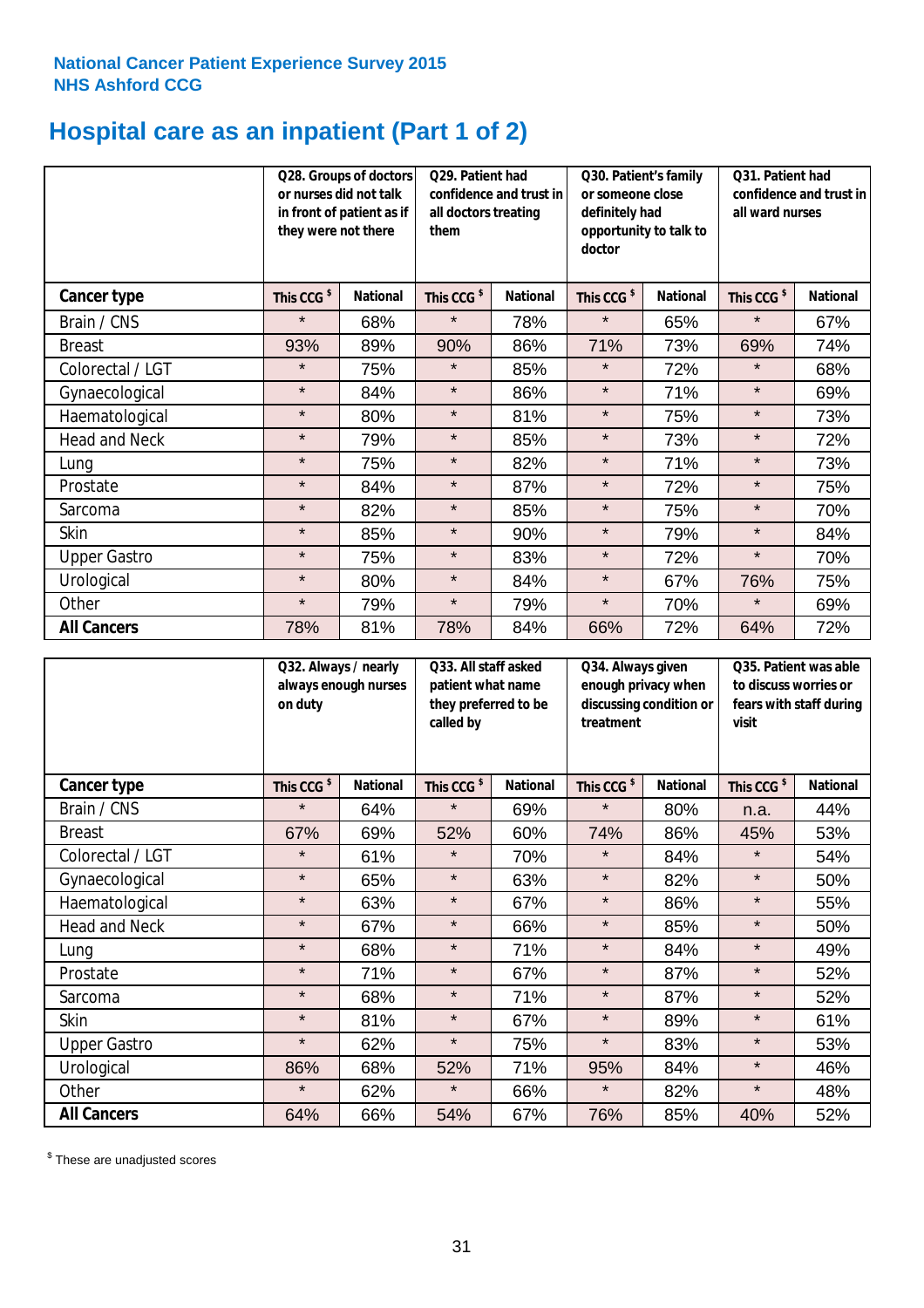# **Hospital care as an inpatient (Part 2 of 2)**

|                      | Q36. Hospital staff<br>definitely did<br>everything to help<br>control pain |                 | Q37. Always treated<br>with respect and<br>dignity by staff |                 | Q38. Given clear<br>written information<br>about what should /<br>should not do post<br>discharge |                 | Q39. Staff told patient<br>who to contact if<br>worried post discharge |                 |
|----------------------|-----------------------------------------------------------------------------|-----------------|-------------------------------------------------------------|-----------------|---------------------------------------------------------------------------------------------------|-----------------|------------------------------------------------------------------------|-----------------|
| Cancer type          | This CCG <sup>\$</sup>                                                      | <b>National</b> | This CCG <sup>\$</sup>                                      | <b>National</b> | This CCG <sup>\$</sup>                                                                            | <b>National</b> | This CCG <sup>\$</sup>                                                 | <b>National</b> |
| Brain / CNS          | $\star$                                                                     | 82%             | $\star$                                                     | 84%             | $\star$                                                                                           | 79%             | $\star$                                                                | 91%             |
| <b>Breast</b>        | 86%                                                                         | 86%             | 83%                                                         | 88%             | 90%                                                                                               | 90%             | 93%                                                                    | 95%             |
| Colorectal / LGT     | $\star$                                                                     | 84%             | $\star$                                                     | 86%             | $\star$                                                                                           | 83%             | $\star$                                                                | 94%             |
| Gynaecological       | $\star$                                                                     | 83%             | $\star$                                                     | 85%             | $\star$                                                                                           | 86%             | $\star$                                                                | 93%             |
| Haematological       | $\star$                                                                     | 84%             | $\star$                                                     | 89%             | $\star$                                                                                           | 79%             | $\star$                                                                | 95%             |
| <b>Head and Neck</b> | n.a.                                                                        | 84%             | $\star$                                                     | 88%             | $\star$                                                                                           | 86%             | $\star$                                                                | 92%             |
| Lung                 | $\star$                                                                     | 83%             | $\star$                                                     | 87%             | $\star$                                                                                           | 81%             | $\star$                                                                | 92%             |
| Prostate             | $\star$                                                                     | 85%             | $\star$                                                     | 91%             | $\star$                                                                                           | 87%             | $\star$                                                                | 94%             |
| Sarcoma              | $\star$                                                                     | 86%             | $\star$                                                     | 91%             | $\star$                                                                                           | 83%             | $\star$                                                                | 94%             |
| Skin                 | $\star$                                                                     | 88%             | $\star$                                                     | 93%             | $\star$                                                                                           | 91%             | $\star$                                                                | 97%             |
| <b>Upper Gastro</b>  | $\star$                                                                     | 83%             | $\star$                                                     | 86%             | $\star$                                                                                           | 79%             | $\star$                                                                | 93%             |
| Urological           | $\star$                                                                     | 80%             | $\star$                                                     | 88%             | 90%                                                                                               | 83%             | $\star$                                                                | 90%             |
| Other                | $\star$                                                                     | 82%             | $\star$                                                     | 85%             | $\star$                                                                                           | 80%             | $\star$                                                                | 92%             |
| <b>All Cancers</b>   | 77%                                                                         | 84%             | 81%                                                         | 87%             | 84%                                                                                               | 84%             | 90%                                                                    | 94%             |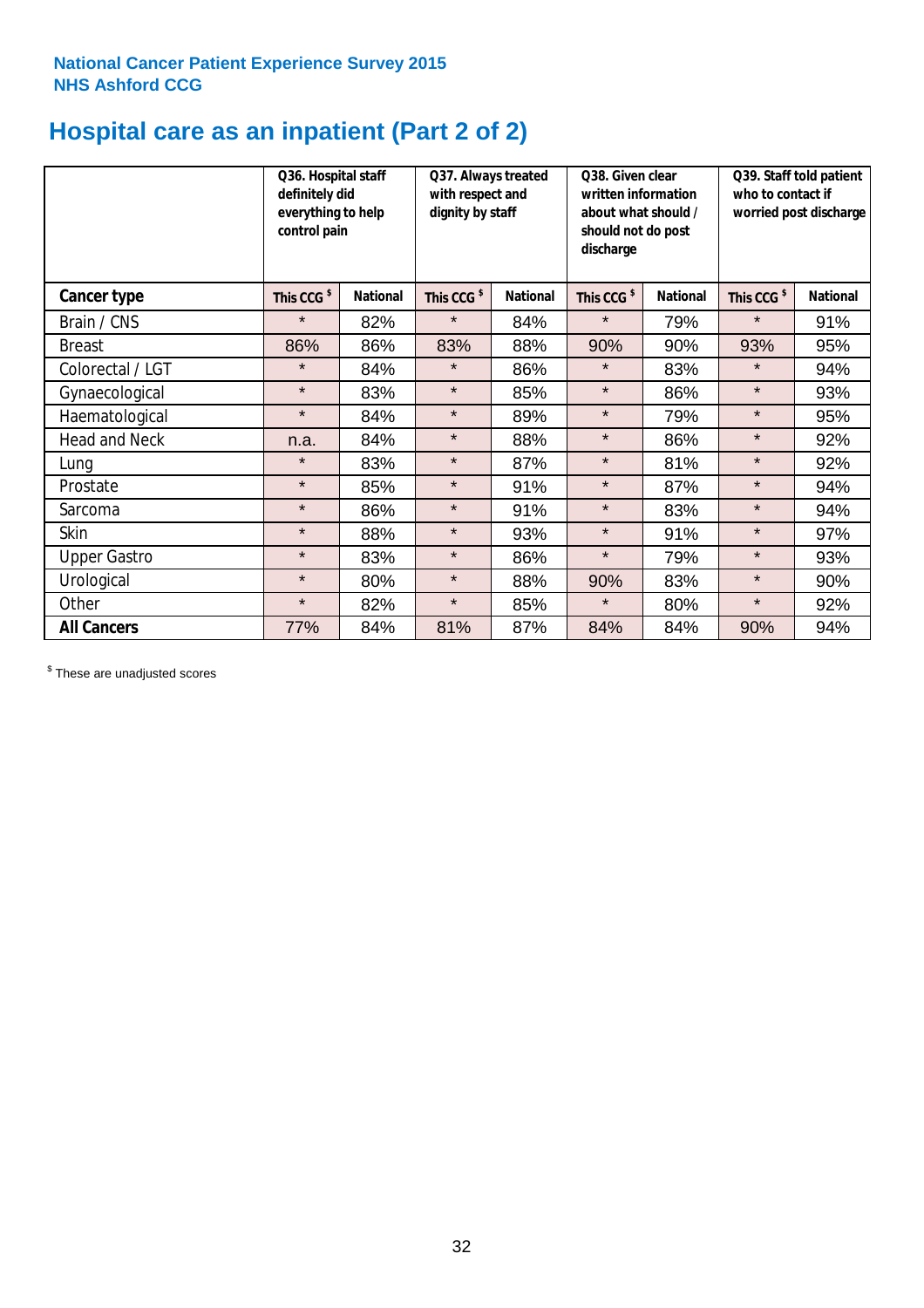# **Hospital care as a day patient / outpatient**

|                      | to discuss worries or<br>visit | Q42. Doctor had the<br>Q41. Patient was able<br>right notes and other<br>documentation with<br>fears with staff during<br>them |                        | Q44. Beforehand<br>patient had all<br>information needed<br>about radiotherapy<br>treatment |                        | Q45. Patient given<br>understandable<br>information about<br>whether radiotherapy<br>was working |                        |                 |
|----------------------|--------------------------------|--------------------------------------------------------------------------------------------------------------------------------|------------------------|---------------------------------------------------------------------------------------------|------------------------|--------------------------------------------------------------------------------------------------|------------------------|-----------------|
| Cancer type          | This CCG <sup>\$</sup>         | <b>National</b>                                                                                                                | This CCG <sup>\$</sup> | <b>National</b>                                                                             | This CCG <sup>\$</sup> | <b>National</b>                                                                                  | This CCG <sup>\$</sup> | <b>National</b> |
| Brain / CNS          | n.a.                           | 65%                                                                                                                            | $\star$                | 94%                                                                                         | $\star$                | 85%                                                                                              | n.a.                   | 52%             |
| <b>Breast</b>        | 63%                            | 70%                                                                                                                            | 93%                    | 95%                                                                                         | 92%                    | 87%                                                                                              | 56%                    | 60%             |
| Colorectal / LGT     | $\star$                        | 73%                                                                                                                            | $\star$                | 95%                                                                                         | $\star$                | 85%                                                                                              | $\star$                | 55%             |
| Gynaecological       | $\star$                        | 70%                                                                                                                            | $\star$                | 96%                                                                                         | $\star$                | 85%                                                                                              | $\star$                | 64%             |
| Haematological       | 38%                            | 74%                                                                                                                            | 96%                    | 97%                                                                                         | n.a.                   | 82%                                                                                              | n.a.                   | 64%             |
| <b>Head and Neck</b> | $\star$                        | 69%                                                                                                                            | $\star$                | 95%                                                                                         | $\star$                | 86%                                                                                              | $\star$                | 60%             |
| Lung                 | $\star$                        | 69%                                                                                                                            | $\star$                | 96%                                                                                         | n.a.                   | 86%                                                                                              | n.a.                   | 59%             |
| Prostate             | $\star$                        | 69%                                                                                                                            | 95%                    | 95%                                                                                         | $\star$                | 88%                                                                                              | $\star$                | 61%             |
| Sarcoma              | $\star$                        | 68%                                                                                                                            | $\star$                | 97%                                                                                         | $\star$                | 88%                                                                                              | $\star$                | 63%             |
| Skin                 | $\star$                        | 73%                                                                                                                            | $\star$                | 96%                                                                                         | n.a.                   | 81%                                                                                              | n.a.                   | 63%             |
| <b>Upper Gastro</b>  | $\star$                        | 68%                                                                                                                            | $\star$                | 95%                                                                                         | $\star$                | 85%                                                                                              | $\star$                | 57%             |
| Urological           | $\star$                        | 65%                                                                                                                            | $\star$                | 95%                                                                                         | $\star$                | 81%                                                                                              | $\star$                | 53%             |
| Other                | $\star$                        | 67%                                                                                                                            | $\star$                | 95%                                                                                         | $\star$                | 83%                                                                                              | $\star$                | 59%             |
| <b>All Cancers</b>   | 62%                            | 70%                                                                                                                            | 95%                    | 96%                                                                                         | 90%                    | 86%                                                                                              | 60%                    | 60%             |

|                      | O47. Beforehand<br>patient had all<br>information needed<br>treatment | about chemotherapy | Q48. Patient given<br>understandable<br>information about<br>whether<br>chemotherapy was<br>working |                 |  |
|----------------------|-----------------------------------------------------------------------|--------------------|-----------------------------------------------------------------------------------------------------|-----------------|--|
| <b>Cancer type</b>   | This CCG <sup>\$</sup>                                                | <b>National</b>    | This CCG <sup>\$</sup>                                                                              | <b>National</b> |  |
| Brain / CNS          | $\star$                                                               | 82%                | n.a.                                                                                                | 57%             |  |
| <b>Breast</b>        | 74%                                                                   | 83%                | 55%                                                                                                 | 62%             |  |
| Colorectal / LGT     | $\star$                                                               | 86%                | $\star$                                                                                             | 65%             |  |
| Gynaecological       | $\star$                                                               | 86%                | $\star$                                                                                             | 68%             |  |
| Haematological       | 85%<br>67%                                                            |                    | $\star$                                                                                             | 75%             |  |
| <b>Head and Neck</b> | $\star$                                                               | 80%                | $\star$                                                                                             | 52%             |  |
| Lung                 | $\star$                                                               | 85%                | $\star$                                                                                             | 68%             |  |
| Prostate             | $\star$                                                               | 83%                | $\star$                                                                                             | 69%             |  |
| Sarcoma              | $\star$                                                               | 82%                | $\star$                                                                                             | 70%             |  |
| Skin                 | $\star$                                                               | 92%                | $\star$                                                                                             | 80%             |  |
| <b>Upper Gastro</b>  | $\star$                                                               | 83%                | $\star$                                                                                             | 64%             |  |
| Urological           | $\star$                                                               | 83%                | $\star$                                                                                             | 66%             |  |
| Other                | $\star$                                                               | 85%                | $\star$                                                                                             | 70%             |  |
| <b>All Cancers</b>   | 70%                                                                   | 84%                | 55%                                                                                                 | 68%             |  |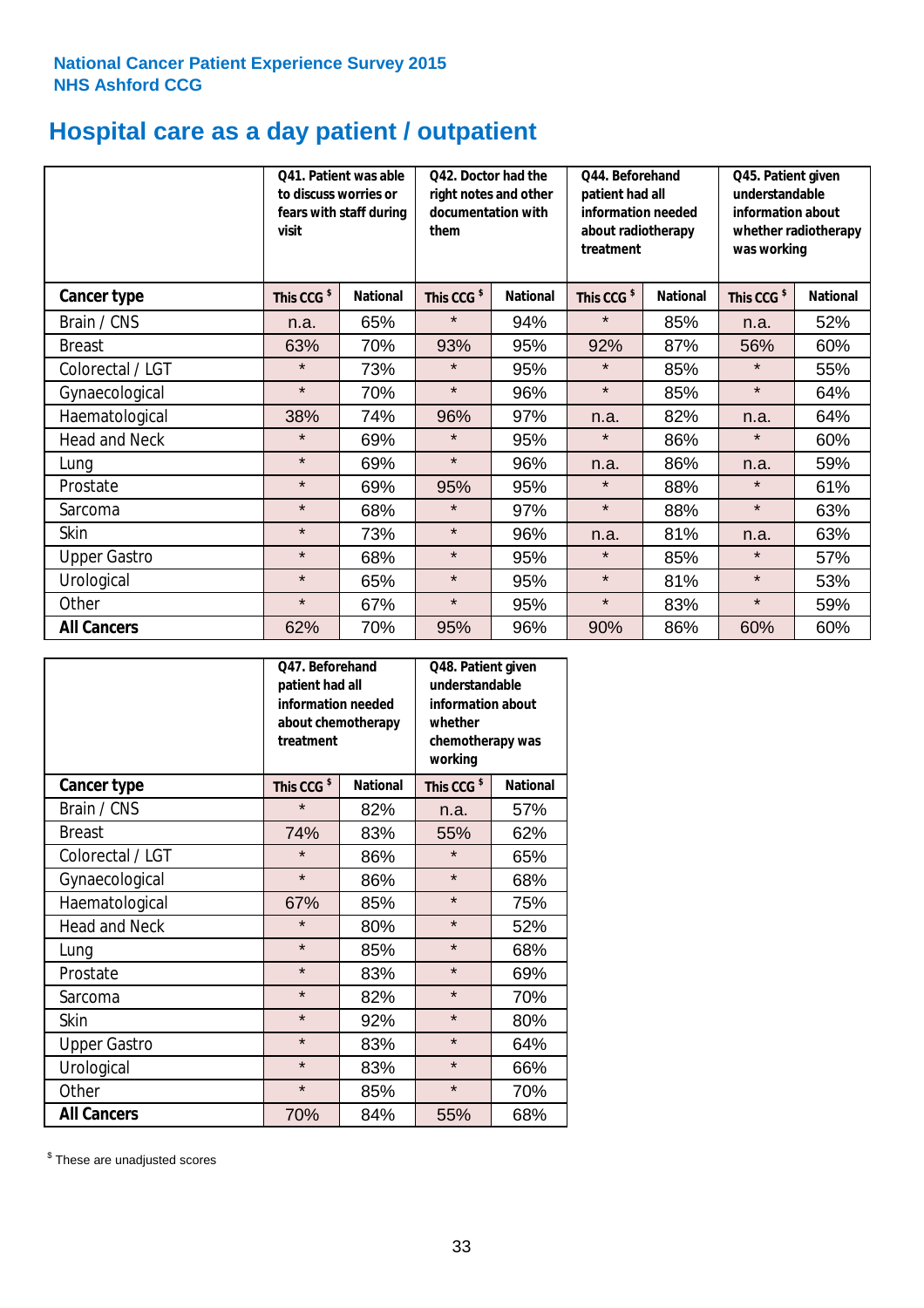### **Home care and support**

|                      |                        | Q49. Hospital staff<br>Q50. Patient definitely<br>given enough support<br>gave family or<br>from health or social<br>someone close all the<br>information needed to<br>services during<br>treatment<br>help with care at home |                        | Q51. Patient definitely<br>given enough support<br>from health or social<br>services after<br>treatment |                        |                 |
|----------------------|------------------------|-------------------------------------------------------------------------------------------------------------------------------------------------------------------------------------------------------------------------------|------------------------|---------------------------------------------------------------------------------------------------------|------------------------|-----------------|
| <b>Cancer type</b>   | This CCG <sup>\$</sup> | <b>National</b>                                                                                                                                                                                                               | This CCG <sup>\$</sup> | <b>National</b>                                                                                         | This CCG <sup>\$</sup> | <b>National</b> |
| Brain / CNS          | $\star$                | 56%                                                                                                                                                                                                                           | $\star$                | 44%                                                                                                     | n.a.                   | 44%             |
| <b>Breast</b>        | 55%                    | 57%                                                                                                                                                                                                                           | 63%                    | 54%                                                                                                     | $\star$                | 40%             |
| Colorectal / LGT     | 45%                    | 60%                                                                                                                                                                                                                           | $\star$                | 62%                                                                                                     | $\star$                | 52%             |
| Gynaecological       | $\star$                | 56%                                                                                                                                                                                                                           | $\star$                | 52%                                                                                                     | $\star$                | 42%             |
| Haematological       | $\star$                | 60%                                                                                                                                                                                                                           | $\star$                | 52%                                                                                                     | $\star$                | 43%             |
| <b>Head and Neck</b> | $\star$                | 59%                                                                                                                                                                                                                           | $\star$                | 53%                                                                                                     | $\star$                | 50%             |
| Lung                 | $\star$                | 57%                                                                                                                                                                                                                           | $\star$                | 52%                                                                                                     | n.a.                   | 42%             |
| Prostate             | 64%                    | 55%                                                                                                                                                                                                                           | $\star$                | 47%                                                                                                     | $\star$                | 43%             |
| Sarcoma              | $\star$                | 59%                                                                                                                                                                                                                           | $\star$                | 58%                                                                                                     | $\star$                | 53%             |
| Skin                 | $\star$                | 67%                                                                                                                                                                                                                           | $\star$                | 58%                                                                                                     | $\star$                | 61%             |
| <b>Upper Gastro</b>  | $\star$                | 59%                                                                                                                                                                                                                           | $\star$                | 54%                                                                                                     | $\star$                | 45%             |
| Urological           | $\star$                | 55%                                                                                                                                                                                                                           | $\star$                | 47%                                                                                                     | $\star$                | 44%             |
| Other                | $\star$                | 54%                                                                                                                                                                                                                           | $\star$                | 55%                                                                                                     | $\star$                | 48%             |
| <b>All Cancers</b>   | 53%                    | 58%                                                                                                                                                                                                                           | 54%                    | 54%                                                                                                     | 40%                    | 45%             |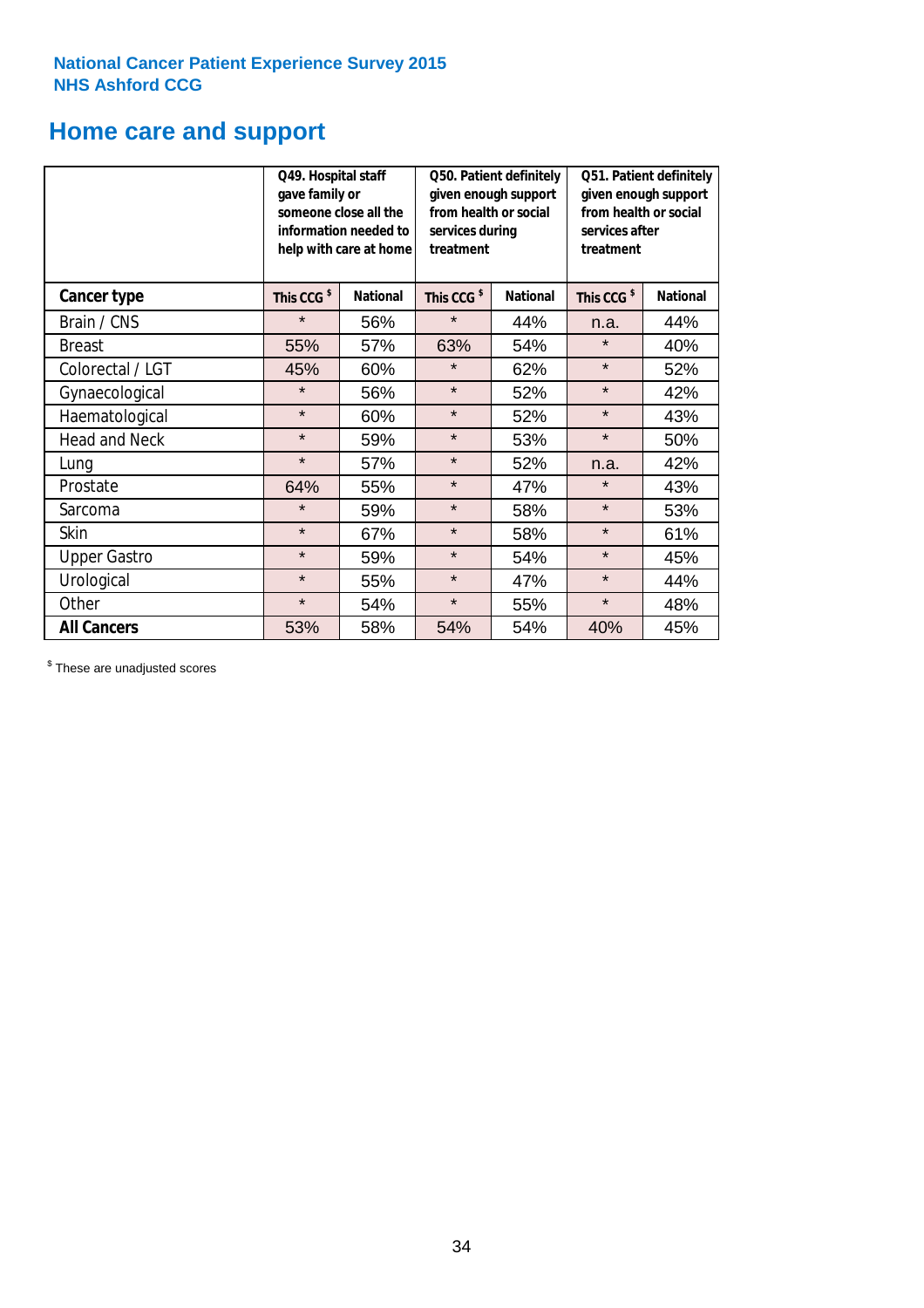# **Care from your general practice**

|                      | information about<br>treatment | Q52. GP given enough<br>patient's condition and | O53. Practice staff<br>definitely did<br>everything they could<br>to support patient |                 |  |
|----------------------|--------------------------------|-------------------------------------------------|--------------------------------------------------------------------------------------|-----------------|--|
| <b>Cancer type</b>   | This CCG <sup>\$</sup>         | <b>National</b>                                 | This CCG <sup>\$</sup>                                                               | <b>National</b> |  |
| Brain / CNS          | $\star$                        | 94%                                             | $\star$                                                                              | 59%             |  |
| <b>Breast</b>        | 98%                            | 96%                                             | 68%                                                                                  | 63%             |  |
| Colorectal / LGT     | $\star$                        | 95%                                             | $\star$                                                                              | 63%             |  |
| Gynaecological       | $\star$<br>95%                 |                                                 | $\star$                                                                              | 59%             |  |
| Haematological       | $\star$                        | 96%                                             | $\star$                                                                              | 61%             |  |
| <b>Head and Neck</b> | $\star$                        | 93%                                             | $\star$                                                                              | 60%             |  |
| Lung                 | $\star$                        | 95%                                             | $\star$                                                                              | 62%             |  |
| Prostate             | $\star$                        | 95%                                             | $\star$                                                                              | 67%             |  |
| Sarcoma              | $\star$                        | 97%                                             | $\star$                                                                              | 65%             |  |
| Skin                 | $\star$                        | 97%                                             | $\star$                                                                              | 71%             |  |
| <b>Upper Gastro</b>  | $\star$                        | 94%                                             | $\star$                                                                              | 62%             |  |
| Urological           | $\star$                        | 95%                                             | $\star$                                                                              | 64%             |  |
| Other                | $\star$                        | 95%                                             | $\star$                                                                              | 61%             |  |
| <b>All Cancers</b>   | 96%                            | 95%                                             | 66%                                                                                  | 63%             |  |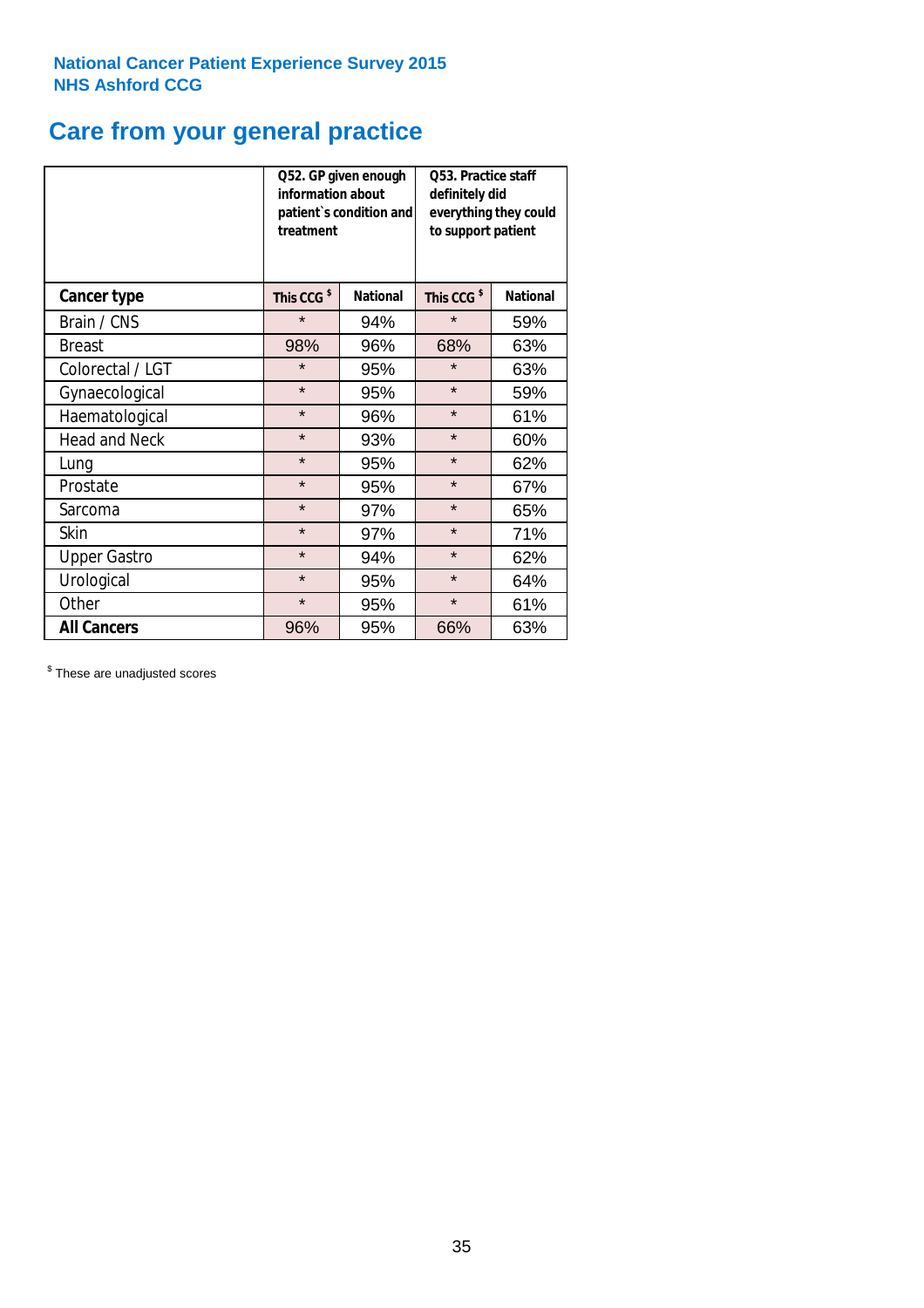### **Your overall NHS care**

|                      | Q54. Hospital and<br>community staff<br>always worked well<br>together |                 | Q55. Patient given a<br>care plan |                 | Q56. Overall the<br>administration of the<br>care was very good /<br>qood |                 | Q57. Length of time for<br>attending clinics and<br>appointments was<br>right |                 |
|----------------------|------------------------------------------------------------------------|-----------------|-----------------------------------|-----------------|---------------------------------------------------------------------------|-----------------|-------------------------------------------------------------------------------|-----------------|
| Cancer type          | This CCG <sup>\$</sup>                                                 | <b>National</b> | This CCG <sup>\$</sup>            | <b>National</b> | This CCG <sup>\$</sup>                                                    | <b>National</b> | This CCG <sup>\$</sup>                                                        | <b>National</b> |
| Brain / CNS          | $\star$                                                                | 45%             | $\star$                           | 29%             | $\star$                                                                   | 84%             | $\star$                                                                       | 60%             |
| <b>Breast</b>        | 48%                                                                    | 60%             | 30%                               | 35%             | 92%                                                                       | 90%             | 64%                                                                           | 64%             |
| Colorectal / LGT     | 71%                                                                    | 60%             | $\star$                           | 36%             | 81%                                                                       | 88%             | 55%                                                                           | 68%             |
| Gynaecological       | $\star$                                                                | 58%             | $\star$                           | 29%             | $\star$                                                                   | 89%             | $\star$                                                                       | 66%             |
| Haematological       | 48%                                                                    | 63%             | $\star$                           | 33%             | 92%                                                                       | 92%             | 42%                                                                           | 62%             |
| <b>Head and Neck</b> | $\star$                                                                | 58%             | $\star$                           | 34%             | $\star$                                                                   | 89%             | $\star$                                                                       | 65%             |
| Lung                 | $\star$                                                                | 63%             | $\star$                           | 32%             | $\star$                                                                   | 89%             | $\star$                                                                       | 70%             |
| Prostate             | 56%                                                                    | 63%             | 38%                               | 36%             | 72%                                                                       | 87%             | 68%                                                                           | 71%             |
| Sarcoma              | $\star$                                                                | 60%             | $\star$                           | 31%             | $\star$                                                                   | 90%             | $\star$                                                                       | 63%             |
| Skin                 | $\star$                                                                | 69%             | $\star$                           | 39%             | $\star$                                                                   | 89%             | $\star$                                                                       | 73%             |
| <b>Upper Gastro</b>  | $\star$                                                                | 58%             | $\star$                           | 36%             | $\star$                                                                   | 88%             | $\star$                                                                       | 66%             |
| Urological           | $\star$                                                                | 62%             | $\star$                           | 26%             | 76%                                                                       | 84%             | 59%                                                                           | 73%             |
| Other                | $\star$                                                                | 56%             | $\star$                           | 29%             | $\star$                                                                   | 87%             | $\star$                                                                       | 61%             |
| <b>All Cancers</b>   | 56%                                                                    | 61%             | 24%                               | 33%             | 86%                                                                       | 89%             | 60%                                                                           | 66%             |

|                      | Q58. Taking part in<br>cancer research | discussed with patient | Q59. Patient's average<br>rating of care scored<br>from very poor to very<br>good |                 |  |
|----------------------|----------------------------------------|------------------------|-----------------------------------------------------------------------------------|-----------------|--|
| <b>Cancer type</b>   | This CCG <sup>\$</sup>                 | <b>National</b>        | This CCG <sup>\$</sup>                                                            | <b>National</b> |  |
| Brain / CNS          | $\star$                                | 32%                    | $\star$                                                                           | 8.5             |  |
| <b>Breast</b>        | 18%                                    | 28%                    | 8.6                                                                               | 8.8             |  |
| Colorectal / LGT     | 27%                                    | 22%                    | $\star$                                                                           | 8.7             |  |
| Gynaecological       | $\star$                                | 27%                    | $\star$                                                                           | 8.7             |  |
| Haematological       | 60%                                    | 36%                    | 8.1                                                                               | 8.8             |  |
| <b>Head and Neck</b> | $\star$                                | 21%                    | $\star$                                                                           | 8.6             |  |
| Lung                 | $\star$                                | 34%                    | $\star$                                                                           | 8.6             |  |
| Prostate             | 42%                                    | 35%                    | 8.4                                                                               | 8.6             |  |
| Sarcoma              | $\star$                                | 29%                    | $\star$                                                                           | 8.7             |  |
| Skin                 | $\star$                                | 17%                    | $\star$                                                                           | 8.9             |  |
| <b>Upper Gastro</b>  | $\star$                                | 30%                    | $\star$                                                                           | 8.6             |  |
| Urological           | 0%                                     | 14%                    | $\star$                                                                           | 8.5             |  |
| Other                | $\star$                                | 31%                    | $\star$                                                                           | 8.6             |  |
| <b>All Cancers</b>   | 27%                                    | 28%                    | 8.4                                                                               | 8.7             |  |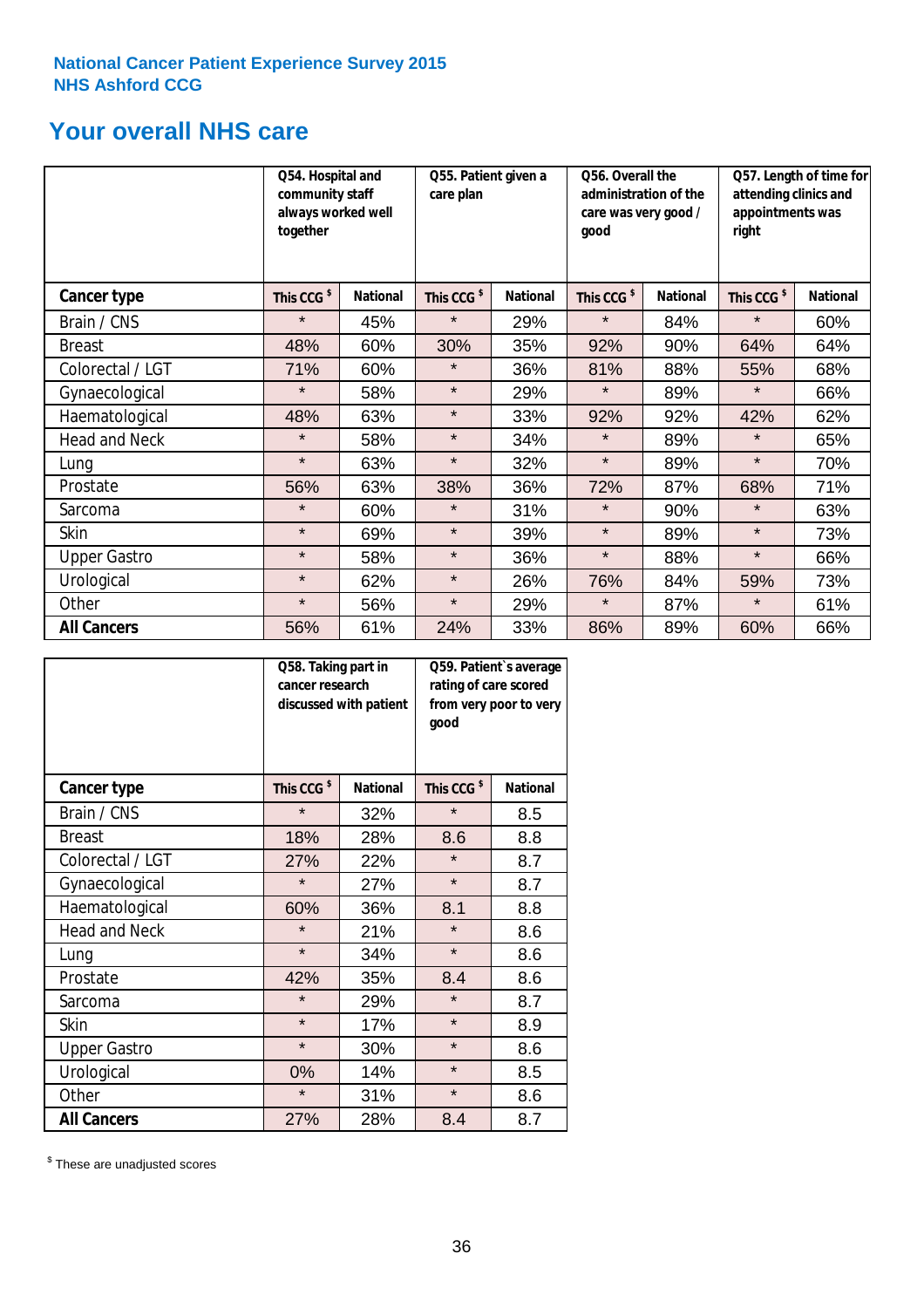### **Annex**

### **Methodology**

The sample for the survey included all adult (aged 16 and over) NHS patients, with a confirmed primary diagnosis of cancer, discharged from an NHS Trust after an inpatient episode or day case attendance for cancer related treatment in the months of April, May and June 2015.

The patients included in the sample had relevant cancer ICD10 codes (C00-99 excluding C44 and C84, and D05) in the first diagnosis field of their patient records, applied to their patient files by the relevant NHS Trust, and were alive at the point at which fieldwork commenced. Deceased checks were undertaken on up to three occasions during fieldwork, to ensure that questionnaires were not sent to patients who had died since their treatment.

Trust samples were checked rigorously for duplicates and patient lists were also de-duplicated nationally to ensure that patients did not receive multiple copies of questionnaires.

The fieldwork for the survey was undertaken between October 2015 and March 2016.

For the first time, the survey used a mixed mode methodology. Questionnaires were sent by post with two reminders where necesssary, but also included an option to complete online. A Freephone helpline was available for respondents to ask questions about the survey, to enable them to complete their questionnaires over the phone, and to provide access to a translation and interpreting facility for those whose first language was not English.

The Health Research Authority supported the survey by granting Section 251 approval.

#### **Further information**

Further information on survey methodology, as well as all of the national and local reports and data, is available at www.ncpes.co.uk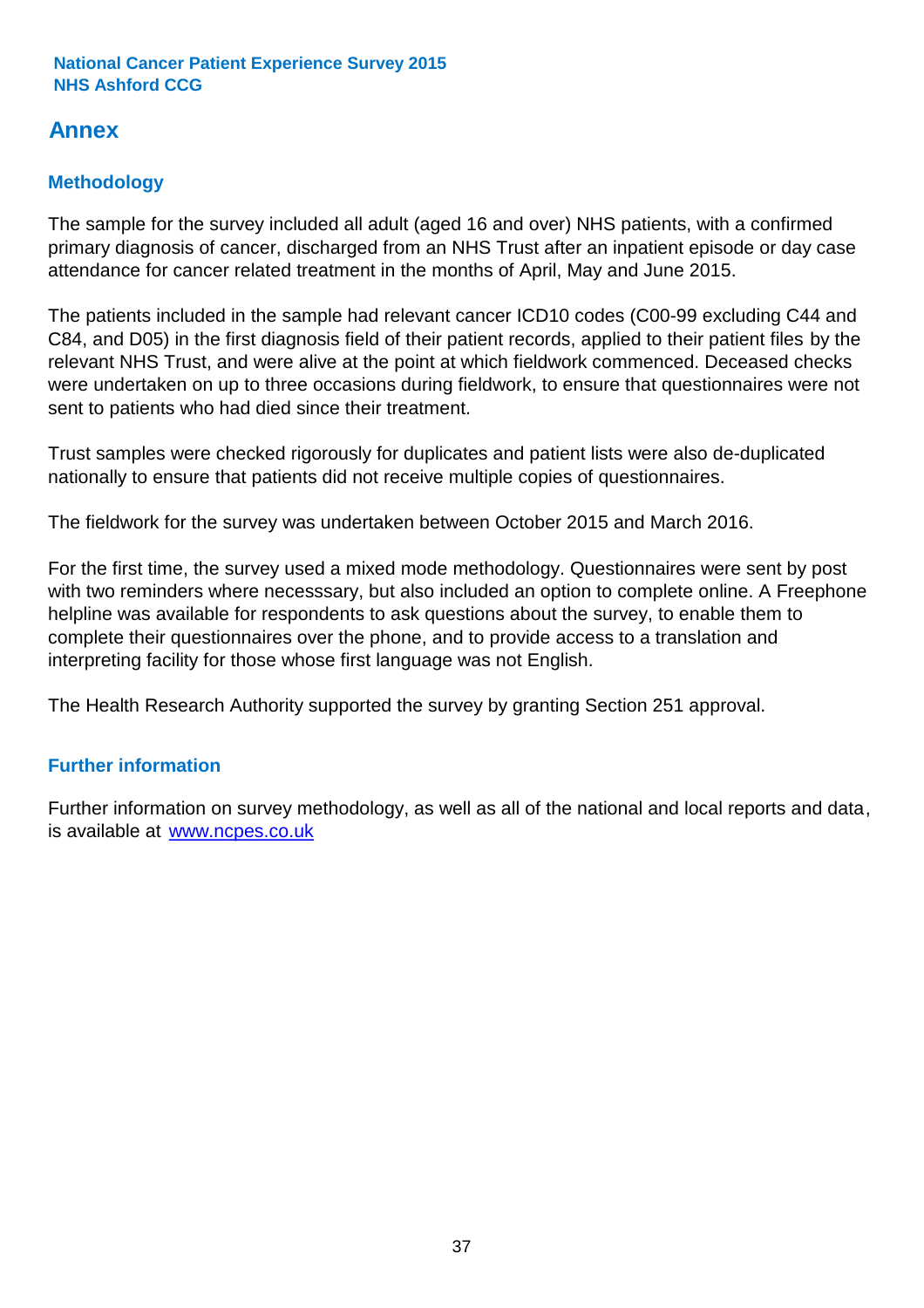#### **Redevelopment of the 2015 survey**

A number of significant changes have been made to the National Cancer Patient Experience Survey in 2015:

- the length of the questionnaire has been reduced
- response options have been reviewed and changed to make them consistent throughout the survey
- some of the questions and / or answer options have been changed so that they are now in line with questions in other patient surveys (e.g. the Care Quality Commission national patient surveys), to improve comparability between them
- the topic areas within the questionnaire have been redesigned to capture the whole patient journey.

There are 50 questions in the questionnaire that relate directly to patient experience. Of these, 14 remain unchanged from previous years; and a further 21 have been slightly amended. We draw caution in directly comparing data from the 2015 survey to the findings of the previous CPES surveys, even for identical questions. Changes in the structure of the survey instrument (questionnaire) and also the administration of the survey (calendar period and length of time from sampling to field work start and completion) may influence nationwide averages, although these features will not greatly impact on relative comparisons (e.g. between patient groups or hospitals).

The other 15 questions are either new or substantially changed from previous years.

It is expected that there will be few, if any changes, to the questionnaire going forward so we will be able to compare the results year on year. Where changes are necessary they are expected to be for methodological reasons or to improve question reliability.

Another significant change in 2015 is that an online version of the questionnaire has been developed. The online version was developed to make the questionnaire more accessible for respondents. This may have an impact on the demographic characteristics of the respondents. This may be an improvement if previously underrepresented groups have responded. However, changes to the demographics of respondents may have implications on the overall results - and again, leads us to draw caution in directly comparing results with previous years.

#### **Official Statistics**

The 2015 survey data has been published for the first time as Official Statistics. The 2015 survey data has been produced and published in line with the Code of Practice for Official Statistics.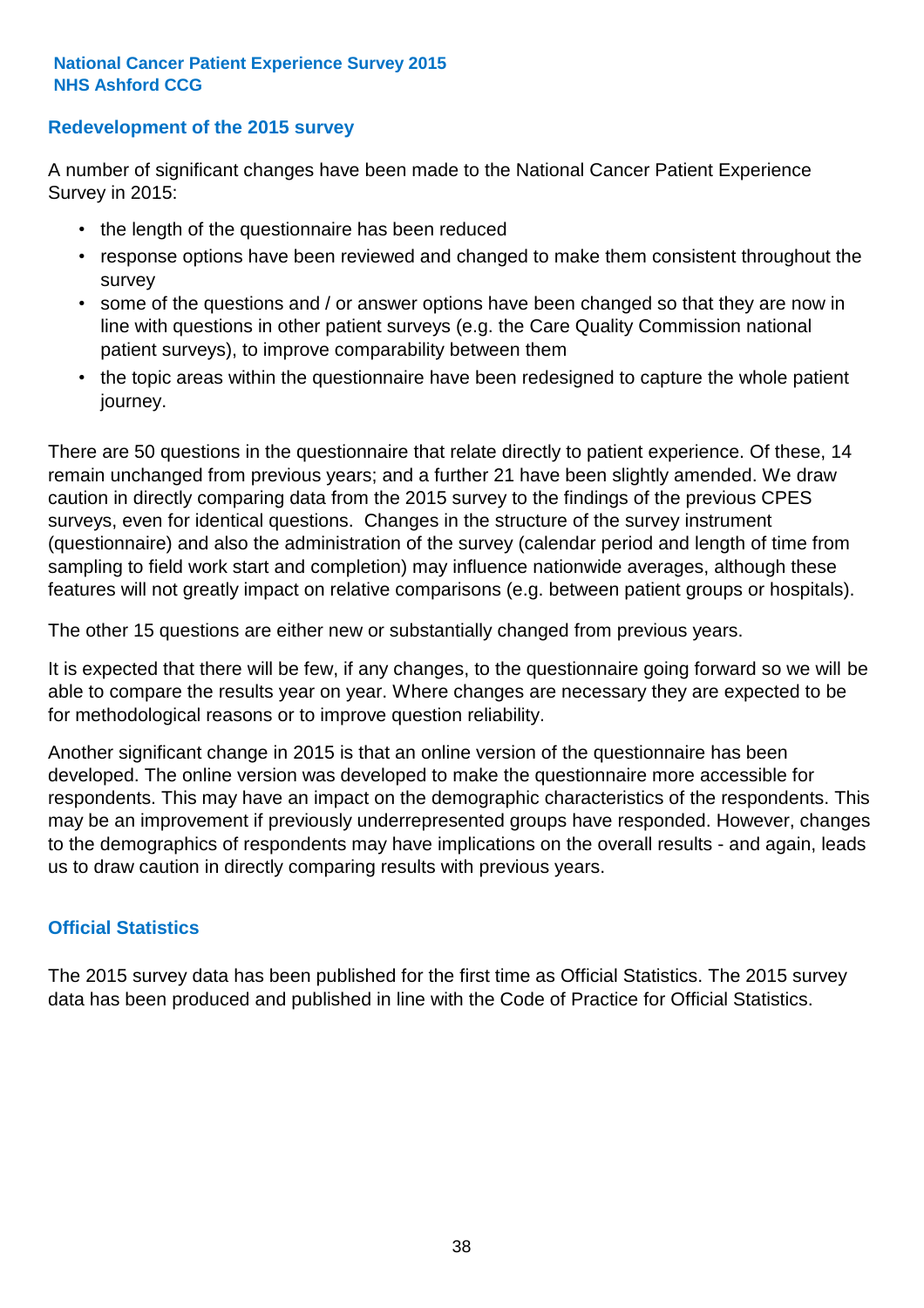#### **Scoring methodologies**

49 of the 50 questions relating directly to patient experience have been summarised as the score of the percentage of patients who reported a positive experience. For example:

- question 6 asks: "Overall, how did you feel about the length of time you had to wait for your test to be done?". Responses have been recorded as positive only for those patients who selected the first option ("It was about right")
- question 11 asks: "When you were told you had cancer, were you given written information about the type of cancer you had?". Responses have been recorded as positive only for those patients who selected the first option ("Yes, and it was easy to understand").

Where options do not provide any information on positive/negative patient experience (e.g. "Don't know / can't remember"), they are excluded from the score.

The other question (question 59) asks respondents to rate their overall care on a scale of 0 to 10. Scores have been given as an average on this scale.

A copy of the 2015 questionnaire, marked up with all of these scoring conventions, is available at www.ncpes.co.uk

Further details on the scoring methodology can be found in the technical document for the survey, available at <u>www.ncpes.co.uk</u>

#### **Case-mix adjustment**

For the first time in 2015, case-mix adjusted findings are being presented alongside unadjusted results for CCGs. Case-mix adjustment allows us to account for the impact that differing patient populations might have on results. By using the case-mix adjusted estimates we can obtain a greater understanding of how a CCG is performing given their patient population.

The factors taken into account in this case-mix adjustment are gender, age, ethnic group, deprivation, and tumour group.

For further details on case-mix adjustment, please refer to the technical document for the survey, available at www.ncpes.co.uk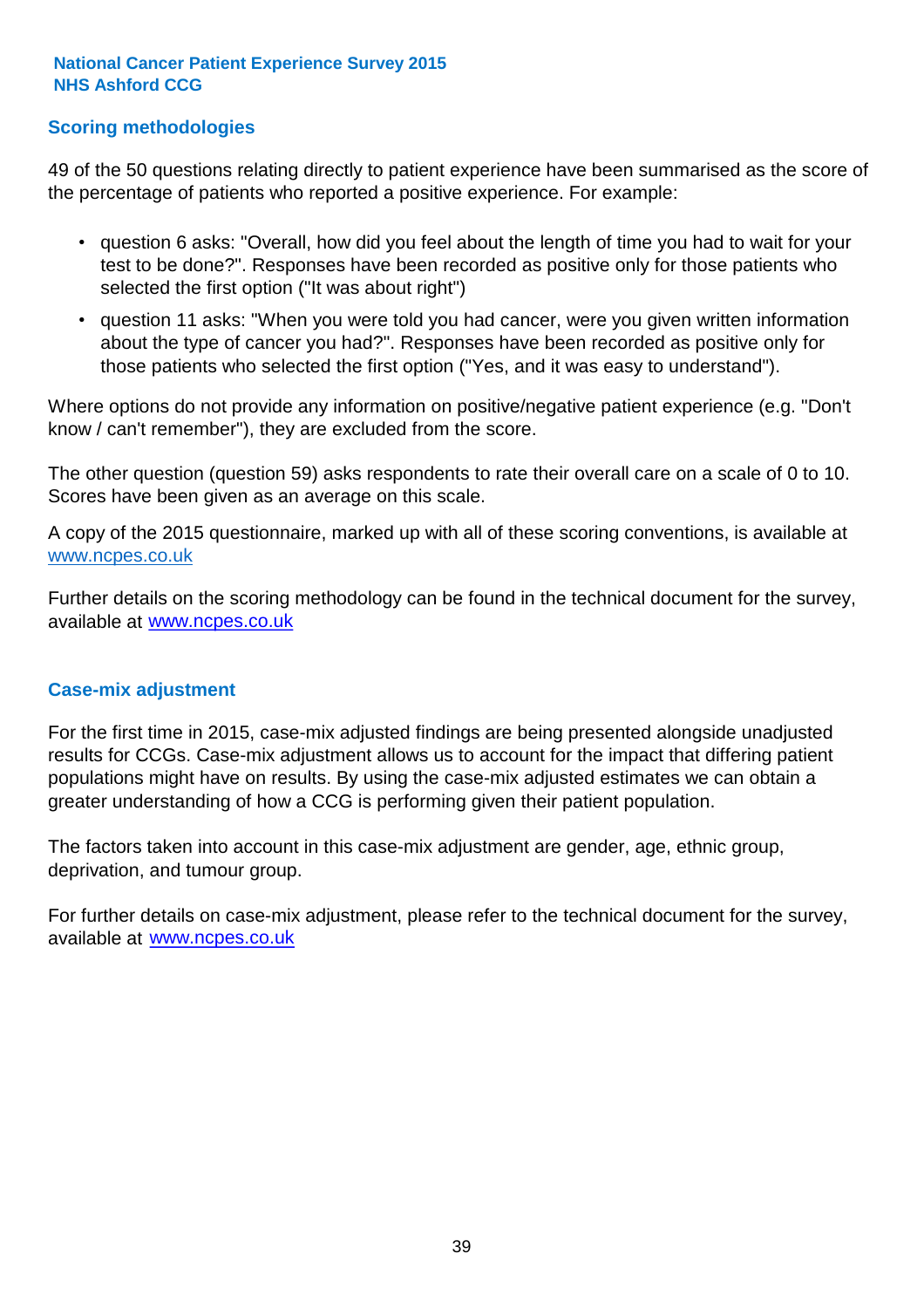#### **Response Rates**

|                 | Sample<br><b>Size</b> | <b>Excluded</b> | <b>Adjusted</b><br><b>Sample</b> | <b>Not</b><br><b>Returned Refused</b> | Blank           | <b>Completed</b> | Response<br>Rate |
|-----------------|-----------------------|-----------------|----------------------------------|---------------------------------------|-----------------|------------------|------------------|
| <b>National</b> | 116,991               | 8.719           | 108,272                          | 33,168                                | 3.918           | 71,186           | 66%              |
| 09C             | 324                   | 16              | 308                              | 85                                    | 10 <sub>l</sub> | 213              | 69%              |

#### **Respondents by tumour group**

The tables below show the numbers of patients from each tumour group and the age and gender distribution of these patients.

| <b>Tumour Group</b>  | Number of<br>respondents* |
|----------------------|---------------------------|
| Brain / CNS          | 3                         |
| <b>Breast</b>        | 60                        |
| Gynaecological       | 15                        |
| Colorectal / LGT     | 22                        |
| Lung                 | 4                         |
| <b>Skin</b>          | 3                         |
| Haematological       | 27                        |
| <b>Upper Gastro</b>  | 11                        |
| Other                | 13                        |
| Urological           | 22                        |
| Prostate             | 25                        |
| Sarcoma              | $\overline{4}$            |
| <b>Head and Neck</b> | 4                         |

*\* These figures may not match the numerator for all questions in the 'Comparisons by tumour group' section of this report, because not all questions were answered by all respondents.*

#### **Respondents by age and gender**

The questionnaire asked respondents to give their year of birth. This information has been amalgamated into 8 age bands. The age and gender distribution for the CCG was as follows:

|             | 16-24 | 25-34 | 35-44 | 45-54 | 55-64 | 65-74 | 75-84 | $85+$ | <b>Total</b> |
|-------------|-------|-------|-------|-------|-------|-------|-------|-------|--------------|
| <b>Male</b> |       |       |       |       | 16    | 42    | 24    |       | 94           |
| Female      |       |       |       | 19    | 30    | 39    | 24    |       | 119          |
| Total       |       |       | ∽     | 25    | 46    | 81    | 48    |       | 213          |